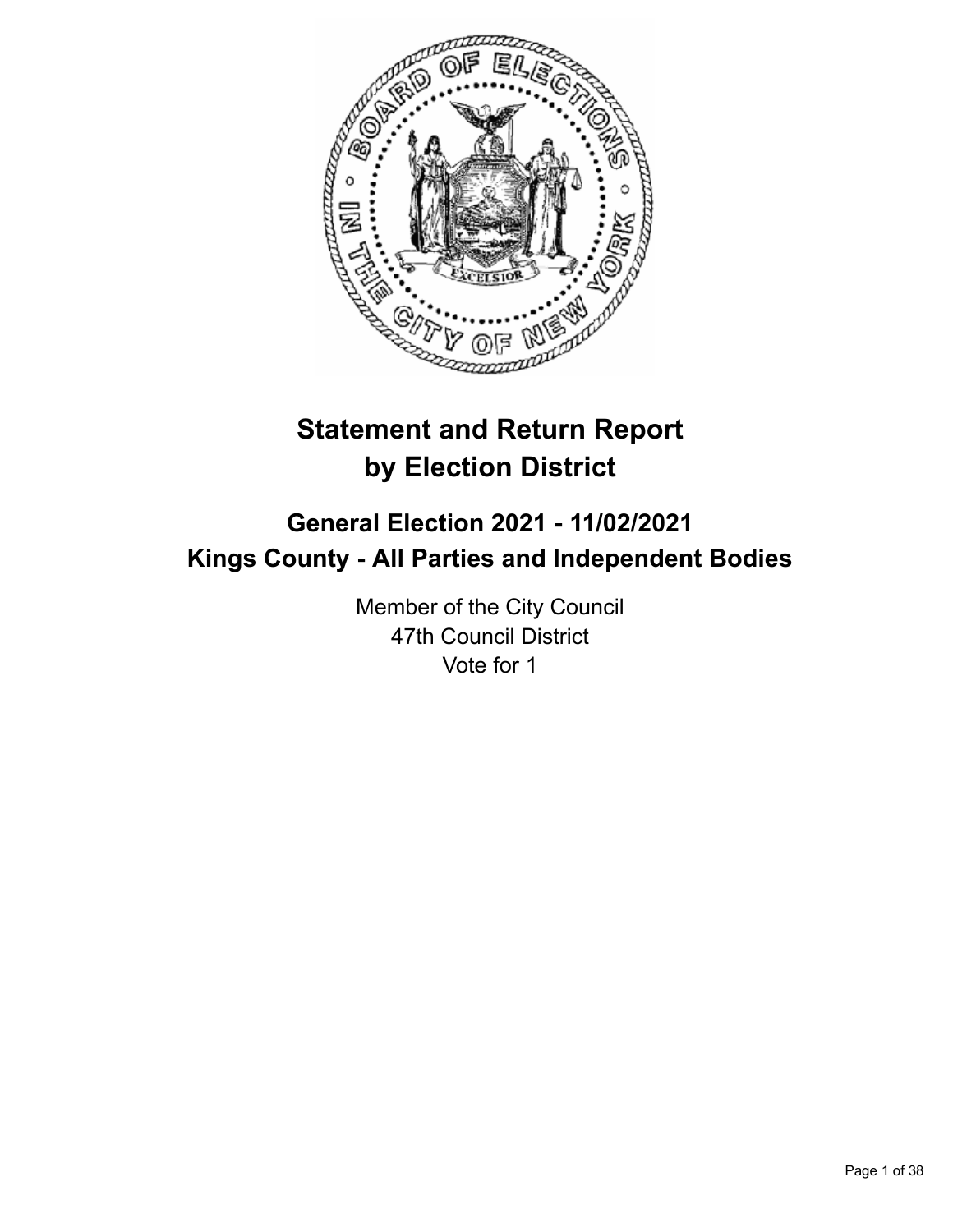

| PUBLIC COUNTER                                           | 235 |
|----------------------------------------------------------|-----|
| <b>MANUALLY COUNTED EMERGENCY</b>                        | 0   |
| ABSENTEE / MILITARY                                      | 14  |
| AFFIDAVIT                                                | 3   |
| <b>Total Ballots</b>                                     | 252 |
| Less - Inapplicable Federal/Special Presidential Ballots | 0   |
| <b>Total Applicable Ballots</b>                          | 252 |
| ARI KAGAN (DEMOCRATIC)                                   | 116 |
| MARK SZUSZKIEWICZ (REPUBLICAN)                           | 107 |
| MARK SZUSZKIEWICZ (CONSERVATIVE/SAVE THE PLANET)         | 9   |
| <b>Total Votes</b>                                       | 232 |
| Unrecorded                                               | 20  |

#### **019/45**

| PUBLIC COUNTER                                           | 207 |
|----------------------------------------------------------|-----|
| MANUALLY COUNTED EMERGENCY                               | 0   |
| ABSENTEE / MILITARY                                      | 15  |
| <b>AFFIDAVIT</b>                                         | 3   |
| <b>Total Ballots</b>                                     | 225 |
| Less - Inapplicable Federal/Special Presidential Ballots | 0   |
| <b>Total Applicable Ballots</b>                          | 225 |
| ARI KAGAN (DEMOCRATIC)                                   | 113 |
| MARK SZUSZKIEWICZ (REPUBLICAN)                           | 98  |
| MARK SZUSZKIEWICZ (CONSERVATIVE/SAVE THE PLANET)         | 6   |
| <b>Total Votes</b>                                       | 217 |
| Unrecorded                                               | 8   |

| <b>PUBLIC COUNTER</b>                                    | 214 |
|----------------------------------------------------------|-----|
| <b>MANUALLY COUNTED EMERGENCY</b>                        | 0   |
| ABSENTEE / MILITARY                                      | 8   |
| AFFIDAVIT                                                | 2   |
| <b>Total Ballots</b>                                     | 224 |
| Less - Inapplicable Federal/Special Presidential Ballots | 0   |
| <b>Total Applicable Ballots</b>                          | 224 |
| ARI KAGAN (DEMOCRATIC)                                   | 135 |
| MARK SZUSZKIEWICZ (REPUBLICAN)                           | 76  |
| MARK SZUSZKIEWICZ (CONSERVATIVE/SAVE THE PLANET)         | 5   |
| <b>Total Votes</b>                                       | 216 |
| Unrecorded                                               | 8   |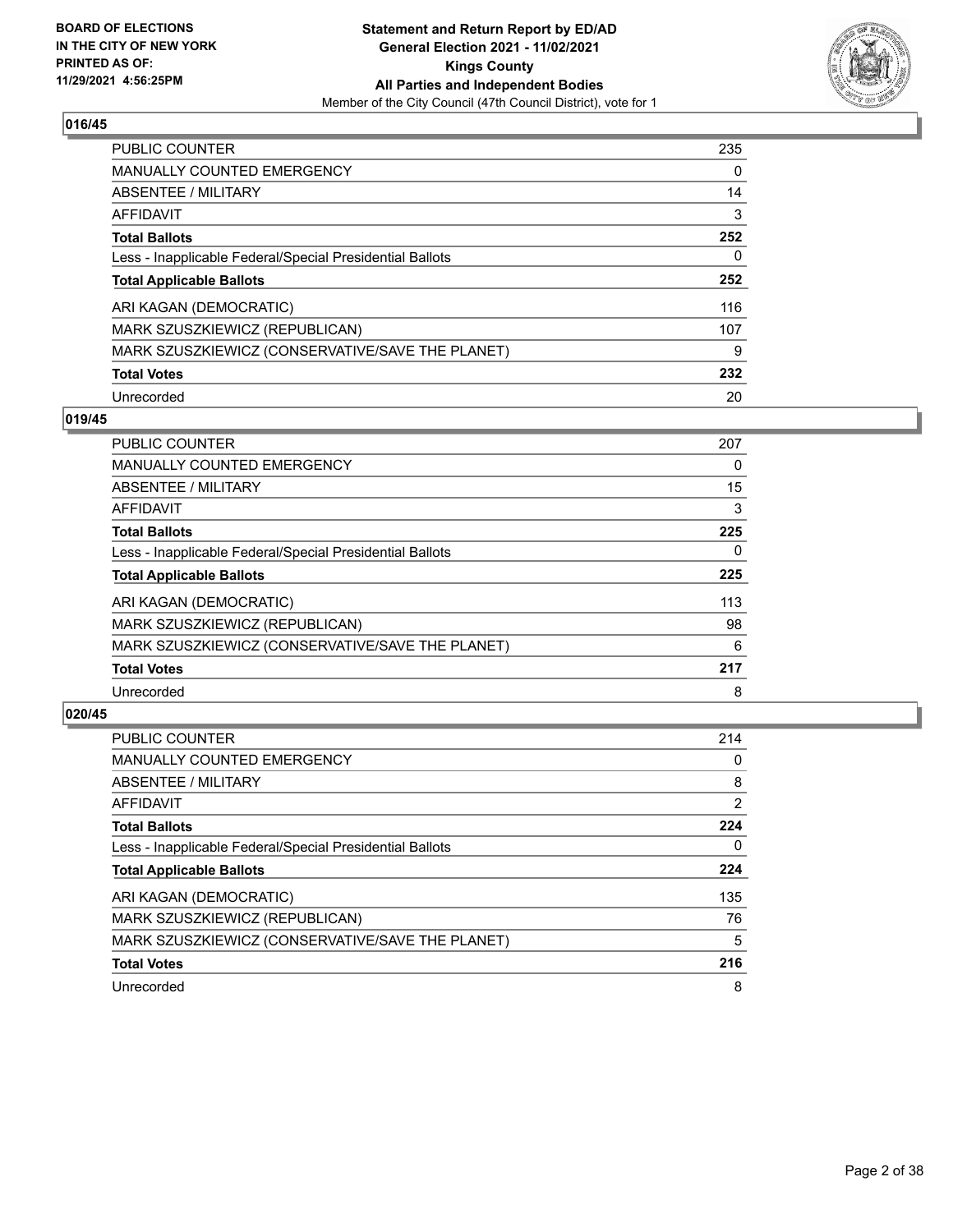

| PUBLIC COUNTER                                           | 162 |
|----------------------------------------------------------|-----|
| <b>MANUALLY COUNTED EMERGENCY</b>                        | 0   |
| ABSENTEE / MILITARY                                      | 10  |
| AFFIDAVIT                                                | 0   |
| <b>Total Ballots</b>                                     | 172 |
| Less - Inapplicable Federal/Special Presidential Ballots | 0   |
|                                                          |     |
| <b>Total Applicable Ballots</b>                          | 172 |
| ARI KAGAN (DEMOCRATIC)                                   | 88  |
| MARK SZUSZKIEWICZ (REPUBLICAN)                           | 61  |
| MARK SZUSZKIEWICZ (CONSERVATIVE/SAVE THE PLANET)         | 12  |
| <b>Total Votes</b>                                       | 161 |

#### **022/45**

| <b>PUBLIC COUNTER</b>                                    | 158      |
|----------------------------------------------------------|----------|
| MANUALLY COUNTED EMERGENCY                               | 0        |
| ABSENTEE / MILITARY                                      | 7        |
| AFFIDAVIT                                                |          |
| <b>Total Ballots</b>                                     | 166      |
| Less - Inapplicable Federal/Special Presidential Ballots | $\Omega$ |
| <b>Total Applicable Ballots</b>                          | 166      |
| ARI KAGAN (DEMOCRATIC)                                   | 78       |
| MARK SZUSZKIEWICZ (REPUBLICAN)                           | 69       |
| MARK SZUSZKIEWICZ (CONSERVATIVE/SAVE THE PLANET)         | 2        |
| INNA VERNIKOV (WRITE-IN)                                 | 1        |
| <b>Total Votes</b>                                       | 150      |
| Unrecorded                                               | 16       |

| <b>PUBLIC COUNTER</b>                                    | 194 |
|----------------------------------------------------------|-----|
| <b>MANUALLY COUNTED EMERGENCY</b>                        | 0   |
| ABSENTEE / MILITARY                                      | 17  |
| AFFIDAVIT                                                | 4   |
| <b>Total Ballots</b>                                     | 215 |
| Less - Inapplicable Federal/Special Presidential Ballots | 0   |
| <b>Total Applicable Ballots</b>                          | 215 |
| ARI KAGAN (DEMOCRATIC)                                   | 84  |
| MARK SZUSZKIEWICZ (REPUBLICAN)                           | 105 |
| MARK SZUSZKIEWICZ (CONSERVATIVE/SAVE THE PLANET)         | 6   |
| STEVEN D PATZER (WRITE-IN)                               | 1   |
| <b>Total Votes</b>                                       | 196 |
| Unrecorded                                               | 19  |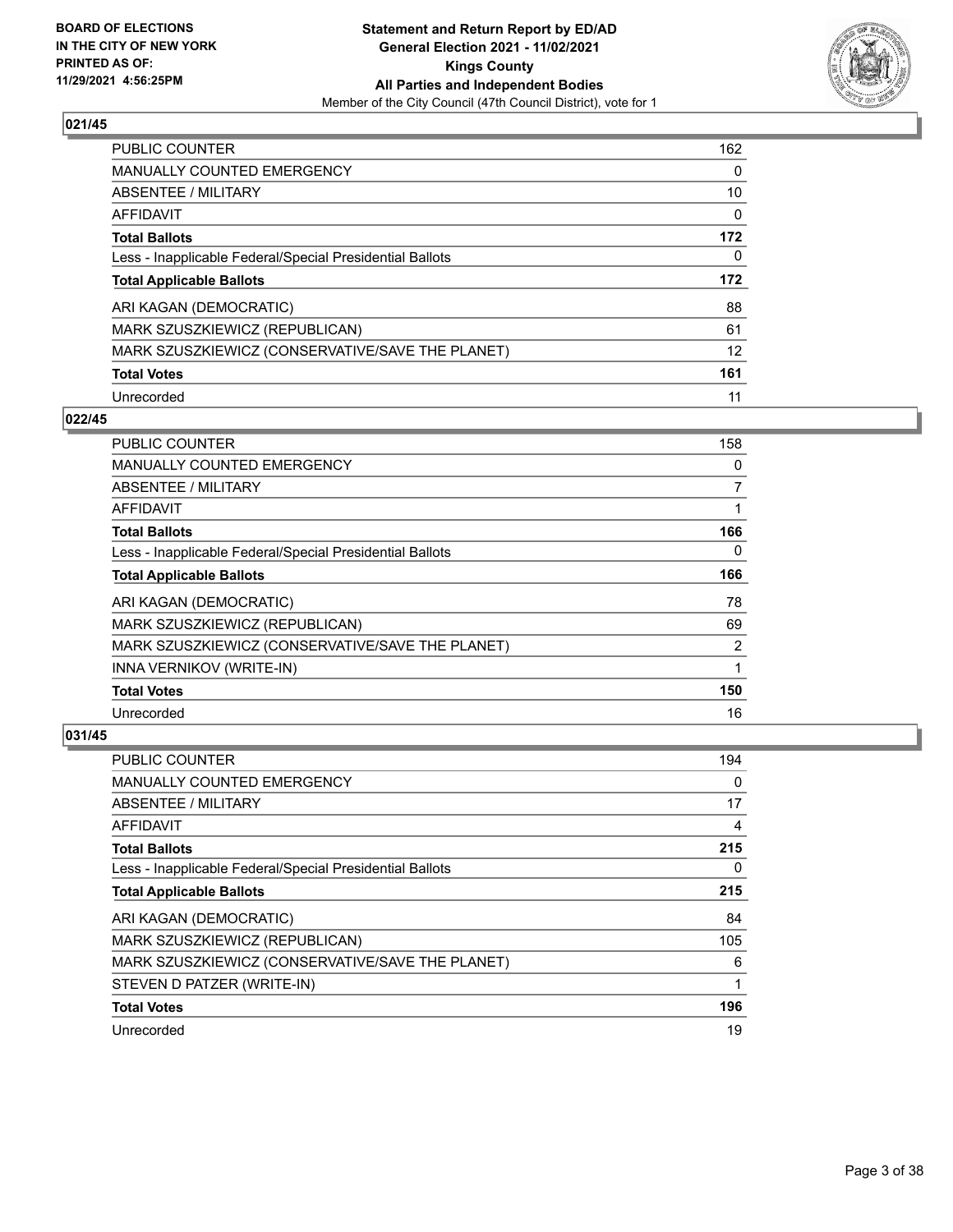

| <b>PUBLIC COUNTER</b>                                    | 185 |
|----------------------------------------------------------|-----|
| MANUALLY COUNTED EMERGENCY                               | 0   |
| ABSENTEE / MILITARY                                      | 7   |
| AFFIDAVIT                                                | 0   |
| <b>Total Ballots</b>                                     | 192 |
| Less - Inapplicable Federal/Special Presidential Ballots | 0   |
|                                                          |     |
| <b>Total Applicable Ballots</b>                          | 192 |
| ARI KAGAN (DEMOCRATIC)                                   | 85  |
| MARK SZUSZKIEWICZ (REPUBLICAN)                           | 90  |
| MARK SZUSZKIEWICZ (CONSERVATIVE/SAVE THE PLANET)         | 4   |
| <b>Total Votes</b>                                       | 179 |

#### **033/45**

| <b>PUBLIC COUNTER</b>                                    | 226 |
|----------------------------------------------------------|-----|
| <b>MANUALLY COUNTED EMERGENCY</b>                        | 0   |
| ABSENTEE / MILITARY                                      | 5   |
| <b>AFFIDAVIT</b>                                         | 3   |
| <b>Total Ballots</b>                                     | 234 |
| Less - Inapplicable Federal/Special Presidential Ballots | 0   |
| <b>Total Applicable Ballots</b>                          | 234 |
| ARI KAGAN (DEMOCRATIC)                                   | 78  |
| MARK SZUSZKIEWICZ (REPUBLICAN)                           | 131 |
| MARK SZUSZKIEWICZ (CONSERVATIVE/SAVE THE PLANET)         | 6   |
| <b>Total Votes</b>                                       | 215 |
| Unrecorded                                               | 19  |

| <b>PUBLIC COUNTER</b>                                    | 123            |
|----------------------------------------------------------|----------------|
| <b>MANUALLY COUNTED EMERGENCY</b>                        | $\Omega$       |
| ABSENTEE / MILITARY                                      | 10             |
| AFFIDAVIT                                                | $\overline{2}$ |
| <b>Total Ballots</b>                                     | 135            |
| Less - Inapplicable Federal/Special Presidential Ballots | 0              |
| <b>Total Applicable Ballots</b>                          | 135            |
| ARI KAGAN (DEMOCRATIC)                                   | 69             |
| MARK SZUSZKIEWICZ (REPUBLICAN)                           | 51             |
| MARK SZUSZKIEWICZ (CONSERVATIVE/SAVE THE PLANET)         | 3              |
| <b>Total Votes</b>                                       | 123            |
| Unrecorded                                               | 12             |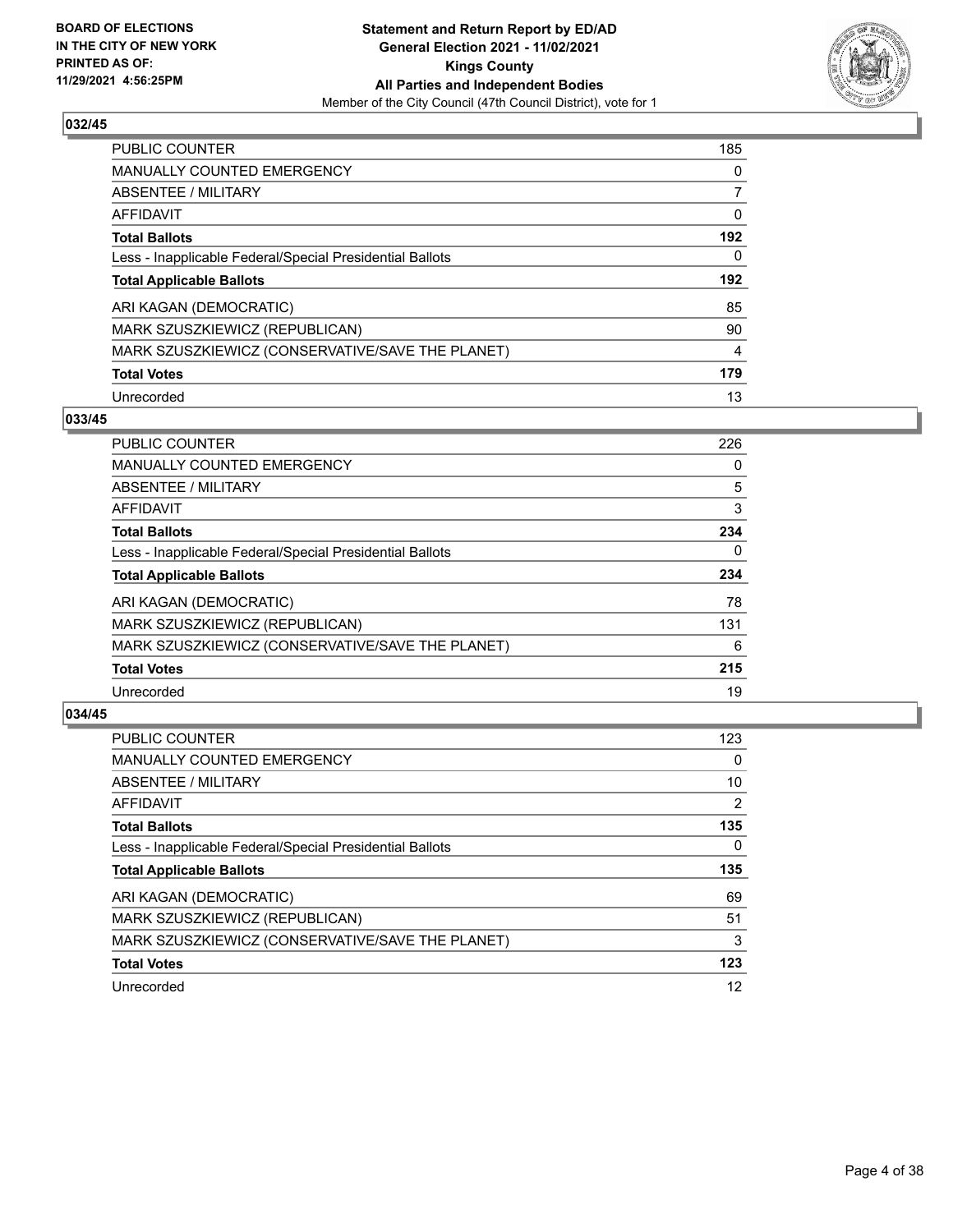

| <b>PUBLIC COUNTER</b>                                    | 199 |
|----------------------------------------------------------|-----|
| <b>MANUALLY COUNTED EMERGENCY</b>                        | 0   |
| ABSENTEE / MILITARY                                      | 16  |
| AFFIDAVIT                                                | 2   |
| <b>Total Ballots</b>                                     | 217 |
| Less - Inapplicable Federal/Special Presidential Ballots | 0   |
| <b>Total Applicable Ballots</b>                          | 217 |
| ARI KAGAN (DEMOCRATIC)                                   | 88  |
| MARK SZUSZKIEWICZ (REPUBLICAN)                           | 102 |
| MARK SZUSZKIEWICZ (CONSERVATIVE/SAVE THE PLANET)         | 13  |
| <b>Total Votes</b>                                       | 203 |
| Unrecorded                                               | 14  |

#### **036/45**

| <b>PUBLIC COUNTER</b>                                    | 141      |
|----------------------------------------------------------|----------|
| <b>MANUALLY COUNTED EMERGENCY</b>                        | 0        |
| ABSENTEE / MILITARY                                      | 11       |
| AFFIDAVIT                                                | 0        |
| <b>Total Ballots</b>                                     | 152      |
| Less - Inapplicable Federal/Special Presidential Ballots | $\Omega$ |
| <b>Total Applicable Ballots</b>                          | 152      |
| ARI KAGAN (DEMOCRATIC)                                   | 78       |
| MARK SZUSZKIEWICZ (REPUBLICAN)                           | 56       |
| MARK SZUSZKIEWICZ (CONSERVATIVE/SAVE THE PLANET)         | 7        |
| UNATTRIBUTABLE WRITE-IN (WRITE-IN)                       |          |
| <b>Total Votes</b>                                       | 142      |
| Unrecorded                                               | 10       |

| PUBLIC COUNTER                                           | 227 |
|----------------------------------------------------------|-----|
| <b>MANUALLY COUNTED EMERGENCY</b>                        | 0   |
| ABSENTEE / MILITARY                                      | 12  |
| AFFIDAVIT                                                |     |
| <b>Total Ballots</b>                                     | 240 |
| Less - Inapplicable Federal/Special Presidential Ballots | 0   |
| <b>Total Applicable Ballots</b>                          | 240 |
| ARI KAGAN (DEMOCRATIC)                                   | 110 |
| MARK SZUSZKIEWICZ (REPUBLICAN)                           | 112 |
| MARK SZUSZKIEWICZ (CONSERVATIVE/SAVE THE PLANET)         |     |
| <b>Total Votes</b>                                       | 229 |
| Unrecorded                                               | 11  |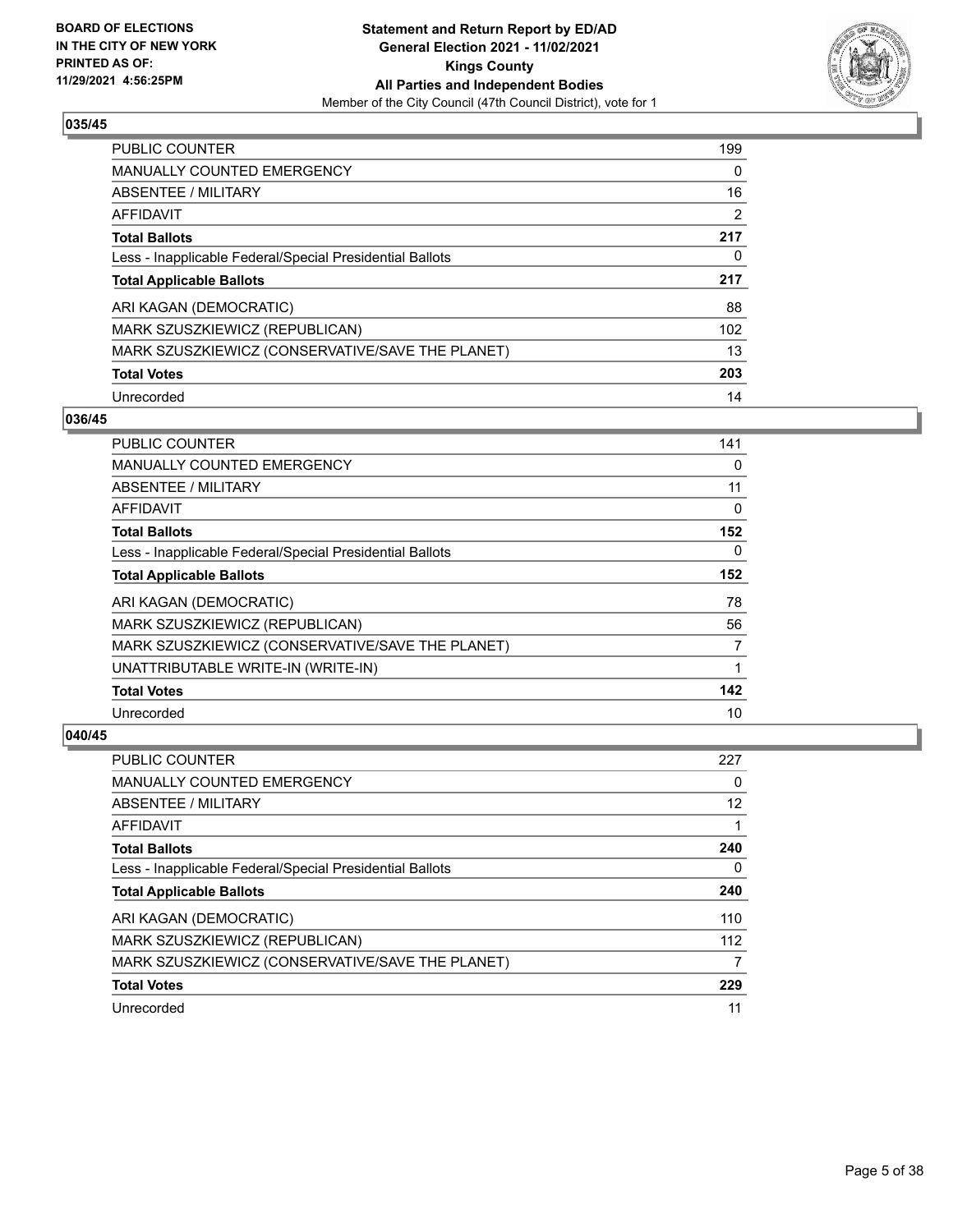

| PUBLIC COUNTER                                           | 83 |
|----------------------------------------------------------|----|
| <b>MANUALLY COUNTED EMERGENCY</b>                        | 0  |
| ABSENTEE / MILITARY                                      |    |
| AFFIDAVIT                                                | 0  |
| <b>Total Ballots</b>                                     | 84 |
| Less - Inapplicable Federal/Special Presidential Ballots | 0  |
| <b>Total Applicable Ballots</b>                          | 84 |
| ARI KAGAN (DEMOCRATIC)                                   | 27 |
| MARK SZUSZKIEWICZ (REPUBLICAN)                           | 51 |
| MARK SZUSZKIEWICZ (CONSERVATIVE/SAVE THE PLANET)         | 3  |
| <b>Total Votes</b>                                       | 81 |
| Unrecorded                                               | 3  |

#### **042/45**

| <b>PUBLIC COUNTER</b>                                    | 195      |
|----------------------------------------------------------|----------|
| <b>MANUALLY COUNTED EMERGENCY</b>                        | 0        |
| ABSENTEE / MILITARY                                      | 6        |
| <b>AFFIDAVIT</b>                                         |          |
| <b>Total Ballots</b>                                     | 202      |
| Less - Inapplicable Federal/Special Presidential Ballots | $\Omega$ |
| <b>Total Applicable Ballots</b>                          | 202      |
| ARI KAGAN (DEMOCRATIC)                                   | 83       |
| MARK SZUSZKIEWICZ (REPUBLICAN)                           | 101      |
| MARK SZUSZKIEWICZ (CONSERVATIVE/SAVE THE PLANET)         | 7        |
| <b>Total Votes</b>                                       | 191      |
| Unrecorded                                               | 11       |

| <b>PUBLIC COUNTER</b>                                    | 226      |
|----------------------------------------------------------|----------|
| <b>MANUALLY COUNTED EMERGENCY</b>                        | $\Omega$ |
| ABSENTEE / MILITARY                                      | 23       |
| AFFIDAVIT                                                |          |
| <b>Total Ballots</b>                                     | 250      |
| Less - Inapplicable Federal/Special Presidential Ballots | 0        |
| <b>Total Applicable Ballots</b>                          | 250      |
| ARI KAGAN (DEMOCRATIC)                                   | 105      |
| MARK SZUSZKIEWICZ (REPUBLICAN)                           | 119      |
| MARK SZUSZKIEWICZ (CONSERVATIVE/SAVE THE PLANET)         | 13       |
| <b>Total Votes</b>                                       | 237      |
| Unrecorded                                               | 13       |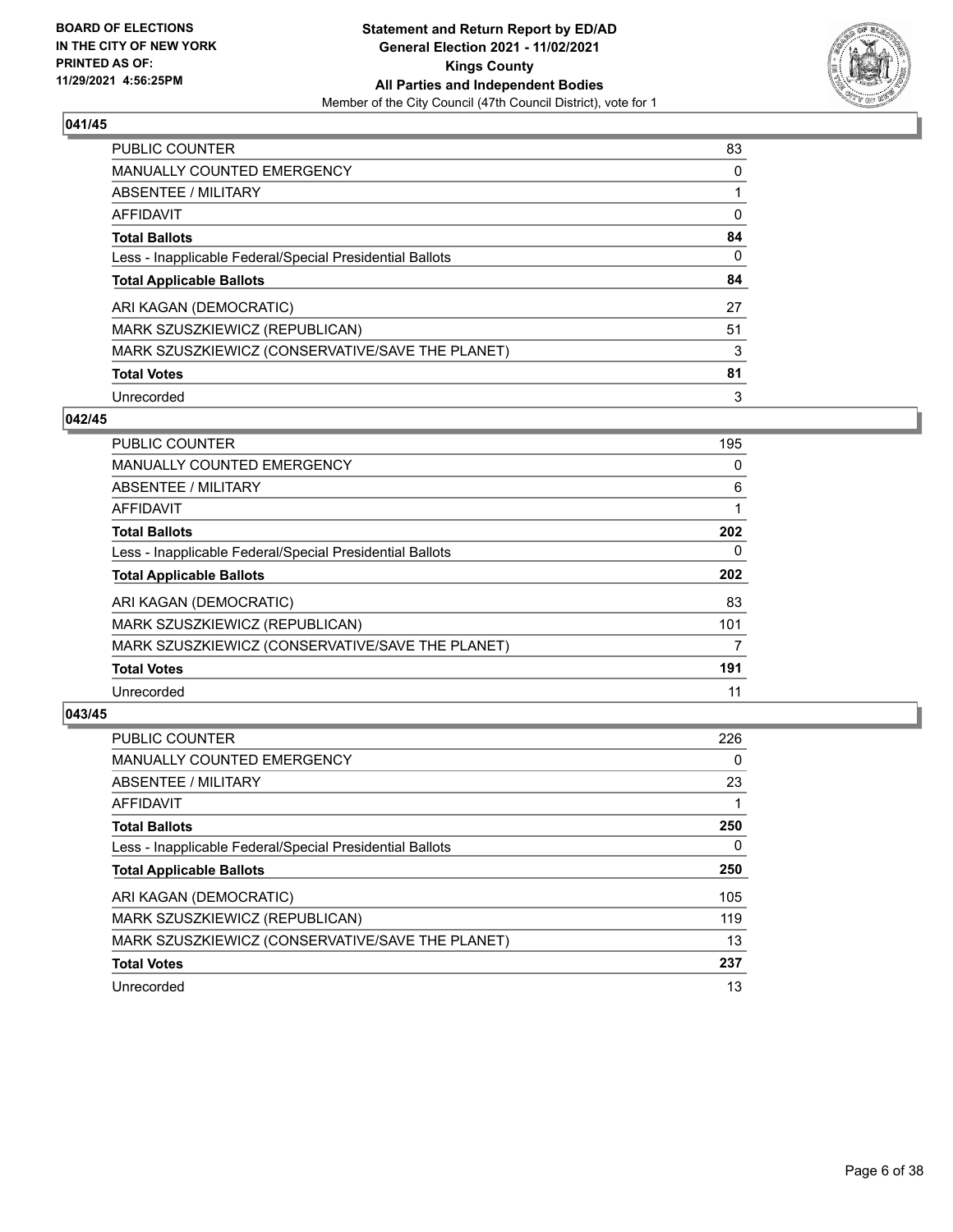

| PUBLIC COUNTER                                           | 116 |
|----------------------------------------------------------|-----|
| <b>MANUALLY COUNTED EMERGENCY</b>                        | 0   |
| ABSENTEE / MILITARY                                      | 6   |
| AFFIDAVIT                                                | 1   |
| <b>Total Ballots</b>                                     | 123 |
| Less - Inapplicable Federal/Special Presidential Ballots | 0   |
| <b>Total Applicable Ballots</b>                          | 123 |
|                                                          |     |
| ARI KAGAN (DEMOCRATIC)                                   | 61  |
| MARK SZUSZKIEWICZ (REPUBLICAN)                           | 53  |
| MARK SZUSZKIEWICZ (CONSERVATIVE/SAVE THE PLANET)         | 6   |
| <b>Total Votes</b>                                       | 120 |

#### **045/45**

| <b>PUBLIC COUNTER</b>                                    | 125      |
|----------------------------------------------------------|----------|
| <b>MANUALLY COUNTED EMERGENCY</b>                        | 0        |
| ABSENTEE / MILITARY                                      | 11       |
| <b>AFFIDAVIT</b>                                         | 2        |
| <b>Total Ballots</b>                                     | 138      |
| Less - Inapplicable Federal/Special Presidential Ballots | $\Omega$ |
| <b>Total Applicable Ballots</b>                          | 138      |
| ARI KAGAN (DEMOCRATIC)                                   | 98       |
| MARK SZUSZKIEWICZ (REPUBLICAN)                           | 20       |
| MARK SZUSZKIEWICZ (CONSERVATIVE/SAVE THE PLANET)         | 4        |
| <b>Total Votes</b>                                       | 122      |
| Unrecorded                                               | 16       |

| <b>PUBLIC COUNTER</b>                                    | 152 |
|----------------------------------------------------------|-----|
| <b>MANUALLY COUNTED EMERGENCY</b>                        | 0   |
| ABSENTEE / MILITARY                                      | 4   |
| <b>AFFIDAVIT</b>                                         | 0   |
| <b>Total Ballots</b>                                     | 156 |
| Less - Inapplicable Federal/Special Presidential Ballots | 0   |
| <b>Total Applicable Ballots</b>                          | 156 |
| ARI KAGAN (DEMOCRATIC)                                   | 120 |
| MARK SZUSZKIEWICZ (REPUBLICAN)                           | 15  |
| MARK SZUSZKIEWICZ (CONSERVATIVE/SAVE THE PLANET)         | 8   |
| <b>Total Votes</b>                                       | 143 |
| Unrecorded                                               | 13  |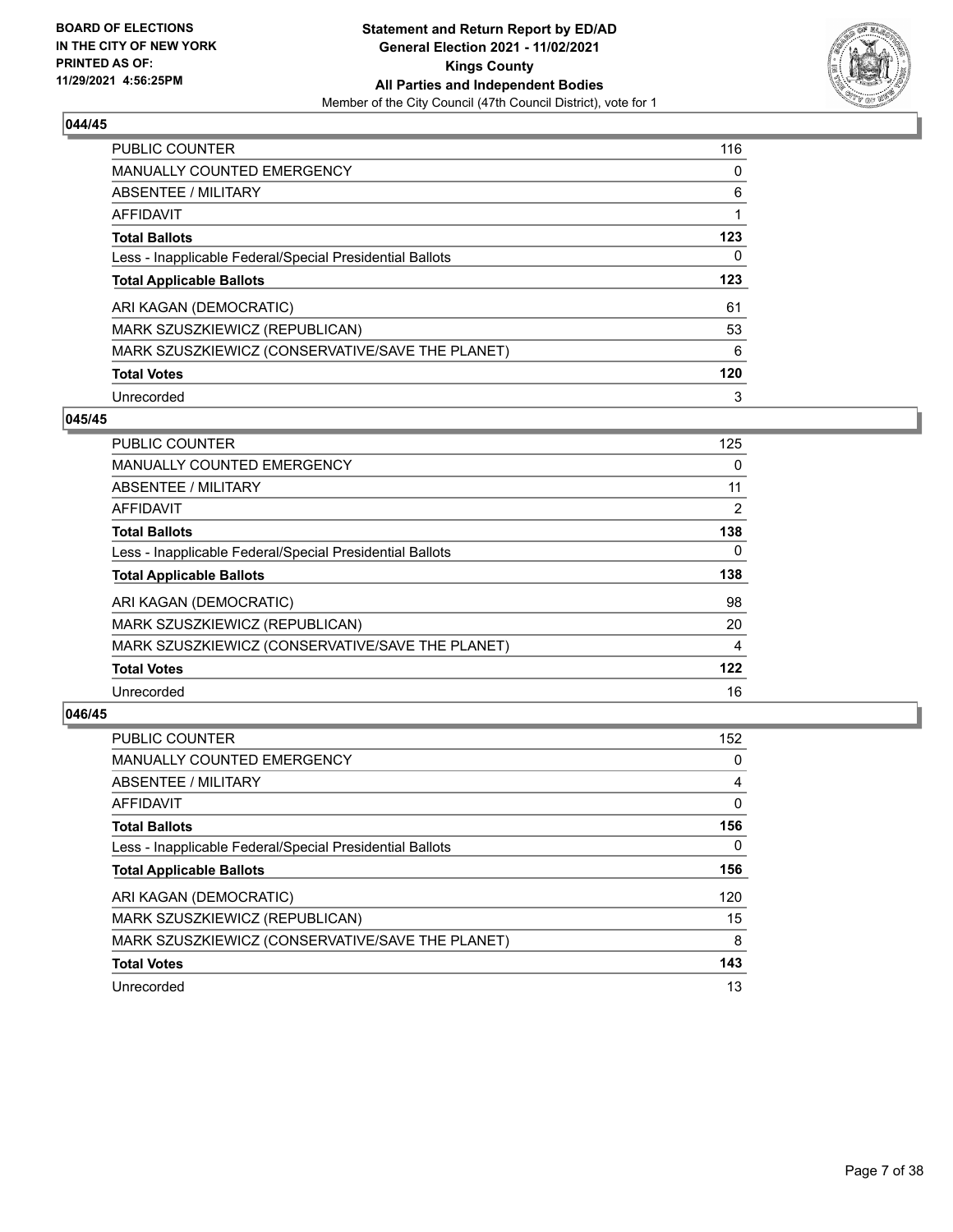

| <b>PUBLIC COUNTER</b>                                    | 30 |
|----------------------------------------------------------|----|
| <b>MANUALLY COUNTED EMERGENCY</b>                        | 0  |
| <b>ABSENTEE / MILITARY</b>                               | 0  |
| <b>AFFIDAVIT</b>                                         | 0  |
| <b>Total Ballots</b>                                     | 30 |
| Less - Inapplicable Federal/Special Presidential Ballots | 0  |
| <b>Total Applicable Ballots</b>                          | 30 |
| ARI KAGAN (DEMOCRATIC)                                   | 8  |
| MARK SZUSZKIEWICZ (REPUBLICAN)                           | 16 |
| MARK SZUSZKIEWICZ (CONSERVATIVE/SAVE THE PLANET)         |    |
| <b>Total Votes</b>                                       | 25 |
|                                                          |    |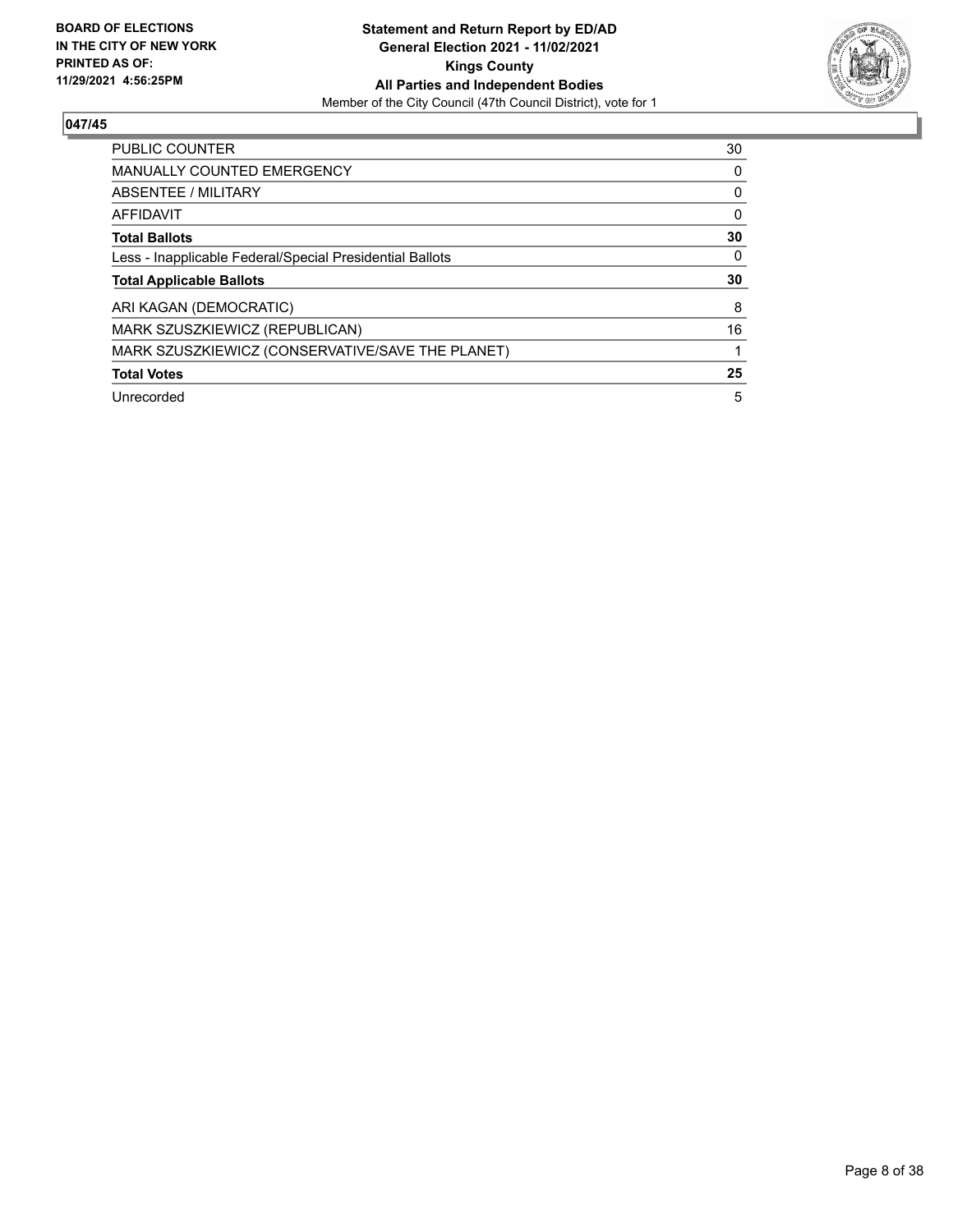

| PUBLIC COUNTER                                           | 228 |
|----------------------------------------------------------|-----|
| <b>MANUALLY COUNTED EMERGENCY</b>                        | 0   |
| ABSENTEE / MILITARY                                      | 9   |
| <b>AFFIDAVIT</b>                                         | 1   |
| <b>Total Ballots</b>                                     | 238 |
| Less - Inapplicable Federal/Special Presidential Ballots | 0   |
| <b>Total Applicable Ballots</b>                          | 238 |
| ARI KAGAN (DEMOCRATIC)                                   | 124 |
| MARK SZUSZKIEWICZ (REPUBLICAN)                           | 97  |
|                                                          |     |
| MARK SZUSZKIEWICZ (CONSERVATIVE/SAVE THE PLANET)         | 8   |
| <b>Total Votes</b>                                       | 229 |

#### **002/46**

| <b>PUBLIC COUNTER</b>                                    | 180 |
|----------------------------------------------------------|-----|
| <b>MANUALLY COUNTED EMERGENCY</b>                        | 0   |
| ABSENTEE / MILITARY                                      | 17  |
| AFFIDAVIT                                                | 0   |
| <b>Total Ballots</b>                                     | 197 |
| Less - Inapplicable Federal/Special Presidential Ballots | 0   |
| <b>Total Applicable Ballots</b>                          | 197 |
| ARI KAGAN (DEMOCRATIC)                                   | 110 |
| MARK SZUSZKIEWICZ (REPUBLICAN)                           | 73  |
| MARK SZUSZKIEWICZ (CONSERVATIVE/SAVE THE PLANET)         | 4   |
| <b>Total Votes</b>                                       | 187 |
| Unrecorded                                               | 10  |

| PUBLIC COUNTER                                           | 136 |
|----------------------------------------------------------|-----|
| <b>MANUALLY COUNTED EMERGENCY</b>                        | 0   |
| ABSENTEE / MILITARY                                      | 23  |
| AFFIDAVIT                                                | 0   |
| <b>Total Ballots</b>                                     | 159 |
| Less - Inapplicable Federal/Special Presidential Ballots | 0   |
| <b>Total Applicable Ballots</b>                          | 159 |
| ARI KAGAN (DEMOCRATIC)                                   | 92  |
| MARK SZUSZKIEWICZ (REPUBLICAN)                           | 53  |
| MARK SZUSZKIEWICZ (CONSERVATIVE/SAVE THE PLANET)         | 4   |
| MERCEDES NARCISSE (WRITE-IN)                             |     |
| <b>Total Votes</b>                                       | 150 |
| Unrecorded                                               | 9   |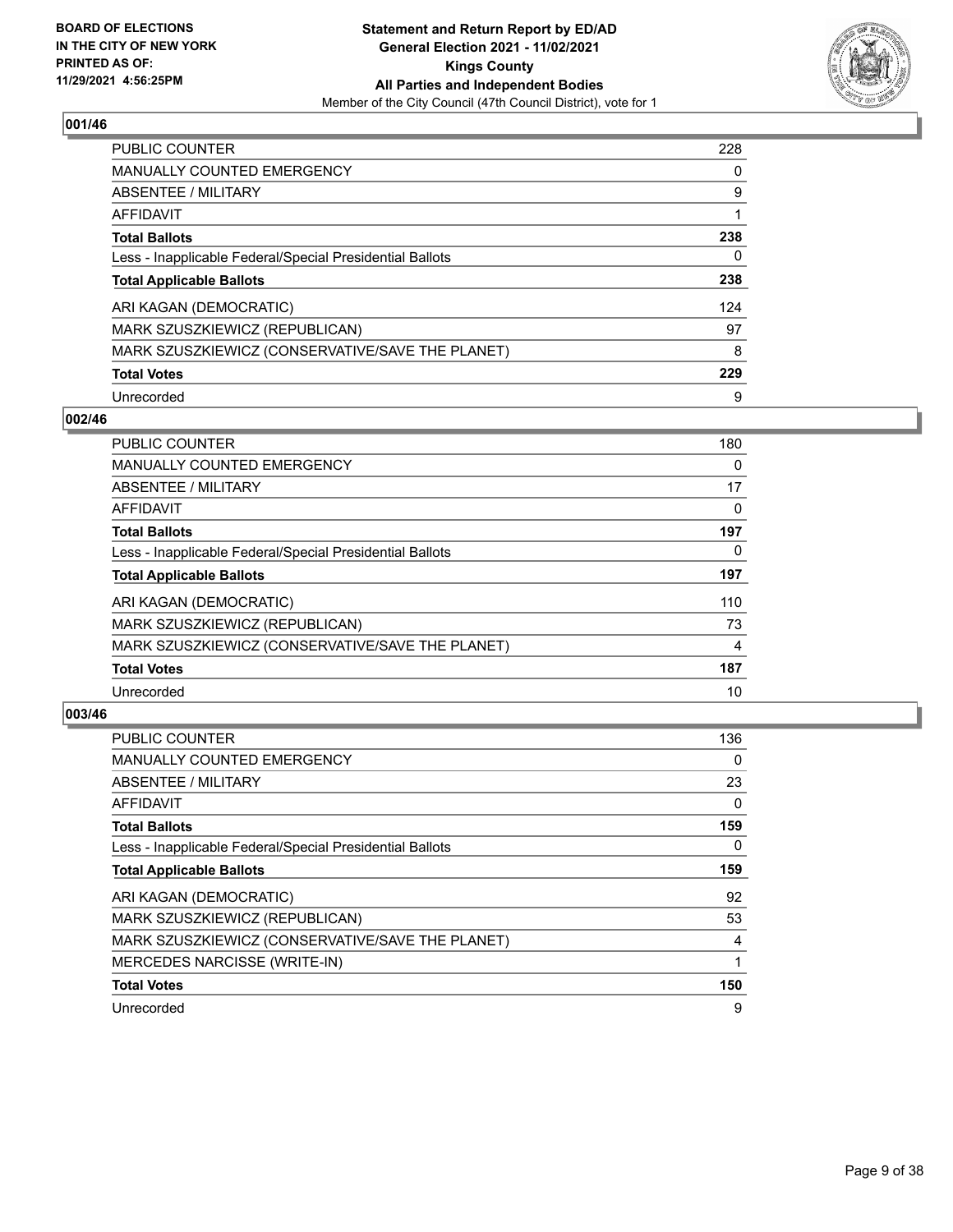

| <b>PUBLIC COUNTER</b>                                    | 183 |
|----------------------------------------------------------|-----|
| <b>MANUALLY COUNTED EMERGENCY</b>                        | 0   |
| ABSENTEE / MILITARY                                      | 11  |
| <b>AFFIDAVIT</b>                                         | 0   |
| <b>Total Ballots</b>                                     | 194 |
| Less - Inapplicable Federal/Special Presidential Ballots | 0   |
| <b>Total Applicable Ballots</b>                          | 194 |
| ARI KAGAN (DEMOCRATIC)                                   | 148 |
| MARK SZUSZKIEWICZ (REPUBLICAN)                           | 30  |
| MARK SZUSZKIEWICZ (CONSERVATIVE/SAVE THE PLANET)         | 4   |
| NORMA LAWRENCE (WRITE-IN)                                | 1   |
| <b>Total Votes</b>                                       | 183 |
| Unrecorded                                               | 11  |

## **005/46**

| <b>PUBLIC COUNTER</b>                                    | 140      |
|----------------------------------------------------------|----------|
| <b>MANUALLY COUNTED EMERGENCY</b>                        | 0        |
| ABSENTEE / MILITARY                                      | 10       |
| <b>AFFIDAVIT</b>                                         | 2        |
| <b>Total Ballots</b>                                     | 152      |
| Less - Inapplicable Federal/Special Presidential Ballots | $\Omega$ |
| <b>Total Applicable Ballots</b>                          | 152      |
| ARI KAGAN (DEMOCRATIC)                                   | 121      |
| MARK SZUSZKIEWICZ (REPUBLICAN)                           | 14       |
| MARK SZUSZKIEWICZ (CONSERVATIVE/SAVE THE PLANET)         | 0        |
| <b>Total Votes</b>                                       | 135      |
| Unrecorded                                               | 17       |

| <b>PUBLIC COUNTER</b>                                    | 101            |
|----------------------------------------------------------|----------------|
| <b>MANUALLY COUNTED EMERGENCY</b>                        | 0              |
| ABSENTEE / MILITARY                                      |                |
| AFFIDAVIT                                                |                |
| <b>Total Ballots</b>                                     | 103            |
| Less - Inapplicable Federal/Special Presidential Ballots | 0              |
| <b>Total Applicable Ballots</b>                          | 103            |
| ARI KAGAN (DEMOCRATIC)                                   | 83             |
|                                                          |                |
| MARK SZUSZKIEWICZ (REPUBLICAN)                           | 9              |
| MARK SZUSZKIEWICZ (CONSERVATIVE/SAVE THE PLANET)         | $\overline{2}$ |
| <b>Total Votes</b>                                       | 94             |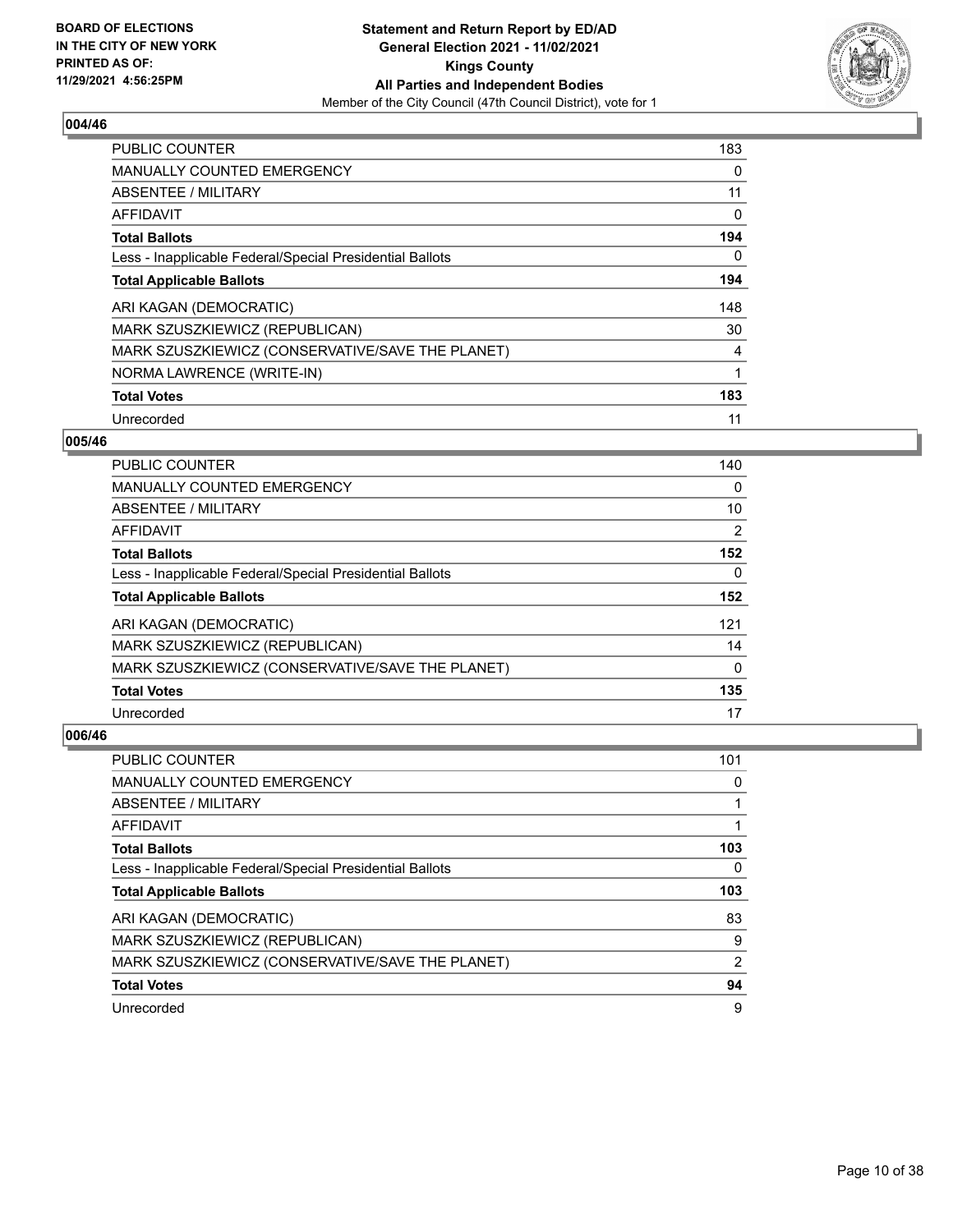

| PUBLIC COUNTER                                           | 130            |
|----------------------------------------------------------|----------------|
| <b>MANUALLY COUNTED EMERGENCY</b>                        | 0              |
| ABSENTEE / MILITARY                                      | 10             |
| <b>AFFIDAVIT</b>                                         | $\overline{2}$ |
| <b>Total Ballots</b>                                     | 142            |
| Less - Inapplicable Federal/Special Presidential Ballots | 0              |
| <b>Total Applicable Ballots</b>                          | 142            |
|                                                          |                |
| ARI KAGAN (DEMOCRATIC)                                   | 99             |
| MARK SZUSZKIEWICZ (REPUBLICAN)                           | 29             |
| MARK SZUSZKIEWICZ (CONSERVATIVE/SAVE THE PLANET)         | $\overline{2}$ |
| <b>Total Votes</b>                                       | 130            |

#### **008/46**

| <b>PUBLIC COUNTER</b>                                    | 183 |
|----------------------------------------------------------|-----|
| <b>MANUALLY COUNTED EMERGENCY</b>                        | 0   |
| ABSENTEE / MILITARY                                      | 16  |
| AFFIDAVIT                                                | 2   |
| <b>Total Ballots</b>                                     | 201 |
| Less - Inapplicable Federal/Special Presidential Ballots | 0   |
| <b>Total Applicable Ballots</b>                          | 201 |
| ARI KAGAN (DEMOCRATIC)                                   | 143 |
| MARK SZUSZKIEWICZ (REPUBLICAN)                           | 25  |
| MARK SZUSZKIEWICZ (CONSERVATIVE/SAVE THE PLANET)         | 4   |
| <b>Total Votes</b>                                       | 172 |
| Unrecorded                                               | 29  |

| <b>PUBLIC COUNTER</b>                                    | 145           |
|----------------------------------------------------------|---------------|
| <b>MANUALLY COUNTED EMERGENCY</b>                        | 0             |
| ABSENTEE / MILITARY                                      | 4             |
| AFFIDAVIT                                                | 3             |
| <b>Total Ballots</b>                                     | 152           |
| Less - Inapplicable Federal/Special Presidential Ballots | $\Omega$      |
| <b>Total Applicable Ballots</b>                          | 152           |
| ARI KAGAN (DEMOCRATIC)                                   | 110           |
| MARK SZUSZKIEWICZ (REPUBLICAN)                           | 29            |
| MARK SZUSZKIEWICZ (CONSERVATIVE/SAVE THE PLANET)         | $\mathcal{P}$ |
| <b>Total Votes</b>                                       | 141           |
| Unrecorded                                               | 11            |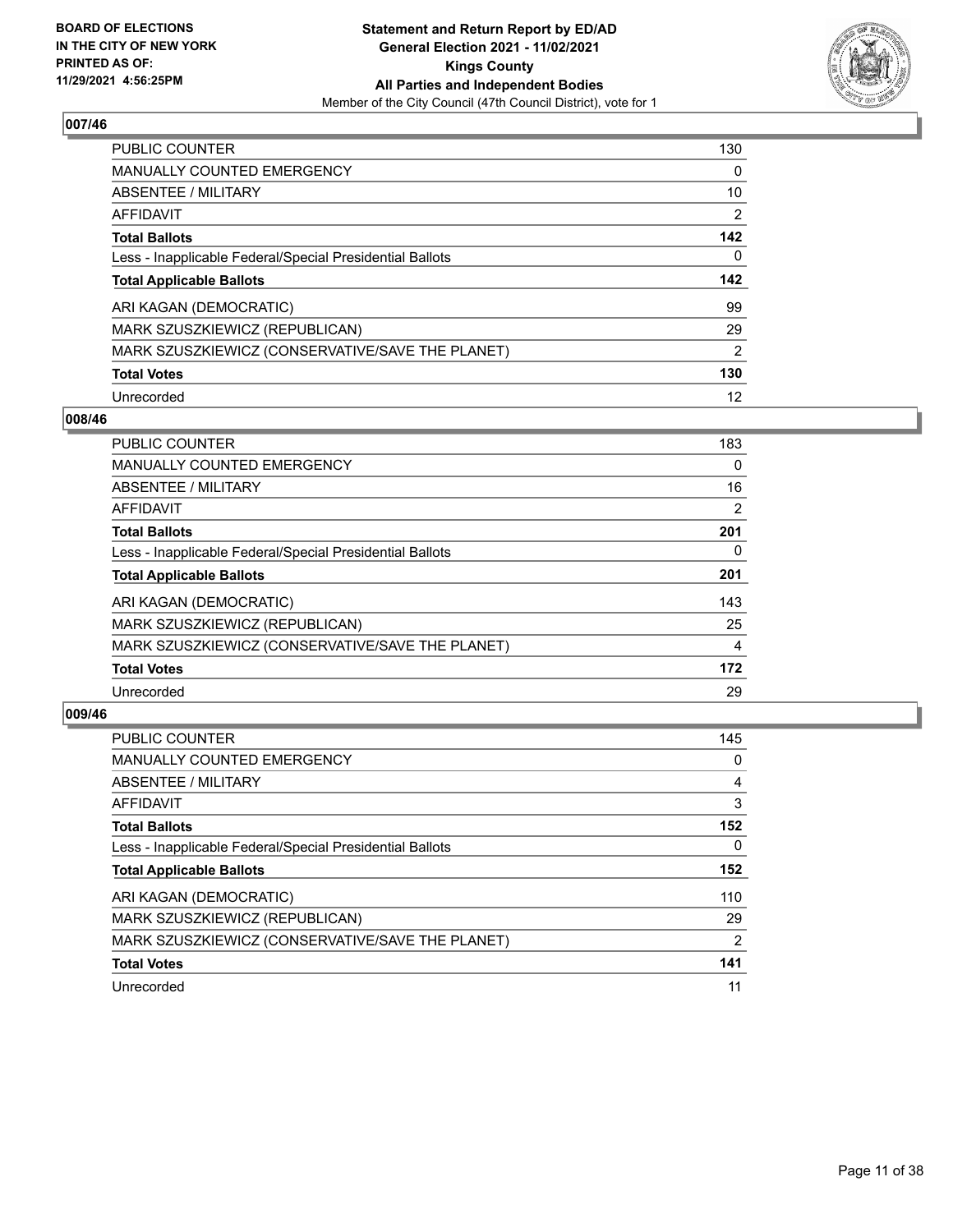

| PUBLIC COUNTER                                           | 166            |
|----------------------------------------------------------|----------------|
| <b>MANUALLY COUNTED EMERGENCY</b>                        | 0              |
| ABSENTEE / MILITARY                                      | 7              |
| <b>AFFIDAVIT</b>                                         | 0              |
| <b>Total Ballots</b>                                     | 173            |
| Less - Inapplicable Federal/Special Presidential Ballots | 0              |
| <b>Total Applicable Ballots</b>                          | 173            |
| ARI KAGAN (DEMOCRATIC)                                   | 140            |
| MARK SZUSZKIEWICZ (REPUBLICAN)                           | 17             |
| MARK SZUSZKIEWICZ (CONSERVATIVE/SAVE THE PLANET)         | $\overline{2}$ |
| <b>Total Votes</b>                                       | 159            |
| Unrecorded                                               | 14             |

#### **011/46**

| <b>PUBLIC COUNTER</b>                                    | 176            |
|----------------------------------------------------------|----------------|
| <b>MANUALLY COUNTED EMERGENCY</b>                        | $\Omega$       |
| ABSENTEE / MILITARY                                      | 20             |
| <b>AFFIDAVIT</b>                                         | $\overline{2}$ |
| <b>Total Ballots</b>                                     | 198            |
| Less - Inapplicable Federal/Special Presidential Ballots | $\Omega$       |
| <b>Total Applicable Ballots</b>                          | 198            |
| ARI KAGAN (DEMOCRATIC)                                   | 130            |
| MARK SZUSZKIEWICZ (REPUBLICAN)                           | 48             |
| MARK SZUSZKIEWICZ (CONSERVATIVE/SAVE THE PLANET)         |                |
| <b>Total Votes</b>                                       | 179            |
| Unrecorded                                               | 19             |

| <b>PUBLIC COUNTER</b>                                    | 156           |
|----------------------------------------------------------|---------------|
| <b>MANUALLY COUNTED EMERGENCY</b>                        | $\Omega$      |
| ABSENTEE / MILITARY                                      | 10            |
| AFFIDAVIT                                                | 0             |
| <b>Total Ballots</b>                                     | 166           |
| Less - Inapplicable Federal/Special Presidential Ballots | 0             |
| <b>Total Applicable Ballots</b>                          | 166           |
| ARI KAGAN (DEMOCRATIC)                                   | 129           |
| MARK SZUSZKIEWICZ (REPUBLICAN)                           | 16            |
| MARK SZUSZKIEWICZ (CONSERVATIVE/SAVE THE PLANET)         | $\mathcal{P}$ |
| <b>Total Votes</b>                                       | 147           |
| Unrecorded                                               | 19            |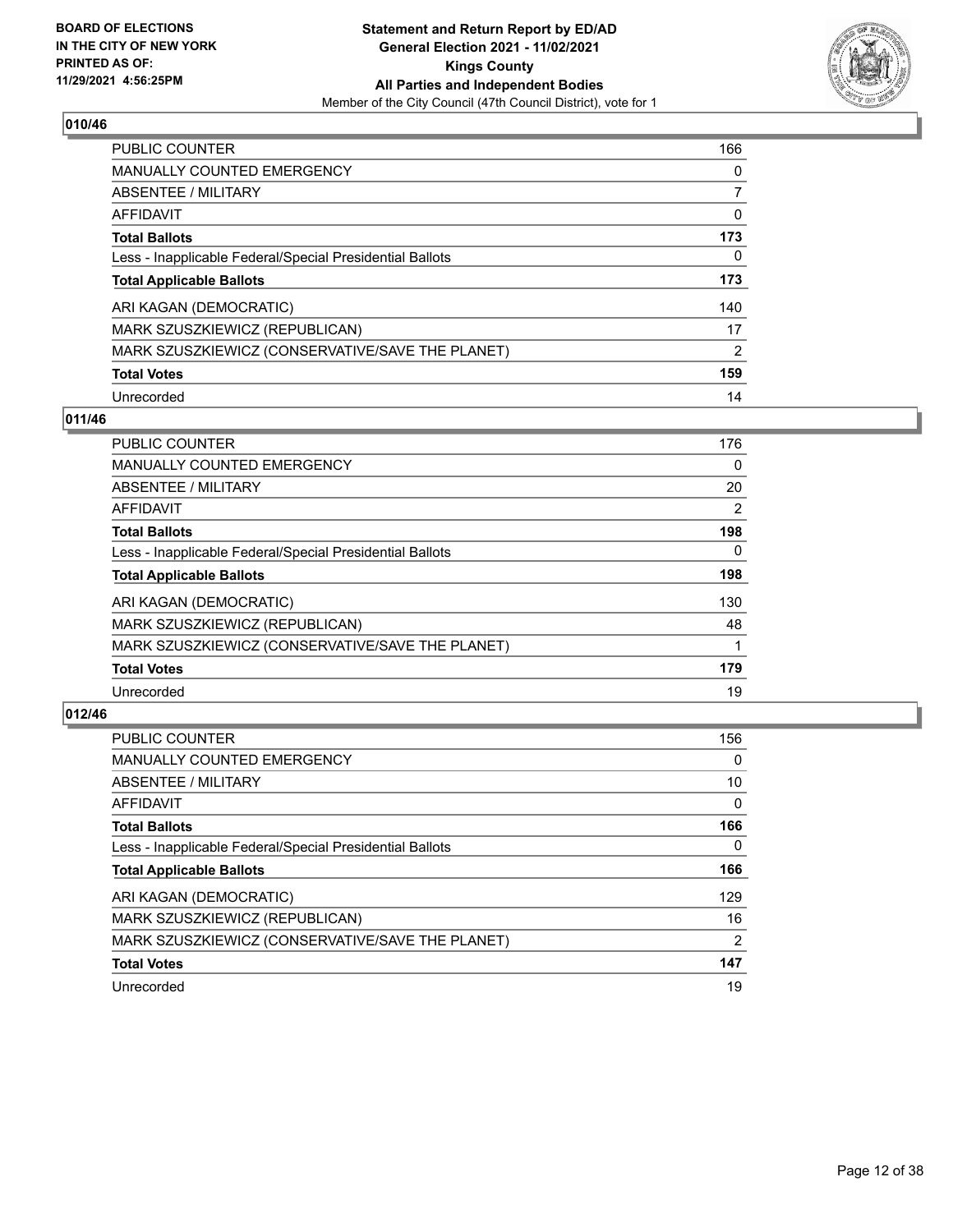

| PUBLIC COUNTER                                           | 110 |
|----------------------------------------------------------|-----|
| <b>MANUALLY COUNTED EMERGENCY</b>                        | 0   |
| ABSENTEE / MILITARY                                      | 5   |
| AFFIDAVIT                                                | 0   |
| <b>Total Ballots</b>                                     | 115 |
| Less - Inapplicable Federal/Special Presidential Ballots | 0   |
| <b>Total Applicable Ballots</b>                          | 115 |
| ARI KAGAN (DEMOCRATIC)                                   | 87  |
| MARK SZUSZKIEWICZ (REPUBLICAN)                           | 19  |
| MARK SZUSZKIEWICZ (CONSERVATIVE/SAVE THE PLANET)         |     |
| <b>Total Votes</b>                                       | 107 |
| Unrecorded                                               | 8   |

## **014/46**

| <b>PUBLIC COUNTER</b>                                    | 122      |
|----------------------------------------------------------|----------|
| <b>MANUALLY COUNTED EMERGENCY</b>                        | 0        |
| ABSENTEE / MILITARY                                      | 4        |
| AFFIDAVIT                                                | 0        |
| <b>Total Ballots</b>                                     | 126      |
| Less - Inapplicable Federal/Special Presidential Ballots | $\Omega$ |
| <b>Total Applicable Ballots</b>                          | 126      |
| ARI KAGAN (DEMOCRATIC)                                   | 89       |
| MARK SZUSZKIEWICZ (REPUBLICAN)                           | 18       |
| MARK SZUSZKIEWICZ (CONSERVATIVE/SAVE THE PLANET)         | 3        |
| UNATTRIBUTABLE WRITE-IN (WRITE-IN)                       |          |
| <b>Total Votes</b>                                       | 111      |
| Unrecorded                                               | 15       |

| PUBLIC COUNTER                                           | 116 |
|----------------------------------------------------------|-----|
| <b>MANUALLY COUNTED EMERGENCY</b>                        | 0   |
| ABSENTEE / MILITARY                                      | 6   |
| AFFIDAVIT                                                |     |
| <b>Total Ballots</b>                                     | 123 |
| Less - Inapplicable Federal/Special Presidential Ballots | 0   |
| <b>Total Applicable Ballots</b>                          | 123 |
| ARI KAGAN (DEMOCRATIC)                                   | 100 |
| MARK SZUSZKIEWICZ (REPUBLICAN)                           | 12  |
| MARK SZUSZKIEWICZ (CONSERVATIVE/SAVE THE PLANET)         |     |
| <b>Total Votes</b>                                       | 113 |
| Unrecorded                                               | 10  |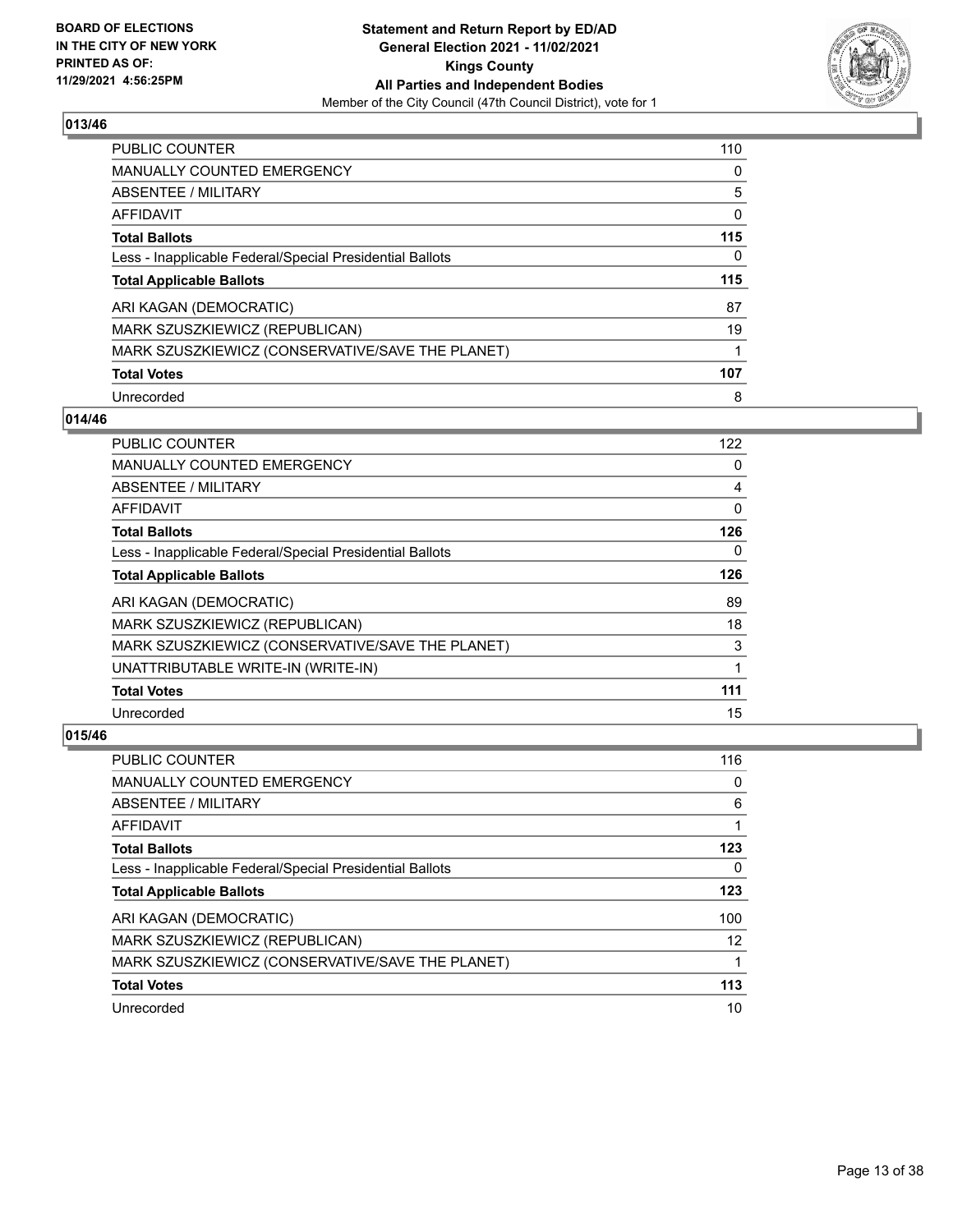

| <b>PUBLIC COUNTER</b>                                    | 140 |
|----------------------------------------------------------|-----|
| <b>MANUALLY COUNTED EMERGENCY</b>                        | 0   |
| ABSENTEE / MILITARY                                      | 8   |
| <b>AFFIDAVIT</b>                                         |     |
| <b>Total Ballots</b>                                     | 149 |
| Less - Inapplicable Federal/Special Presidential Ballots | 0   |
| <b>Total Applicable Ballots</b>                          | 149 |
| ARI KAGAN (DEMOCRATIC)                                   | 95  |
| MARK SZUSZKIEWICZ (REPUBLICAN)                           | 33  |
| MARK SZUSZKIEWICZ (CONSERVATIVE/SAVE THE PLANET)         | 8   |
| PAUL CAPOBIANCO (WRITE-IN)                               |     |
| <b>Total Votes</b>                                       | 137 |
| Unrecorded                                               | 12  |

## **026/46**

| <b>PUBLIC COUNTER</b>                                    | 249 |
|----------------------------------------------------------|-----|
| <b>MANUALLY COUNTED EMERGENCY</b>                        | 0   |
| ABSENTEE / MILITARY                                      | 11  |
| <b>AFFIDAVIT</b>                                         | 4   |
| <b>Total Ballots</b>                                     | 264 |
| Less - Inapplicable Federal/Special Presidential Ballots | 0   |
| <b>Total Applicable Ballots</b>                          | 264 |
| ARI KAGAN (DEMOCRATIC)                                   | 116 |
| MARK SZUSZKIEWICZ (REPUBLICAN)                           | 125 |
| MARK SZUSZKIEWICZ (CONSERVATIVE/SAVE THE PLANET)         |     |
| INNA VERNIKOV (WRITE-IN)                                 |     |
| <b>Total Votes</b>                                       | 243 |
| Unrecorded                                               | 21  |

| PUBLIC COUNTER                                           | 273      |
|----------------------------------------------------------|----------|
| <b>MANUALLY COUNTED EMERGENCY</b>                        | 0        |
| ABSENTEE / MILITARY                                      | 7        |
| AFFIDAVIT                                                | 1        |
| <b>Total Ballots</b>                                     | 281      |
| Less - Inapplicable Federal/Special Presidential Ballots | $\Omega$ |
| <b>Total Applicable Ballots</b>                          | 281      |
| ARI KAGAN (DEMOCRATIC)                                   | 125      |
| MARK SZUSZKIEWICZ (REPUBLICAN)                           | 125      |
| MARK SZUSZKIEWICZ (CONSERVATIVE/SAVE THE PLANET)         | 6        |
| STEVEN PATZER (WRITE-IN)                                 | 1        |
| <b>Total Votes</b>                                       | 257      |
| Unrecorded                                               | 24       |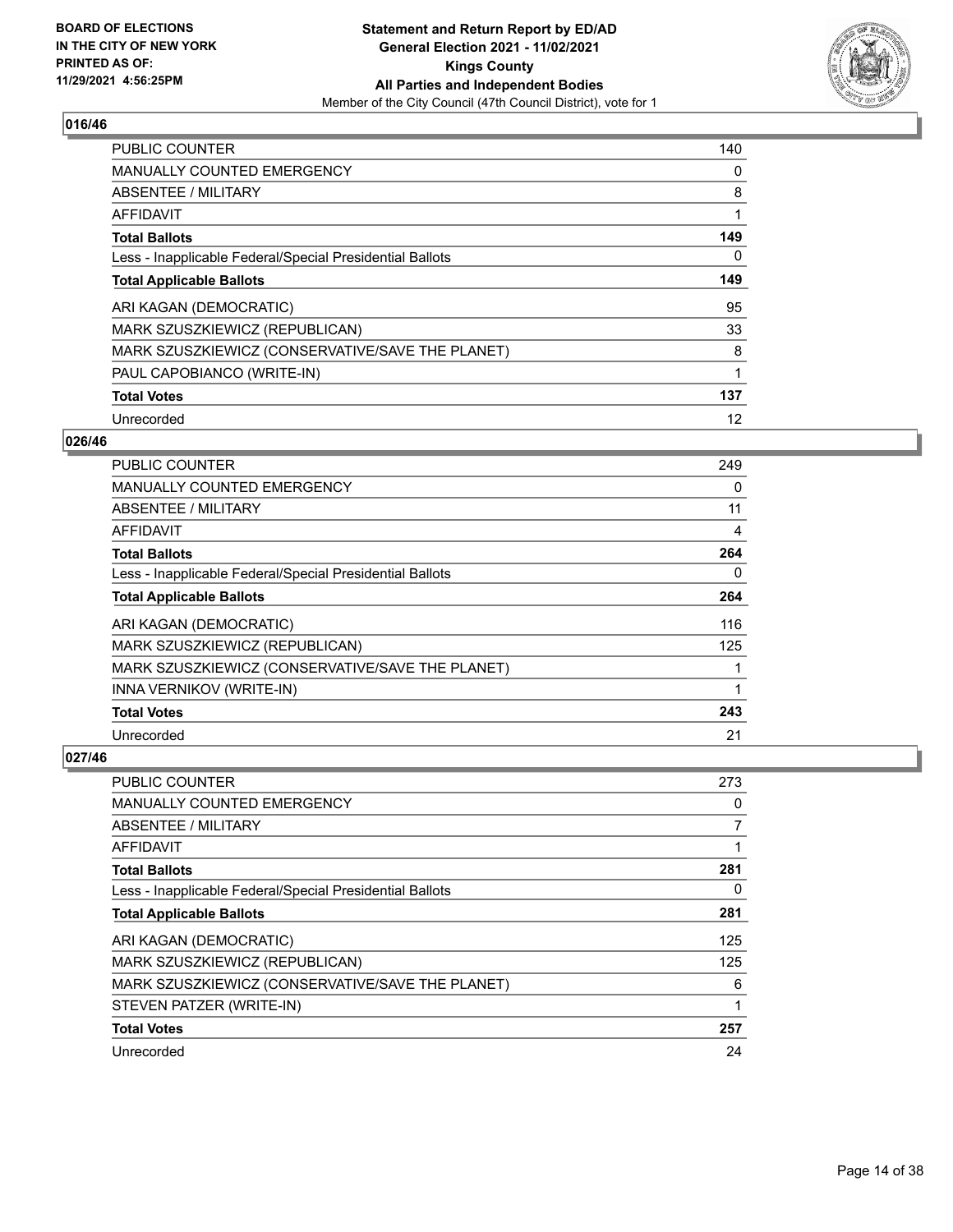

| PUBLIC COUNTER                                           | 225 |
|----------------------------------------------------------|-----|
| <b>MANUALLY COUNTED EMERGENCY</b>                        | 0   |
| ABSENTEE / MILITARY                                      | 14  |
| AFFIDAVIT                                                | 0   |
| <b>Total Ballots</b>                                     | 239 |
| Less - Inapplicable Federal/Special Presidential Ballots | 0   |
| <b>Total Applicable Ballots</b>                          | 239 |
| ARI KAGAN (DEMOCRATIC)                                   | 99  |
| MARK SZUSZKIEWICZ (REPUBLICAN)                           | 122 |
| MARK SZUSZKIEWICZ (CONSERVATIVE/SAVE THE PLANET)         | 6   |
|                                                          |     |
| <b>Total Votes</b>                                       | 227 |

#### **029/46**

| PUBLIC COUNTER                                           | 244            |
|----------------------------------------------------------|----------------|
| <b>MANUALLY COUNTED EMERGENCY</b>                        | 0              |
| ABSENTEE / MILITARY                                      | $\overline{2}$ |
| <b>AFFIDAVIT</b>                                         | 3              |
| <b>Total Ballots</b>                                     | 249            |
| Less - Inapplicable Federal/Special Presidential Ballots | $\Omega$       |
| <b>Total Applicable Ballots</b>                          | 249            |
| ARI KAGAN (DEMOCRATIC)                                   | 106            |
| MARK SZUSZKIEWICZ (REPUBLICAN)                           | 125            |
| MARK SZUSZKIEWICZ (CONSERVATIVE/SAVE THE PLANET)         | 5              |
| <b>Total Votes</b>                                       | 236            |
| Unrecorded                                               | 13             |

| <b>PUBLIC COUNTER</b>                                    | 299      |
|----------------------------------------------------------|----------|
| <b>MANUALLY COUNTED EMERGENCY</b>                        | 0        |
| ABSENTEE / MILITARY                                      | 3        |
| AFFIDAVIT                                                | 1        |
| <b>Total Ballots</b>                                     | 303      |
| Less - Inapplicable Federal/Special Presidential Ballots | $\Omega$ |
| <b>Total Applicable Ballots</b>                          | 303      |
| ARI KAGAN (DEMOCRATIC)                                   | 132      |
| MARK SZUSZKIEWICZ (REPUBLICAN)                           | 143      |
| MARK SZUSZKIEWICZ (CONSERVATIVE/SAVE THE PLANET)         | 3        |
| MARSHALL MATHERS (WRITE-IN)                              |          |
| <b>Total Votes</b>                                       | 279      |
| Unrecorded                                               | 24       |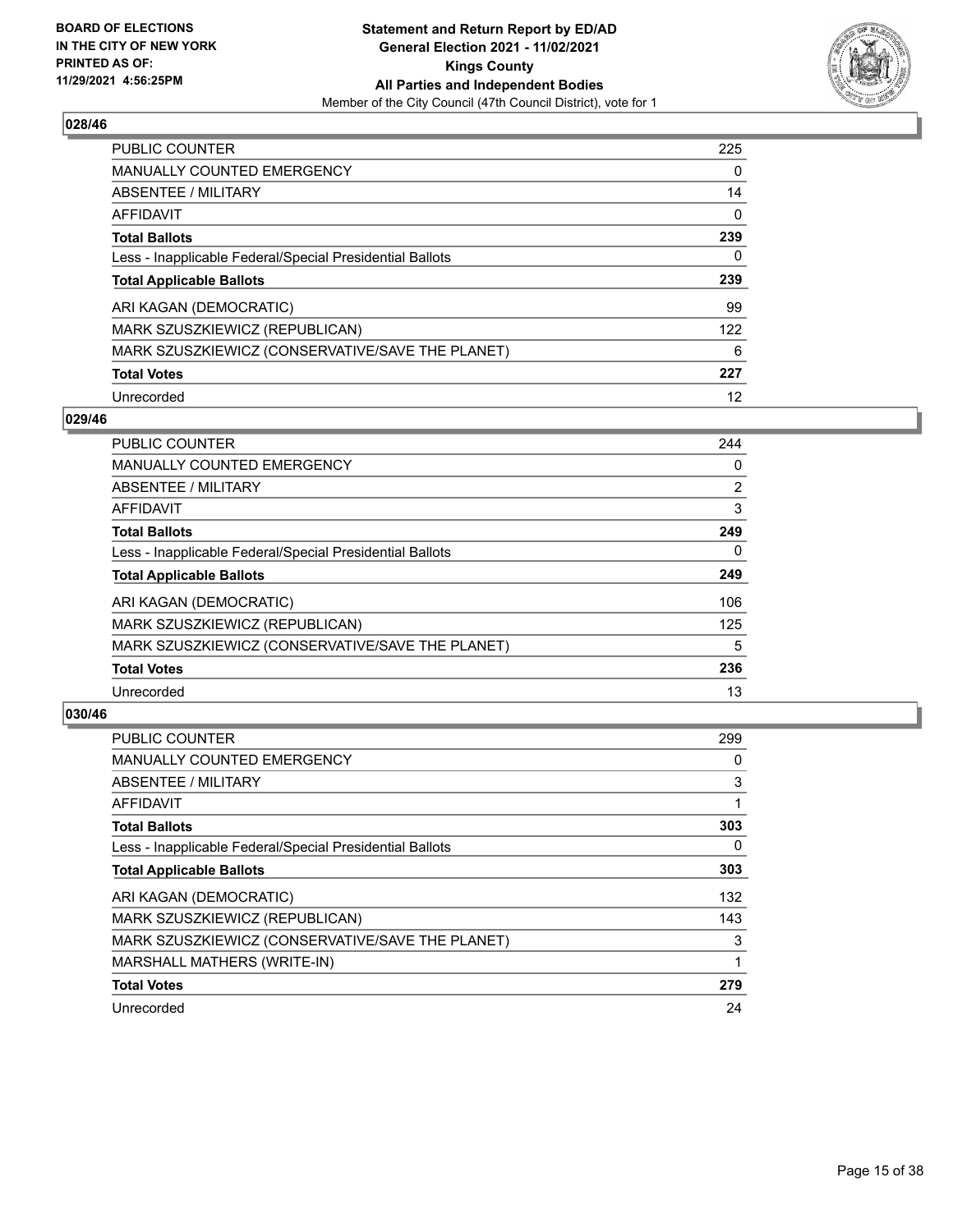

| <b>PUBLIC COUNTER</b>                                    | 109 |
|----------------------------------------------------------|-----|
| MANUALLY COUNTED EMERGENCY                               | 0   |
| ABSENTEE / MILITARY                                      | 4   |
| <b>AFFIDAVIT</b>                                         | 3   |
| <b>Total Ballots</b>                                     | 116 |
| Less - Inapplicable Federal/Special Presidential Ballots | 0   |
| <b>Total Applicable Ballots</b>                          | 116 |
| ARI KAGAN (DEMOCRATIC)                                   | 84  |
| MARK SZUSZKIEWICZ (REPUBLICAN)                           | 20  |
| MARK SZUSZKIEWICZ (CONSERVATIVE/SAVE THE PLANET)         | 0   |
| WHITNEY WHITE (WRITE-IN)                                 |     |
| <b>Total Votes</b>                                       | 105 |
| Unrecorded                                               | 11  |

## **033/46**

| PUBLIC COUNTER                                           | 179 |
|----------------------------------------------------------|-----|
| <b>MANUALLY COUNTED EMERGENCY</b>                        | 0   |
| ABSENTEE / MILITARY                                      | 6   |
| AFFIDAVIT                                                | 0   |
| <b>Total Ballots</b>                                     | 185 |
| Less - Inapplicable Federal/Special Presidential Ballots | 0   |
| <b>Total Applicable Ballots</b>                          | 185 |
| ARI KAGAN (DEMOCRATIC)                                   | 142 |
| MARK SZUSZKIEWICZ (REPUBLICAN)                           | 26  |
| MARK SZUSZKIEWICZ (CONSERVATIVE/SAVE THE PLANET)         | 4   |
| UNATTRIBUTABLE WRITE-IN (WRITE-IN)                       | 1   |
| <b>Total Votes</b>                                       | 173 |
| Unrecorded                                               | 12  |

| <b>PUBLIC COUNTER</b>                                    | 156 |
|----------------------------------------------------------|-----|
| MANUALLY COUNTED EMERGENCY                               | 0   |
| ABSENTEE / MILITARY                                      | 22  |
| AFFIDAVIT                                                |     |
| <b>Total Ballots</b>                                     | 179 |
| Less - Inapplicable Federal/Special Presidential Ballots | 0   |
| <b>Total Applicable Ballots</b>                          | 179 |
| ARI KAGAN (DEMOCRATIC)                                   | 100 |
| MARK SZUSZKIEWICZ (REPUBLICAN)                           | 70  |
| MARK SZUSZKIEWICZ (CONSERVATIVE/SAVE THE PLANET)         | 5   |
| <b>Total Votes</b>                                       | 175 |
| Unrecorded                                               | 4   |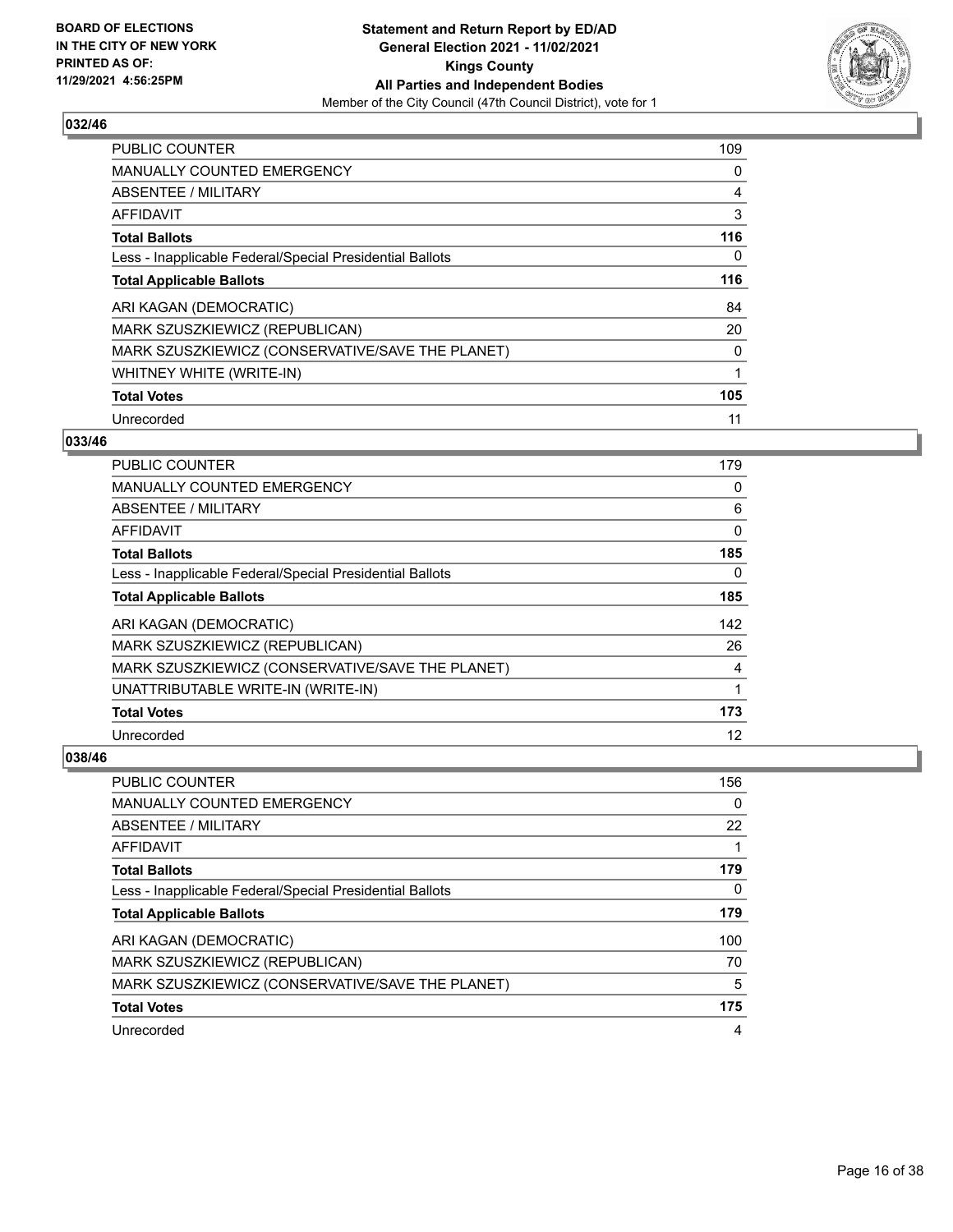

| PUBLIC COUNTER                                           | 112 |
|----------------------------------------------------------|-----|
| <b>MANUALLY COUNTED EMERGENCY</b>                        | 0   |
| ABSENTEE / MILITARY                                      |     |
| AFFIDAVIT                                                |     |
| <b>Total Ballots</b>                                     | 120 |
| Less - Inapplicable Federal/Special Presidential Ballots | 0   |
| <b>Total Applicable Ballots</b>                          | 120 |
| ARI KAGAN (DEMOCRATIC)                                   | 54  |
| MARK SZUSZKIEWICZ (REPUBLICAN)                           | 62  |
| MARK SZUSZKIEWICZ (CONSERVATIVE/SAVE THE PLANET)         |     |
| <b>Total Votes</b>                                       | 117 |
| Unrecorded                                               | 3   |

#### **040/46**

| <b>PUBLIC COUNTER</b>                                    | 71             |
|----------------------------------------------------------|----------------|
| <b>MANUALLY COUNTED EMERGENCY</b>                        | 0              |
| ABSENTEE / MILITARY                                      | $\overline{2}$ |
| AFFIDAVIT                                                |                |
| <b>Total Ballots</b>                                     | 74             |
| Less - Inapplicable Federal/Special Presidential Ballots | $\Omega$       |
| <b>Total Applicable Ballots</b>                          | 74             |
| ARI KAGAN (DEMOCRATIC)                                   | 30             |
| MARK SZUSZKIEWICZ (REPUBLICAN)                           | 39             |
| MARK SZUSZKIEWICZ (CONSERVATIVE/SAVE THE PLANET)         |                |
| <b>Total Votes</b>                                       | 70             |
| Unrecorded                                               | 4              |

| PUBLIC COUNTER                                           | 175 |
|----------------------------------------------------------|-----|
| <b>MANUALLY COUNTED EMERGENCY</b>                        | 0   |
| ABSENTEE / MILITARY                                      | 14  |
| AFFIDAVIT                                                | 0   |
| <b>Total Ballots</b>                                     | 189 |
| Less - Inapplicable Federal/Special Presidential Ballots | 0   |
| <b>Total Applicable Ballots</b>                          | 189 |
| ARI KAGAN (DEMOCRATIC)                                   | 76  |
| MARK SZUSZKIEWICZ (REPUBLICAN)                           | 96  |
| MARK SZUSZKIEWICZ (CONSERVATIVE/SAVE THE PLANET)         | 9   |
| INNA VERNIKOV (WRITE-IN)                                 | 1   |
| UNATTRIBUTABLE WRITE-IN (WRITE-IN)                       | 1   |
| <b>Total Votes</b>                                       | 183 |
| Unrecorded                                               | 6   |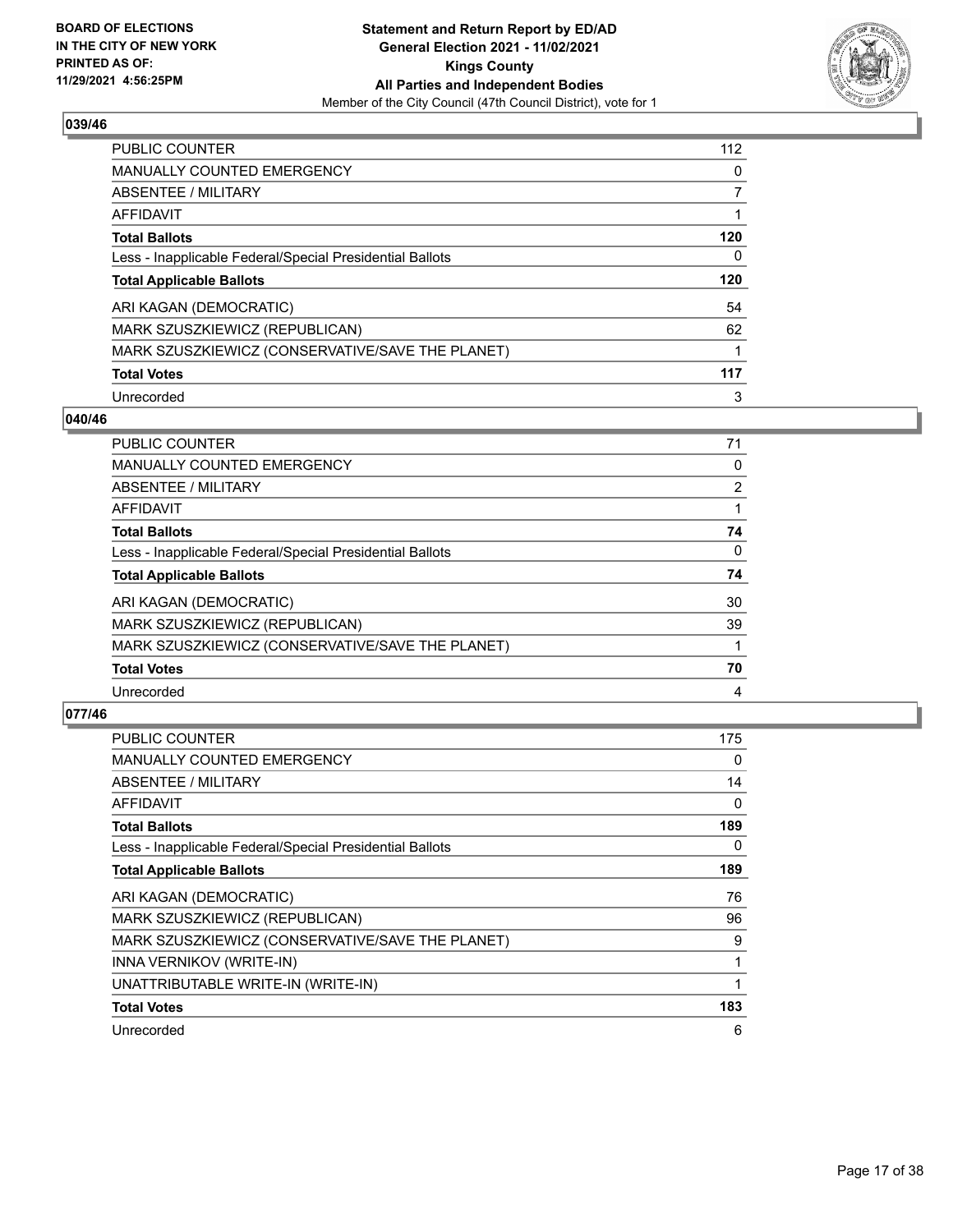

| PUBLIC COUNTER                                           | 138 |
|----------------------------------------------------------|-----|
| <b>MANUALLY COUNTED EMERGENCY</b>                        | 0   |
| ABSENTEE / MILITARY                                      | 16  |
| AFFIDAVIT                                                |     |
| <b>Total Ballots</b>                                     | 155 |
| Less - Inapplicable Federal/Special Presidential Ballots | 0   |
| <b>Total Applicable Ballots</b>                          | 155 |
| ARI KAGAN (DEMOCRATIC)                                   | 126 |
| MARK SZUSZKIEWICZ (REPUBLICAN)                           | 17  |
| MARK SZUSZKIEWICZ (CONSERVATIVE/SAVE THE PLANET)         | 3   |
| <b>Total Votes</b>                                       | 146 |
| Unrecorded                                               | 9   |

| <b>Total Votes</b>                                       | 0 |
|----------------------------------------------------------|---|
| MARK SZUSZKIEWICZ (CONSERVATIVE/SAVE THE PLANET)         | 0 |
| MARK SZUSZKIEWICZ (REPUBLICAN)                           | 0 |
| ARI KAGAN (DEMOCRATIC)                                   | 0 |
| <b>Total Applicable Ballots</b>                          | 0 |
| Less - Inapplicable Federal/Special Presidential Ballots | 0 |
| <b>Total Ballots</b>                                     | 0 |
| AFFIDAVIT                                                | 0 |
| ABSENTEE / MILITARY                                      | 0 |
| <b>MANUALLY COUNTED EMERGENCY</b>                        | 0 |
| <b>PUBLIC COUNTER</b>                                    | 0 |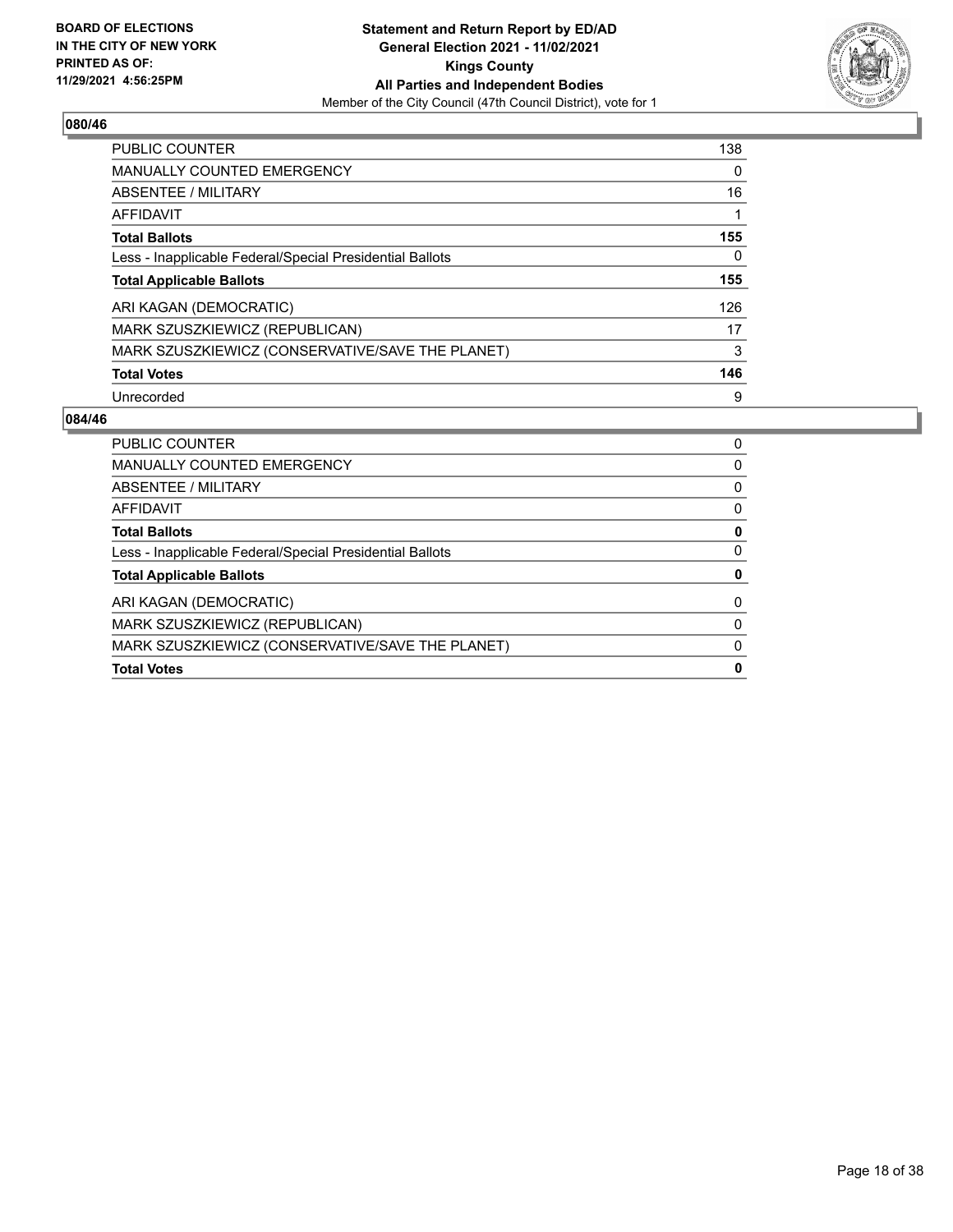

| <b>PUBLIC COUNTER</b>                                    | 188 |
|----------------------------------------------------------|-----|
| <b>MANUALLY COUNTED EMERGENCY</b>                        | 0   |
| ABSENTEE / MILITARY                                      | 10  |
| AFFIDAVIT                                                | 0   |
| <b>Total Ballots</b>                                     | 198 |
| Less - Inapplicable Federal/Special Presidential Ballots | 0   |
| <b>Total Applicable Ballots</b>                          | 198 |
| ARI KAGAN (DEMOCRATIC)                                   | 85  |
| MARK SZUSZKIEWICZ (REPUBLICAN)                           | 83  |
|                                                          |     |
| MARK SZUSZKIEWICZ (CONSERVATIVE/SAVE THE PLANET)         | 10  |
| <b>Total Votes</b>                                       | 178 |

#### **010/47**

| PUBLIC COUNTER                                           | 42       |
|----------------------------------------------------------|----------|
| <b>MANUALLY COUNTED EMERGENCY</b>                        | 0        |
| ABSENTEE / MILITARY                                      | 0        |
| AFFIDAVIT                                                | 0        |
| <b>Total Ballots</b>                                     | 42       |
| Less - Inapplicable Federal/Special Presidential Ballots | $\Omega$ |
| <b>Total Applicable Ballots</b>                          | 42       |
| ARI KAGAN (DEMOCRATIC)                                   | 19       |
| MARK SZUSZKIEWICZ (REPUBLICAN)                           | 16       |
| MARK SZUSZKIEWICZ (CONSERVATIVE/SAVE THE PLANET)         | 2        |
| <b>VULLNET VELIU (WRITE-IN)</b>                          | 1        |
| <b>Total Votes</b>                                       | 38       |
| Unrecorded                                               | 4        |

| <b>PUBLIC COUNTER</b>                                    | 140 |
|----------------------------------------------------------|-----|
| <b>MANUALLY COUNTED EMERGENCY</b>                        | 0   |
| ABSENTEE / MILITARY                                      | 20  |
| AFFIDAVIT                                                |     |
| <b>Total Ballots</b>                                     | 161 |
| Less - Inapplicable Federal/Special Presidential Ballots | 0   |
| <b>Total Applicable Ballots</b>                          | 161 |
| ARI KAGAN (DEMOCRATIC)                                   | 83  |
| MARK SZUSZKIEWICZ (REPUBLICAN)                           | 66  |
| MARK SZUSZKIEWICZ (CONSERVATIVE/SAVE THE PLANET)         | 6   |
|                                                          |     |
| <b>Total Votes</b>                                       | 155 |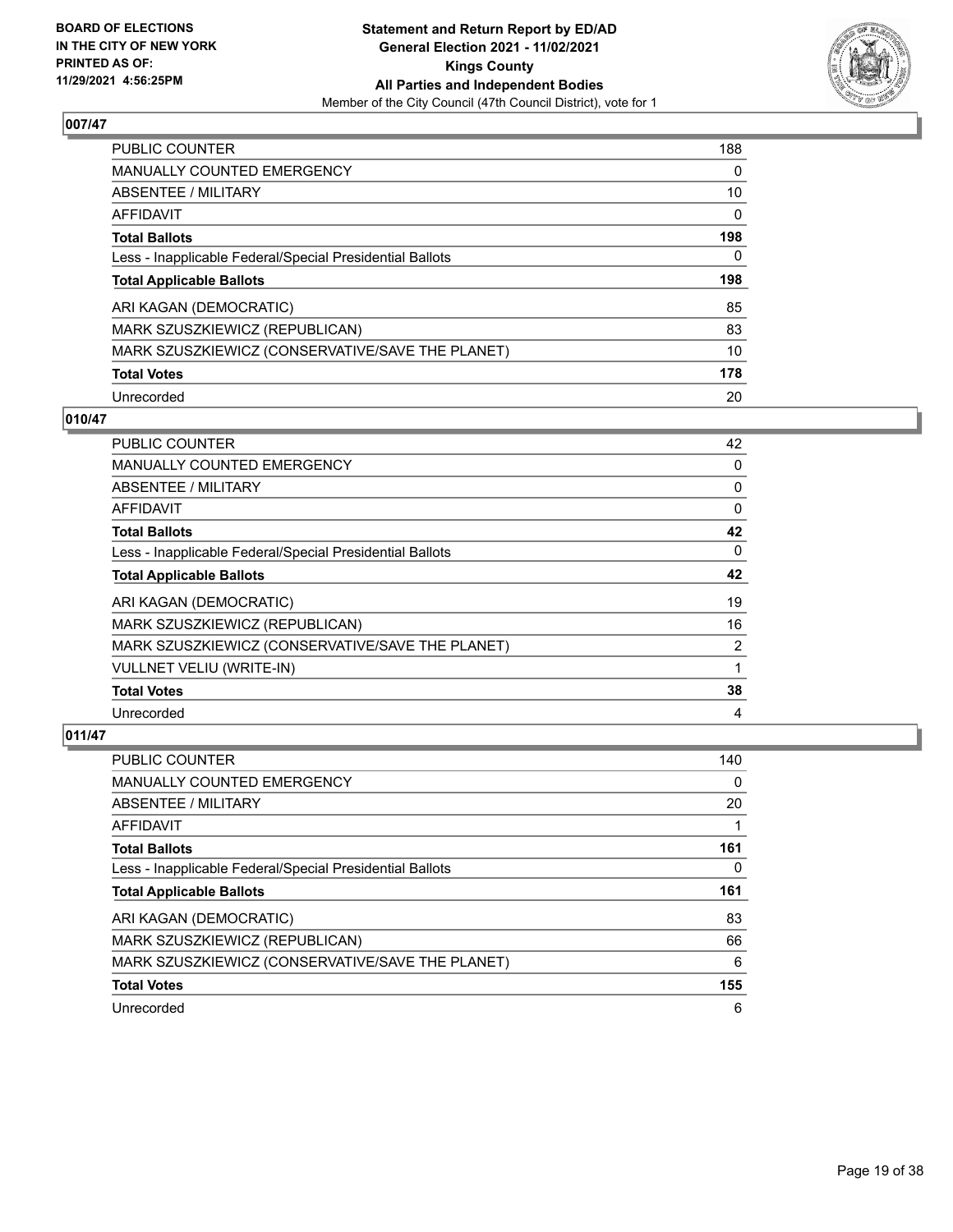

| <b>PUBLIC COUNTER</b>                                    | 163 |
|----------------------------------------------------------|-----|
| <b>MANUALLY COUNTED EMERGENCY</b>                        | 0   |
| ABSENTEE / MILITARY                                      | 15  |
| <b>AFFIDAVIT</b>                                         |     |
| <b>Total Ballots</b>                                     | 179 |
| Less - Inapplicable Federal/Special Presidential Ballots | 0   |
| <b>Total Applicable Ballots</b>                          | 179 |
| ARI KAGAN (DEMOCRATIC)                                   | 83  |
| <b>MARK SZUSZKIEWICZ (REPUBLICAN)</b>                    | 77  |
| MARK SZUSZKIEWICZ (CONSERVATIVE/SAVE THE PLANET)         | 8   |
| KANYE WEST (WRITE-IN)                                    |     |
| <b>Total Votes</b>                                       | 169 |
| Unrecorded                                               | 10  |

## **016/47**

| <b>PUBLIC COUNTER</b>                                    | 135      |
|----------------------------------------------------------|----------|
| <b>MANUALLY COUNTED EMERGENCY</b>                        | $\Omega$ |
| ABSENTEE / MILITARY                                      | 6        |
| AFFIDAVIT                                                | 3        |
| <b>Total Ballots</b>                                     | 144      |
| Less - Inapplicable Federal/Special Presidential Ballots | $\Omega$ |
| <b>Total Applicable Ballots</b>                          | 144      |
| ARI KAGAN (DEMOCRATIC)                                   | 49       |
| MARK SZUSZKIEWICZ (REPUBLICAN)                           | 83       |
| MARK SZUSZKIEWICZ (CONSERVATIVE/SAVE THE PLANET)         | 3        |
| STEVEN D PATZER (WRITE-IN)                               | 1        |
| <b>Total Votes</b>                                       | 136      |
| Unrecorded                                               | 8        |

| PUBLIC COUNTER                                           | 167 |
|----------------------------------------------------------|-----|
| <b>MANUALLY COUNTED EMERGENCY</b>                        | 0   |
| ABSENTEE / MILITARY                                      | 21  |
| AFFIDAVIT                                                | 2   |
| <b>Total Ballots</b>                                     | 190 |
| Less - Inapplicable Federal/Special Presidential Ballots | 0   |
|                                                          |     |
| <b>Total Applicable Ballots</b>                          | 190 |
| ARI KAGAN (DEMOCRATIC)                                   | 90  |
| MARK SZUSZKIEWICZ (REPUBLICAN)                           | 70  |
| MARK SZUSZKIEWICZ (CONSERVATIVE/SAVE THE PLANET)         | 11  |
| <b>Total Votes</b>                                       | 171 |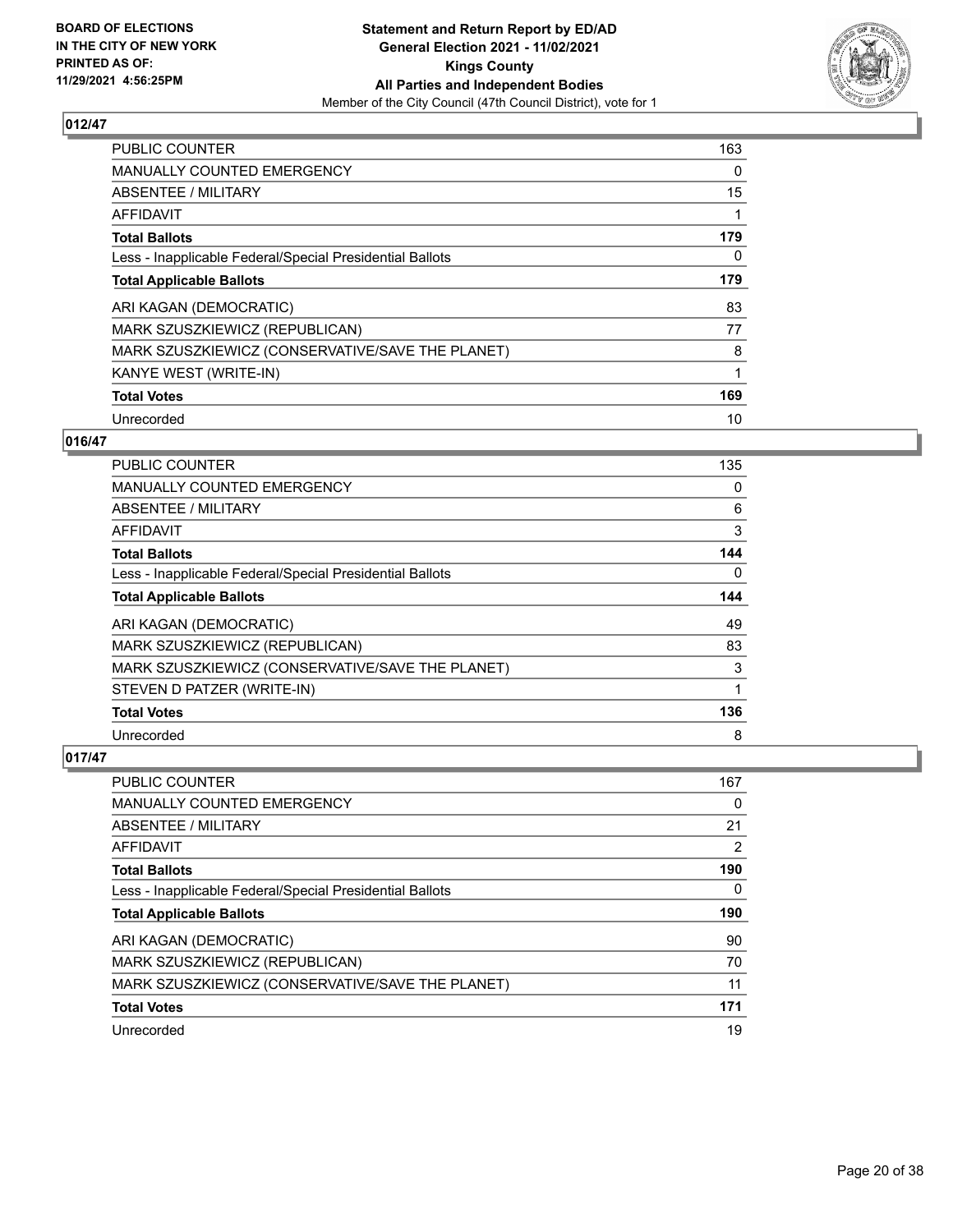

| <b>PUBLIC COUNTER</b>                                    | 188 |
|----------------------------------------------------------|-----|
| <b>MANUALLY COUNTED EMERGENCY</b>                        | 0   |
| ABSENTEE / MILITARY                                      | 17  |
| <b>AFFIDAVIT</b>                                         |     |
| <b>Total Ballots</b>                                     | 206 |
| Less - Inapplicable Federal/Special Presidential Ballots | 0   |
| <b>Total Applicable Ballots</b>                          | 206 |
| ARI KAGAN (DEMOCRATIC)                                   | 84  |
| MARK SZUSZKIEWICZ (REPUBLICAN)                           | 89  |
| MARK SZUSZKIEWICZ (CONSERVATIVE/SAVE THE PLANET)         | 14  |
| CURTIS SILWA (WRITE-IN)                                  |     |
| <b>Total Votes</b>                                       | 188 |
| Unrecorded                                               | 18  |

## **022/47**

| <b>PUBLIC COUNTER</b>                                    | 104   |
|----------------------------------------------------------|-------|
| <b>MANUALLY COUNTED EMERGENCY</b>                        | 0     |
| ABSENTEE / MILITARY                                      | 7     |
| AFFIDAVIT                                                |       |
| <b>Total Ballots</b>                                     | $112$ |
| Less - Inapplicable Federal/Special Presidential Ballots | 0     |
| <b>Total Applicable Ballots</b>                          | $112$ |
| ARI KAGAN (DEMOCRATIC)                                   | 43    |
| MARK SZUSZKIEWICZ (REPUBLICAN)                           | 62    |
| MARK SZUSZKIEWICZ (CONSERVATIVE/SAVE THE PLANET)         | 2     |
| <b>Total Votes</b>                                       | 107   |
| Unrecorded                                               | 5     |

| PUBLIC COUNTER                                           | 48             |
|----------------------------------------------------------|----------------|
| <b>MANUALLY COUNTED EMERGENCY</b>                        | 0              |
| ABSENTEE / MILITARY                                      | 4              |
| AFFIDAVIT                                                | 0              |
| <b>Total Ballots</b>                                     | 52             |
| Less - Inapplicable Federal/Special Presidential Ballots | 0              |
|                                                          |                |
| <b>Total Applicable Ballots</b>                          | 52             |
| ARI KAGAN (DEMOCRATIC)                                   | 29             |
| MARK SZUSZKIEWICZ (REPUBLICAN)                           | 15             |
| MARK SZUSZKIEWICZ (CONSERVATIVE/SAVE THE PLANET)         | $\overline{2}$ |
| <b>Total Votes</b>                                       | 46             |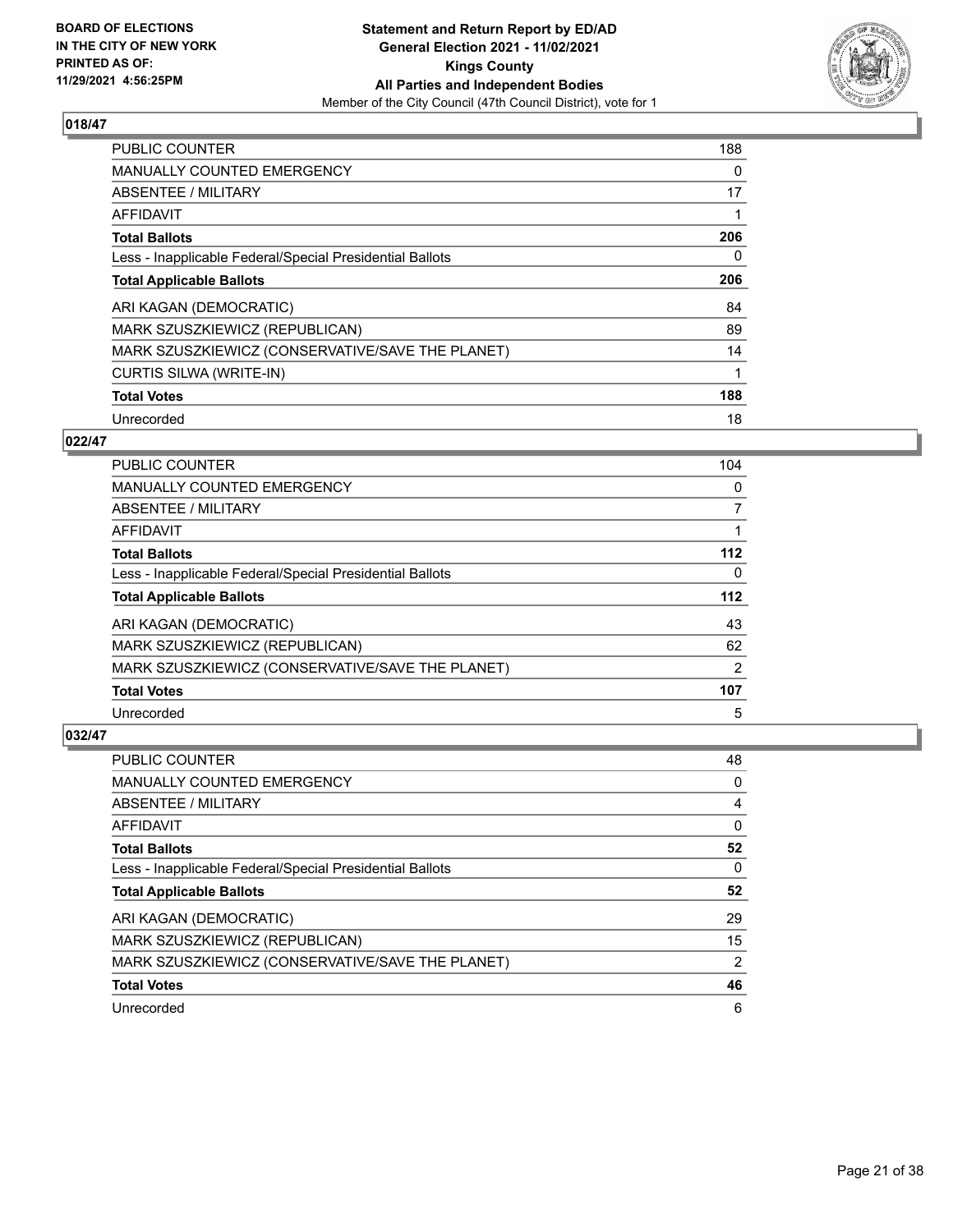

| PUBLIC COUNTER                                           | 61 |
|----------------------------------------------------------|----|
| <b>MANUALLY COUNTED EMERGENCY</b>                        | 0  |
| ABSENTEE / MILITARY                                      | 2  |
| AFFIDAVIT                                                | 0  |
| <b>Total Ballots</b>                                     | 63 |
| Less - Inapplicable Federal/Special Presidential Ballots | 0  |
| <b>Total Applicable Ballots</b>                          | 63 |
| ARI KAGAN (DEMOCRATIC)                                   | 33 |
| MARK SZUSZKIEWICZ (REPUBLICAN)                           | 21 |
| MARK SZUSZKIEWICZ (CONSERVATIVE/SAVE THE PLANET)         | 5  |
| <b>Total Votes</b>                                       | 59 |
| Unrecorded                                               | 4  |

## **035/47**

| MARK SZUSZKIEWICZ (CONSERVATIVE/SAVE THE PLANET)         |          |
|----------------------------------------------------------|----------|
| MARK SZUSZKIEWICZ (REPUBLICAN)                           | 6        |
| ARI KAGAN (DEMOCRATIC)                                   | $\Omega$ |
| <b>Total Applicable Ballots</b>                          |          |
| Less - Inapplicable Federal/Special Presidential Ballots | 0        |
| <b>Total Ballots</b>                                     | 7        |
| AFFIDAVIT                                                | 0        |
| <b>ABSENTEE / MILITARY</b>                               | 0        |
| <b>MANUALLY COUNTED EMERGENCY</b>                        | 0        |
| <b>PUBLIC COUNTER</b>                                    |          |

| <b>PUBLIC COUNTER</b>                                    | 138 |
|----------------------------------------------------------|-----|
| <b>MANUALLY COUNTED EMERGENCY</b>                        | 0   |
| ABSENTEE / MILITARY                                      | 8   |
| AFFIDAVIT                                                | 0   |
| <b>Total Ballots</b>                                     | 146 |
| Less - Inapplicable Federal/Special Presidential Ballots | 0   |
| <b>Total Applicable Ballots</b>                          | 146 |
|                                                          |     |
| ARI KAGAN (DEMOCRATIC)                                   | 60  |
| MARK SZUSZKIEWICZ (REPUBLICAN)                           | 66  |
| MARK SZUSZKIEWICZ (CONSERVATIVE/SAVE THE PLANET)         | 9   |
| <b>Total Votes</b>                                       | 135 |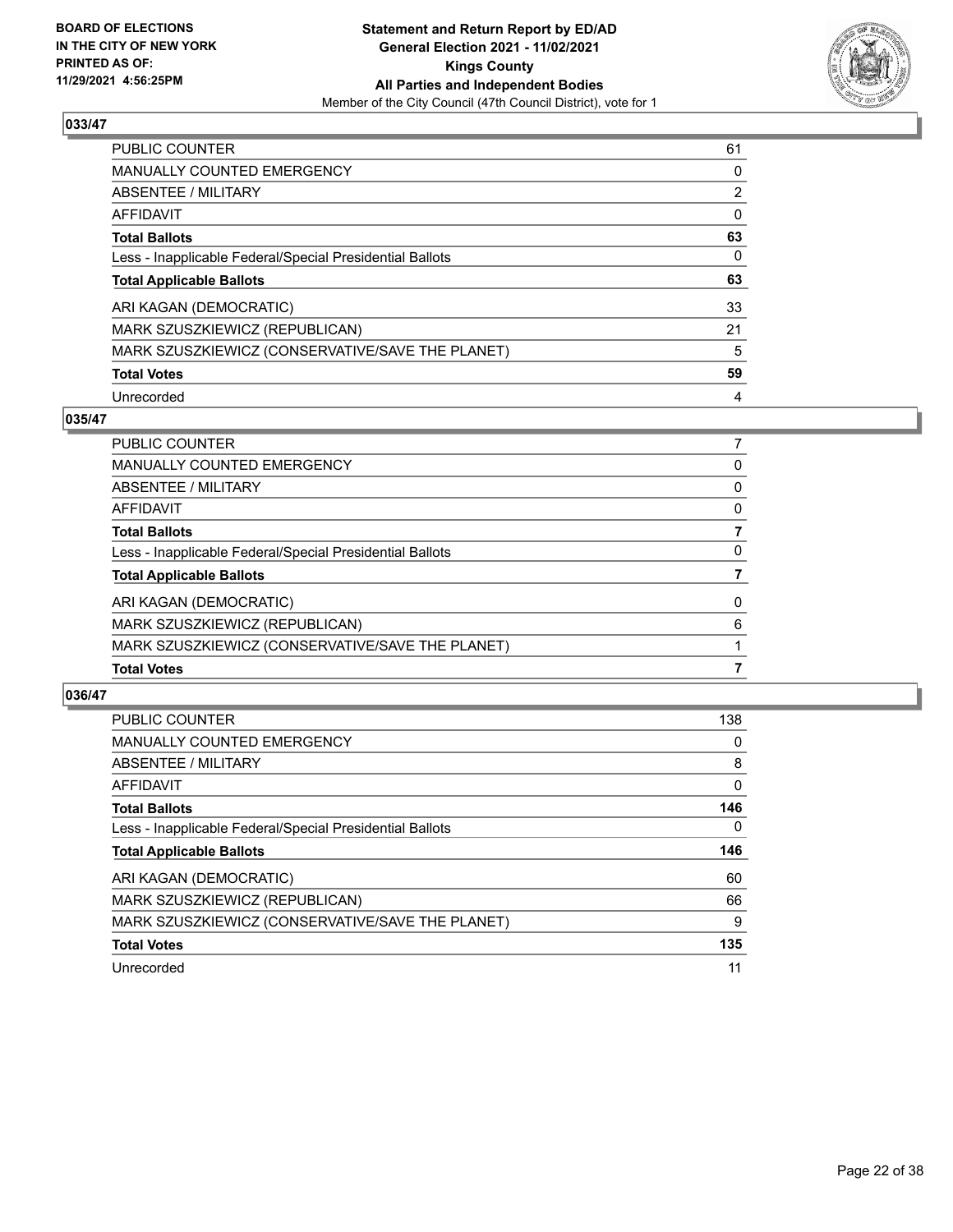

| <b>PUBLIC COUNTER</b>                                    | 119            |
|----------------------------------------------------------|----------------|
| MANUALLY COUNTED EMERGENCY                               | 0              |
| ABSENTEE / MILITARY                                      | 6              |
| AFFIDAVIT                                                | 0              |
| <b>Total Ballots</b>                                     | 125            |
| Less - Inapplicable Federal/Special Presidential Ballots | 0              |
| <b>Total Applicable Ballots</b>                          | 125            |
|                                                          |                |
| ARI KAGAN (DEMOCRATIC)                                   | 68             |
| MARK SZUSZKIEWICZ (REPUBLICAN)                           | 44             |
| MARK SZUSZKIEWICZ (CONSERVATIVE/SAVE THE PLANET)         | $\overline{2}$ |
| <b>Total Votes</b>                                       | 114            |

#### **038/47**

| <b>PUBLIC COUNTER</b>                                    | 60       |
|----------------------------------------------------------|----------|
| <b>MANUALLY COUNTED EMERGENCY</b>                        | 0        |
| ABSENTEE / MILITARY                                      | 5        |
| <b>AFFIDAVIT</b>                                         | 0        |
| <b>Total Ballots</b>                                     | 65       |
| Less - Inapplicable Federal/Special Presidential Ballots | $\Omega$ |
| <b>Total Applicable Ballots</b>                          | 65       |
| ARI KAGAN (DEMOCRATIC)                                   | 34       |
| MARK SZUSZKIEWICZ (REPUBLICAN)                           | 30       |
| MARK SZUSZKIEWICZ (CONSERVATIVE/SAVE THE PLANET)         | $\Omega$ |
| <b>Total Votes</b>                                       | 64       |
| Unrecorded                                               |          |

| <b>PUBLIC COUNTER</b>                                    | 78 |
|----------------------------------------------------------|----|
| <b>MANUALLY COUNTED EMERGENCY</b>                        | 0  |
| ABSENTEE / MILITARY                                      | 8  |
| AFFIDAVIT                                                |    |
| <b>Total Ballots</b>                                     | 87 |
| Less - Inapplicable Federal/Special Presidential Ballots | 0  |
| <b>Total Applicable Ballots</b>                          | 87 |
| ARI KAGAN (DEMOCRATIC)                                   | 34 |
| MARK SZUSZKIEWICZ (REPUBLICAN)                           | 42 |
| MARK SZUSZKIEWICZ (CONSERVATIVE/SAVE THE PLANET)         | 2  |
| <b>Total Votes</b>                                       | 78 |
| Unrecorded                                               | 9  |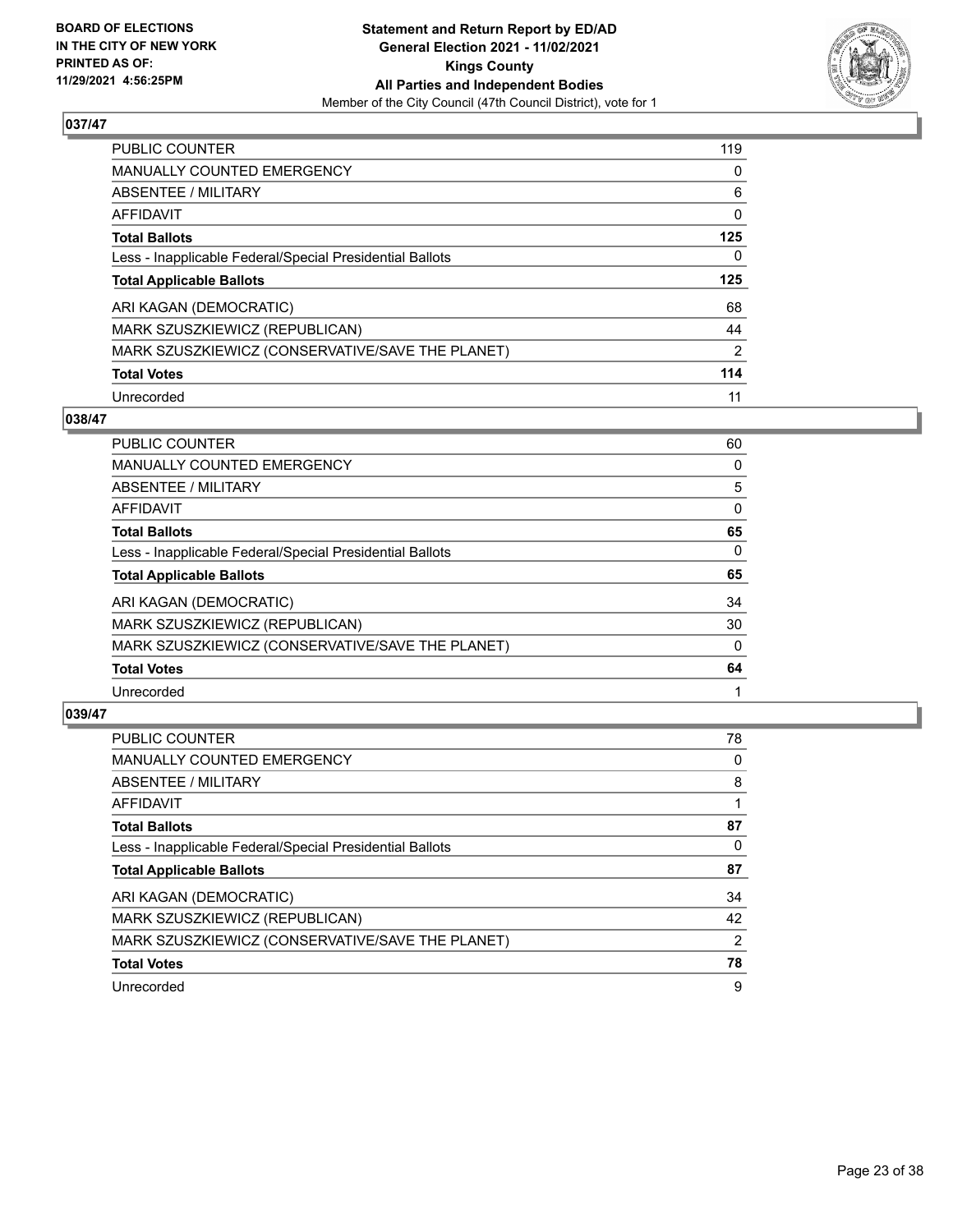

| <b>PUBLIC COUNTER</b>                                    | 104 |
|----------------------------------------------------------|-----|
| MANUALLY COUNTED EMERGENCY                               | 0   |
| ABSENTEE / MILITARY                                      | 2   |
| AFFIDAVIT                                                | 0   |
| <b>Total Ballots</b>                                     | 106 |
| Less - Inapplicable Federal/Special Presidential Ballots | 0   |
| <b>Total Applicable Ballots</b>                          | 106 |
|                                                          |     |
| ARI KAGAN (DEMOCRATIC)                                   | 34  |
| MARK SZUSZKIEWICZ (REPUBLICAN)                           | 61  |
| MARK SZUSZKIEWICZ (CONSERVATIVE/SAVE THE PLANET)         | 6   |
| <b>Total Votes</b>                                       | 101 |

#### **042/47**

| <b>PUBLIC COUNTER</b>                                    | 59             |
|----------------------------------------------------------|----------------|
| MANUALLY COUNTED EMERGENCY                               | 0              |
| ABSENTEE / MILITARY                                      | $\overline{2}$ |
| <b>AFFIDAVIT</b>                                         | $\Omega$       |
| <b>Total Ballots</b>                                     | 61             |
| Less - Inapplicable Federal/Special Presidential Ballots | 0              |
| <b>Total Applicable Ballots</b>                          | 61             |
| ARI KAGAN (DEMOCRATIC)                                   | 13             |
| MARK SZUSZKIEWICZ (REPUBLICAN)                           | 38             |
| MARK SZUSZKIEWICZ (CONSERVATIVE/SAVE THE PLANET)         | 4              |
| <b>Total Votes</b>                                       | 55             |
| Unrecorded                                               | 6              |

| <b>PUBLIC COUNTER</b>                                    | 190      |
|----------------------------------------------------------|----------|
| <b>MANUALLY COUNTED EMERGENCY</b>                        | 0        |
| ABSENTEE / MILITARY                                      | 11       |
| AFFIDAVIT                                                | $\Omega$ |
| <b>Total Ballots</b>                                     | 201      |
| Less - Inapplicable Federal/Special Presidential Ballots | 0        |
| <b>Total Applicable Ballots</b>                          | 201      |
| ARI KAGAN (DEMOCRATIC)                                   | 93       |
| MARK SZUSZKIEWICZ (REPUBLICAN)                           | 85       |
| MARK SZUSZKIEWICZ (CONSERVATIVE/SAVE THE PLANET)         | 8        |
| <b>Total Votes</b>                                       | 186      |
| Unrecorded                                               | 15       |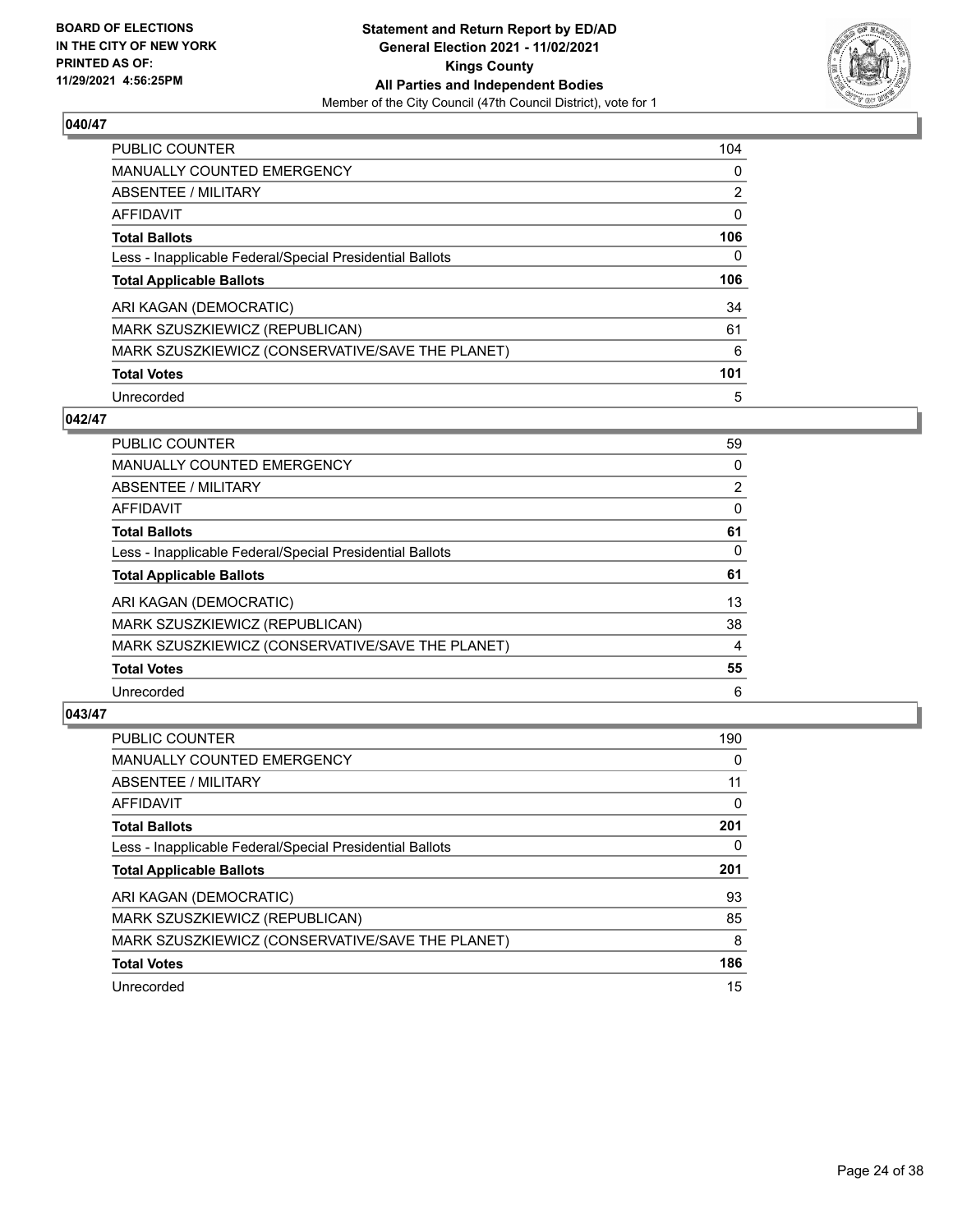

| <b>PUBLIC COUNTER</b>                                    | 174 |
|----------------------------------------------------------|-----|
| <b>MANUALLY COUNTED EMERGENCY</b>                        | 0   |
| ABSENTEE / MILITARY                                      | 17  |
| <b>AFFIDAVIT</b>                                         |     |
| <b>Total Ballots</b>                                     | 192 |
| Less - Inapplicable Federal/Special Presidential Ballots | 0   |
| <b>Total Applicable Ballots</b>                          | 192 |
| ARI KAGAN (DEMOCRATIC)                                   | 82  |
| MARK SZUSZKIEWICZ (REPUBLICAN)                           | 90  |
| MARK SZUSZKIEWICZ (CONSERVATIVE/SAVE THE PLANET)         | 5   |
| MICHAEL C. CHEWNG (WRITE-IN)                             | 1   |
| <b>Total Votes</b>                                       | 178 |
| Unrecorded                                               | 14  |

## **045/47**

| <b>PUBLIC COUNTER</b>                                    | 196      |
|----------------------------------------------------------|----------|
| <b>MANUALLY COUNTED EMERGENCY</b>                        | 0        |
| ABSENTEE / MILITARY                                      | 9        |
| <b>AFFIDAVIT</b>                                         | $\Omega$ |
| <b>Total Ballots</b>                                     | 205      |
| Less - Inapplicable Federal/Special Presidential Ballots | $\Omega$ |
| <b>Total Applicable Ballots</b>                          | 205      |
| ARI KAGAN (DEMOCRATIC)                                   | 95       |
| MARK SZUSZKIEWICZ (REPUBLICAN)                           | 91       |
| MARK SZUSZKIEWICZ (CONSERVATIVE/SAVE THE PLANET)         | 7        |
| <b>Total Votes</b>                                       | 193      |
| Unrecorded                                               | 12       |

| <b>PUBLIC COUNTER</b>                                    | 154 |
|----------------------------------------------------------|-----|
| <b>MANUALLY COUNTED EMERGENCY</b>                        | 0   |
| ABSENTEE / MILITARY                                      |     |
| AFFIDAVIT                                                | 0   |
| <b>Total Ballots</b>                                     | 161 |
| Less - Inapplicable Federal/Special Presidential Ballots | 0   |
| <b>Total Applicable Ballots</b>                          | 161 |
|                                                          |     |
| ARI KAGAN (DEMOCRATIC)                                   | 60  |
| MARK SZUSZKIEWICZ (REPUBLICAN)                           | 75  |
| MARK SZUSZKIEWICZ (CONSERVATIVE/SAVE THE PLANET)         | 11  |
| <b>Total Votes</b>                                       | 146 |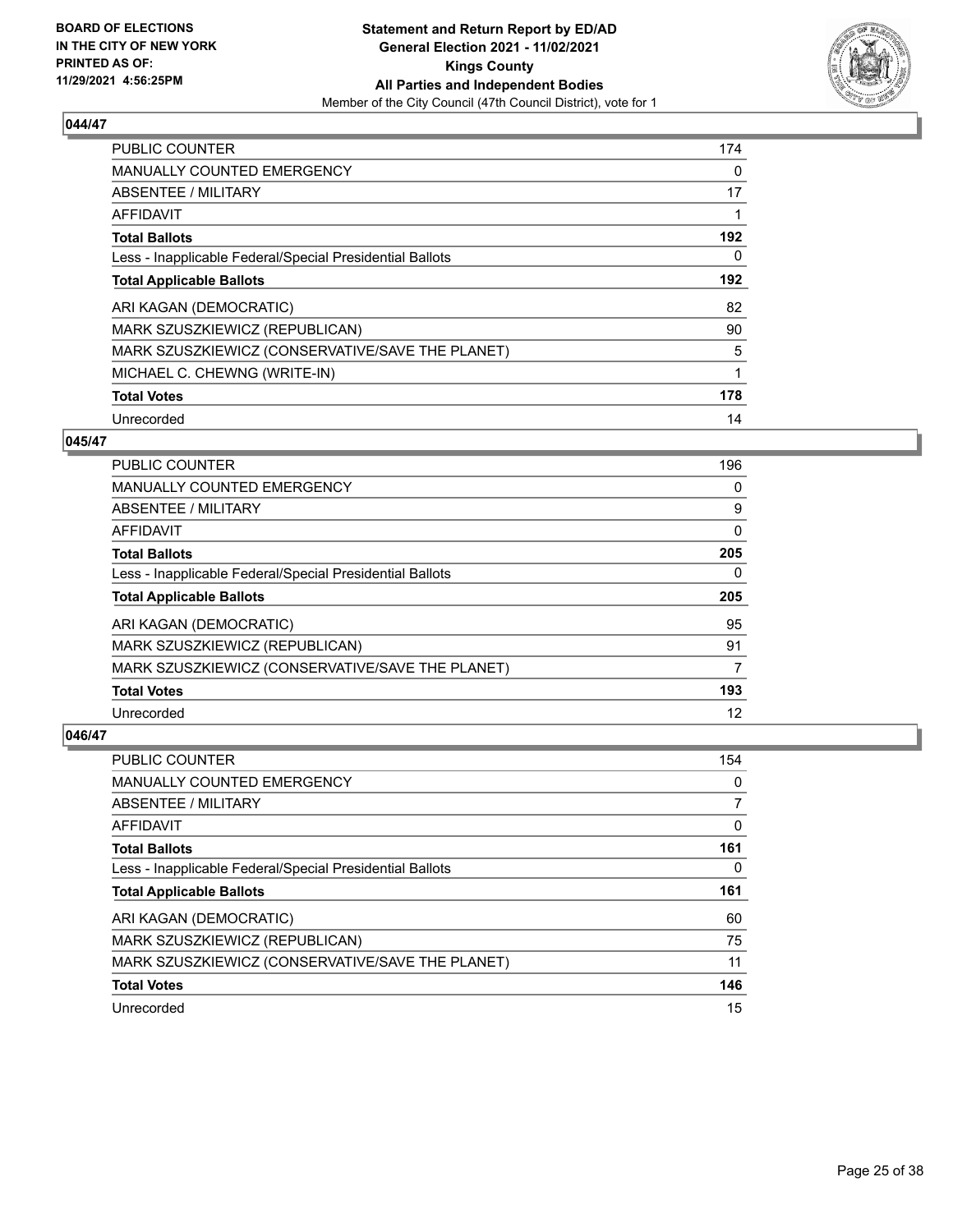

| <b>PUBLIC COUNTER</b>                                    | 170 |
|----------------------------------------------------------|-----|
| <b>MANUALLY COUNTED EMERGENCY</b>                        | 0   |
| ABSENTEE / MILITARY                                      |     |
| AFFIDAVIT                                                |     |
| <b>Total Ballots</b>                                     | 178 |
| Less - Inapplicable Federal/Special Presidential Ballots | 0   |
| <b>Total Applicable Ballots</b>                          | 178 |
|                                                          |     |
| ARI KAGAN (DEMOCRATIC)                                   | 60  |
| MARK SZUSZKIEWICZ (REPUBLICAN)                           | 87  |
| MARK SZUSZKIEWICZ (CONSERVATIVE/SAVE THE PLANET)         | 8   |
| <b>Total Votes</b>                                       | 155 |

#### **048/47**

| <b>PUBLIC COUNTER</b>                                    | 240      |
|----------------------------------------------------------|----------|
| <b>MANUALLY COUNTED EMERGENCY</b>                        | $\Omega$ |
| ABSENTEE / MILITARY                                      | 14       |
| <b>AFFIDAVIT</b>                                         | $\Omega$ |
| <b>Total Ballots</b>                                     | 254      |
| Less - Inapplicable Federal/Special Presidential Ballots | $\Omega$ |
| <b>Total Applicable Ballots</b>                          | 254      |
| ARI KAGAN (DEMOCRATIC)                                   | 87       |
| MARK SZUSZKIEWICZ (REPUBLICAN)                           | 142      |
| MARK SZUSZKIEWICZ (CONSERVATIVE/SAVE THE PLANET)         | 6        |
| <b>Total Votes</b>                                       | 235      |
| Unrecorded                                               | 19       |

| <b>PUBLIC COUNTER</b>                                    | 199 |
|----------------------------------------------------------|-----|
| <b>MANUALLY COUNTED EMERGENCY</b>                        | 0   |
| ABSENTEE / MILITARY                                      | 12  |
| AFFIDAVIT                                                | 3   |
| <b>Total Ballots</b>                                     | 214 |
| Less - Inapplicable Federal/Special Presidential Ballots | 0   |
| <b>Total Applicable Ballots</b>                          | 214 |
| ARI KAGAN (DEMOCRATIC)                                   | 87  |
| MARK SZUSZKIEWICZ (REPUBLICAN)                           | 91  |
| MARK SZUSZKIEWICZ (CONSERVATIVE/SAVE THE PLANET)         | 10  |
| UNATTRIBUTABLE WRITE-IN (WRITE-IN)                       |     |
| <b>Total Votes</b>                                       | 189 |
| Unrecorded                                               | 25  |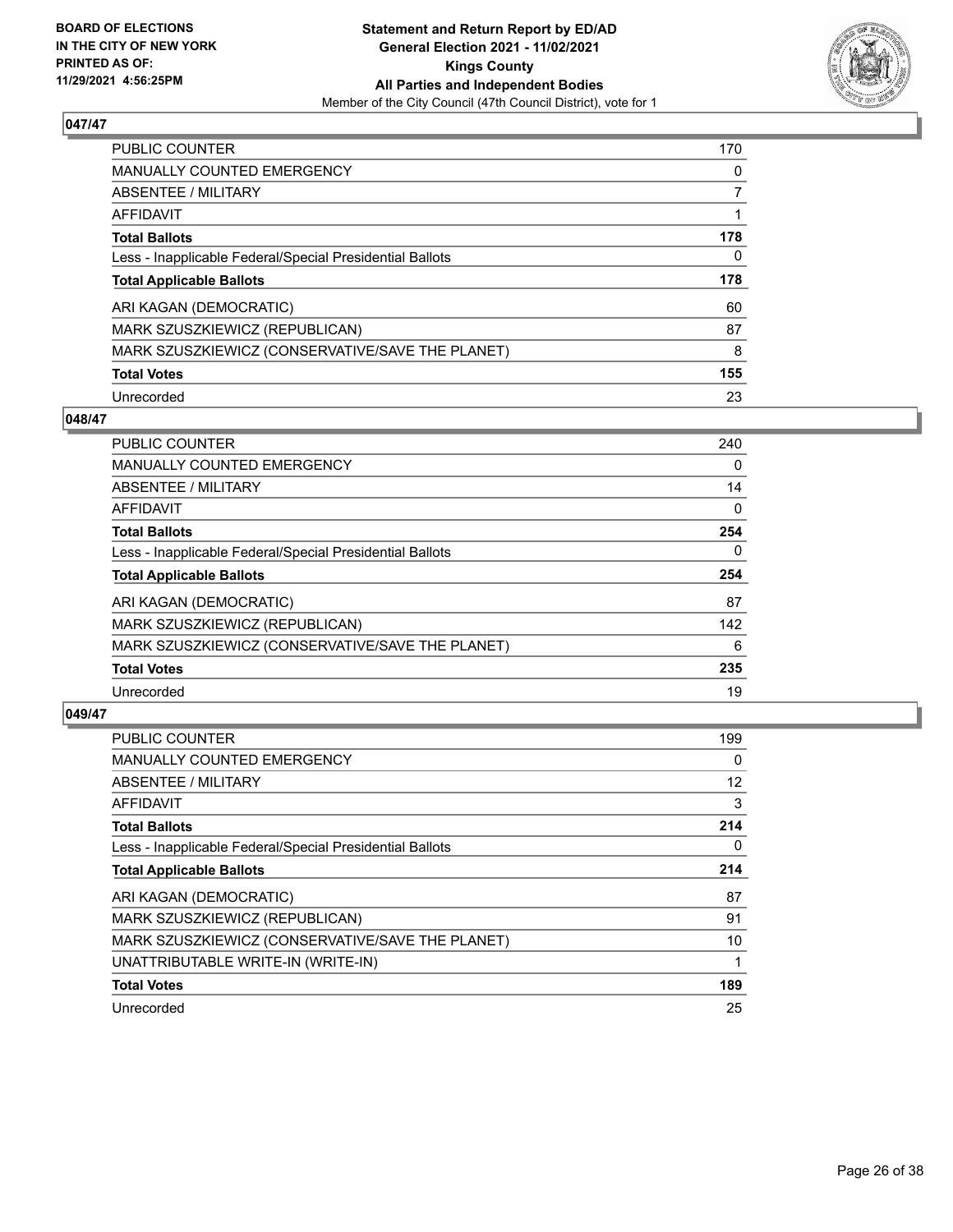

| <b>PUBLIC COUNTER</b>                                    | 176 |
|----------------------------------------------------------|-----|
| <b>MANUALLY COUNTED EMERGENCY</b>                        | 0   |
| ABSENTEE / MILITARY                                      | 10  |
| AFFIDAVIT                                                | 0   |
| <b>Total Ballots</b>                                     | 186 |
| Less - Inapplicable Federal/Special Presidential Ballots | 0   |
|                                                          | 186 |
| <b>Total Applicable Ballots</b>                          |     |
| ARI KAGAN (DEMOCRATIC)                                   | 79  |
| MARK SZUSZKIEWICZ (REPUBLICAN)                           | 85  |
| MARK SZUSZKIEWICZ (CONSERVATIVE/SAVE THE PLANET)         | 3   |
| <b>Total Votes</b>                                       | 167 |

#### **051/47**

| <b>PUBLIC COUNTER</b>                                    | 134            |
|----------------------------------------------------------|----------------|
| <b>MANUALLY COUNTED EMERGENCY</b>                        | $\Omega$       |
| ABSENTEE / MILITARY                                      | 14             |
| <b>AFFIDAVIT</b>                                         | $\overline{2}$ |
| <b>Total Ballots</b>                                     | 150            |
| Less - Inapplicable Federal/Special Presidential Ballots | $\Omega$       |
| <b>Total Applicable Ballots</b>                          | 150            |
| ARI KAGAN (DEMOCRATIC)                                   | 59             |
| MARK SZUSZKIEWICZ (REPUBLICAN)                           | 77             |
| MARK SZUSZKIEWICZ (CONSERVATIVE/SAVE THE PLANET)         | 6              |
| <b>Total Votes</b>                                       | 142            |
| Unrecorded                                               | 8              |

| <b>PUBLIC COUNTER</b>                                    | 99  |
|----------------------------------------------------------|-----|
| <b>MANUALLY COUNTED EMERGENCY</b>                        | 0   |
| ABSENTEE / MILITARY                                      |     |
| AFFIDAVIT                                                |     |
| <b>Total Ballots</b>                                     | 107 |
| Less - Inapplicable Federal/Special Presidential Ballots | 0   |
| <b>Total Applicable Ballots</b>                          | 107 |
| ARI KAGAN (DEMOCRATIC)                                   | 53  |
| MARK SZUSZKIEWICZ (REPUBLICAN)                           | 40  |
| MARK SZUSZKIEWICZ (CONSERVATIVE/SAVE THE PLANET)         | 7   |
| <b>Total Votes</b>                                       | 100 |
| Unrecorded                                               |     |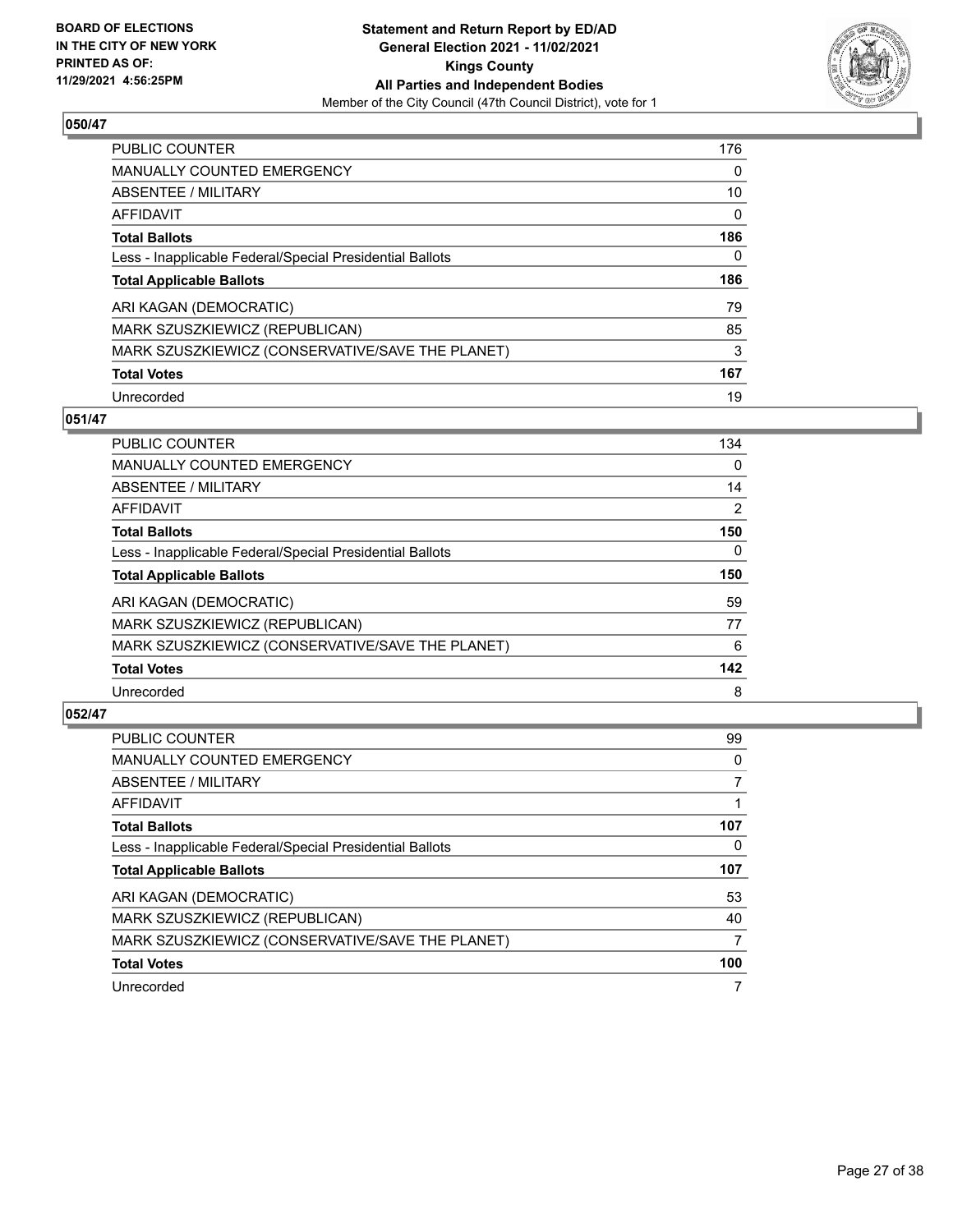

| <b>PUBLIC COUNTER</b>                                    | 96             |
|----------------------------------------------------------|----------------|
| MANUALLY COUNTED EMERGENCY                               | 0              |
| ABSENTEE / MILITARY                                      | 9              |
| AFFIDAVIT                                                | 0              |
| <b>Total Ballots</b>                                     | 105            |
| Less - Inapplicable Federal/Special Presidential Ballots | 0              |
|                                                          |                |
| <b>Total Applicable Ballots</b>                          | 105            |
| ARI KAGAN (DEMOCRATIC)                                   | 82             |
| MARK SZUSZKIEWICZ (REPUBLICAN)                           | 10             |
| MARK SZUSZKIEWICZ (CONSERVATIVE/SAVE THE PLANET)         | $\overline{2}$ |
| <b>Total Votes</b>                                       | 94             |

#### **054/47**

| <b>PUBLIC COUNTER</b>                                    | 87       |
|----------------------------------------------------------|----------|
| <b>MANUALLY COUNTED EMERGENCY</b>                        | 0        |
| ABSENTEE / MILITARY                                      | 5        |
| AFFIDAVIT                                                | $\Omega$ |
| <b>Total Ballots</b>                                     | 92       |
| Less - Inapplicable Federal/Special Presidential Ballots | $\Omega$ |
| <b>Total Applicable Ballots</b>                          | 92       |
| ARI KAGAN (DEMOCRATIC)                                   | 71       |
| MARK SZUSZKIEWICZ (REPUBLICAN)                           | 10       |
| MARK SZUSZKIEWICZ (CONSERVATIVE/SAVE THE PLANET)         |          |
| <b>Total Votes</b>                                       | 82       |
| Unrecorded                                               | 10       |
|                                                          |          |

| <b>PUBLIC COUNTER</b>                                    | 190      |
|----------------------------------------------------------|----------|
| <b>MANUALLY COUNTED EMERGENCY</b>                        | $\Omega$ |
| ABSENTEE / MILITARY                                      | 10       |
| AFFIDAVIT                                                | 2        |
| <b>Total Ballots</b>                                     | 202      |
| Less - Inapplicable Federal/Special Presidential Ballots | 0        |
| <b>Total Applicable Ballots</b>                          | 202      |
| ARI KAGAN (DEMOCRATIC)                                   | 95       |
| MARK SZUSZKIEWICZ (REPUBLICAN)                           | 80       |
|                                                          |          |
| MARK SZUSZKIEWICZ (CONSERVATIVE/SAVE THE PLANET)         | 10       |
| <b>Total Votes</b>                                       | 185      |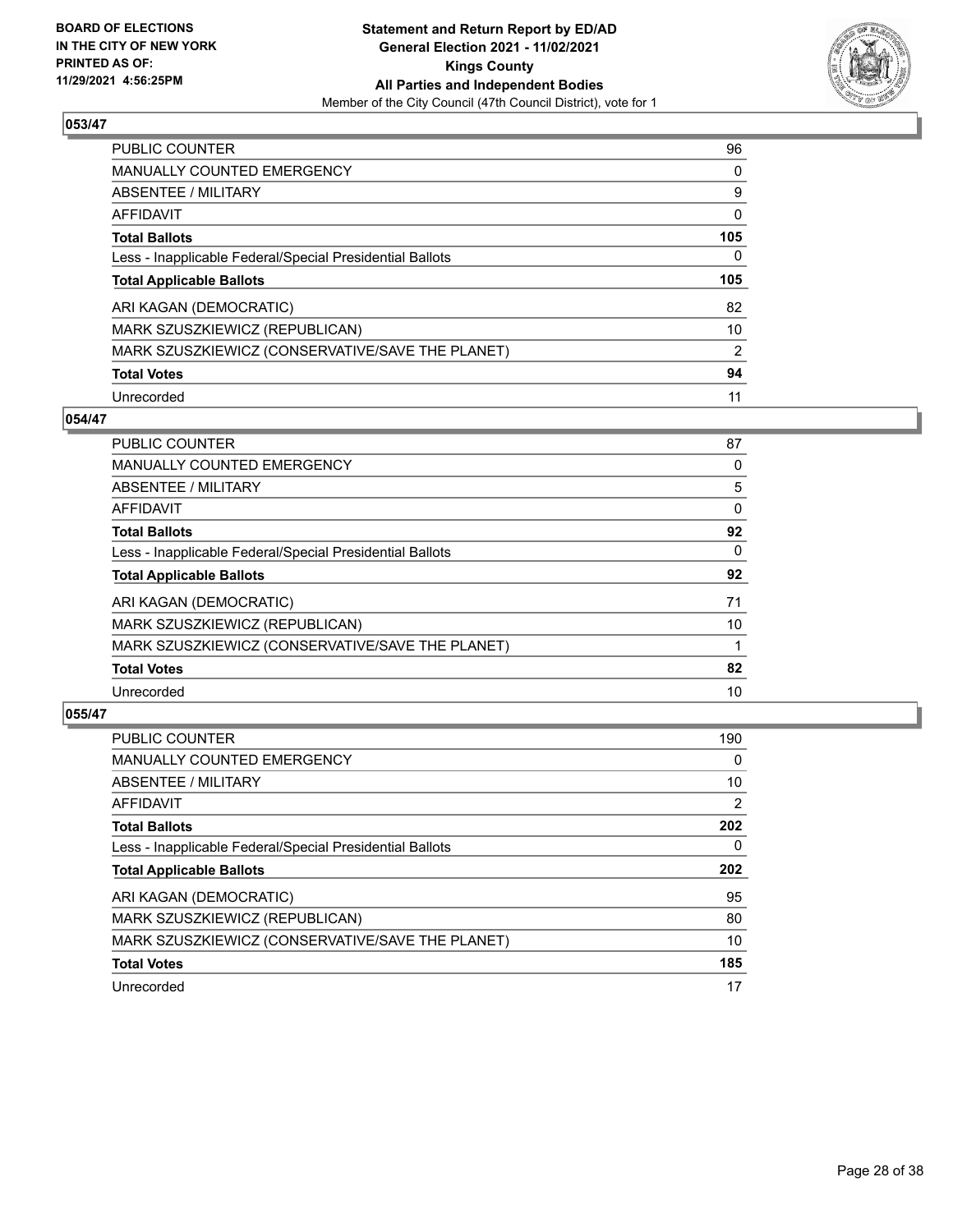

| <b>PUBLIC COUNTER</b>                                    | 175 |
|----------------------------------------------------------|-----|
| <b>MANUALLY COUNTED EMERGENCY</b>                        | 0   |
| ABSENTEE / MILITARY                                      | 9   |
| AFFIDAVIT                                                | 4   |
| <b>Total Ballots</b>                                     | 188 |
| Less - Inapplicable Federal/Special Presidential Ballots | 0   |
| <b>Total Applicable Ballots</b>                          | 188 |
|                                                          |     |
| ARI KAGAN (DEMOCRATIC)                                   | 69  |
| MARK SZUSZKIEWICZ (REPUBLICAN)                           | 92  |
| MARK SZUSZKIEWICZ (CONSERVATIVE/SAVE THE PLANET)         | 8   |
| <b>Total Votes</b>                                       | 169 |

#### **059/47**

| <b>PUBLIC COUNTER</b>                                    | 237      |
|----------------------------------------------------------|----------|
| MANUALLY COUNTED EMERGENCY                               | $\Omega$ |
| ABSENTEE / MILITARY                                      | 7        |
| <b>AFFIDAVIT</b>                                         |          |
| <b>Total Ballots</b>                                     | 245      |
| Less - Inapplicable Federal/Special Presidential Ballots | $\Omega$ |
| <b>Total Applicable Ballots</b>                          | 245      |
| ARI KAGAN (DEMOCRATIC)                                   | 83       |
| MARK SZUSZKIEWICZ (REPUBLICAN)                           | 127      |
| MARK SZUSZKIEWICZ (CONSERVATIVE/SAVE THE PLANET)         | 6        |
| <b>Total Votes</b>                                       | 216      |
| Unrecorded                                               | 29       |

| <b>PUBLIC COUNTER</b>                                    | 123      |
|----------------------------------------------------------|----------|
| <b>MANUALLY COUNTED EMERGENCY</b>                        | $\Omega$ |
| ABSENTEE / MILITARY                                      | 13       |
| AFFIDAVIT                                                | 0        |
| <b>Total Ballots</b>                                     | 136      |
| Less - Inapplicable Federal/Special Presidential Ballots | 0        |
| <b>Total Applicable Ballots</b>                          | 136      |
| ARI KAGAN (DEMOCRATIC)                                   | 49       |
| MARK SZUSZKIEWICZ (REPUBLICAN)                           | 70       |
| MARK SZUSZKIEWICZ (CONSERVATIVE/SAVE THE PLANET)         | 9        |
| <b>Total Votes</b>                                       | 128      |
| Unrecorded                                               | 8        |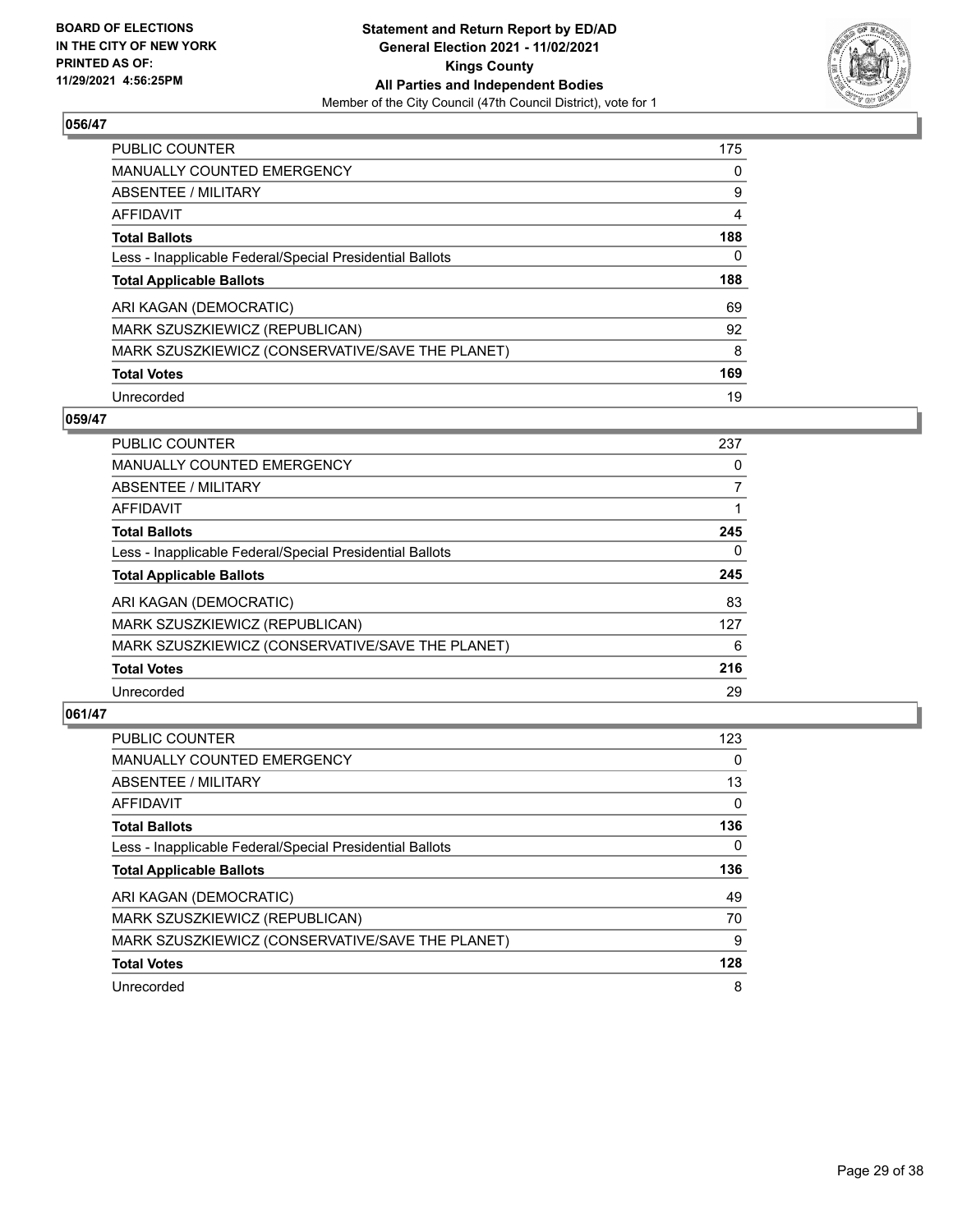

| <b>PUBLIC COUNTER</b>                                    | 186 |
|----------------------------------------------------------|-----|
| <b>MANUALLY COUNTED EMERGENCY</b>                        | 0   |
| ABSENTEE / MILITARY                                      | 7   |
| AFFIDAVIT                                                | 0   |
| <b>Total Ballots</b>                                     | 193 |
| Less - Inapplicable Federal/Special Presidential Ballots | 0   |
|                                                          |     |
| <b>Total Applicable Ballots</b>                          | 193 |
| ARI KAGAN (DEMOCRATIC)                                   | 80  |
| MARK SZUSZKIEWICZ (REPUBLICAN)                           | 96  |
| MARK SZUSZKIEWICZ (CONSERVATIVE/SAVE THE PLANET)         | 10  |
| <b>Total Votes</b>                                       | 186 |

#### **063/47**

| <b>PUBLIC COUNTER</b>                                    | 144      |
|----------------------------------------------------------|----------|
| <b>MANUALLY COUNTED EMERGENCY</b>                        | $\Omega$ |
| ABSENTEE / MILITARY                                      | 19       |
| <b>AFFIDAVIT</b>                                         | $\Omega$ |
| <b>Total Ballots</b>                                     | 163      |
| Less - Inapplicable Federal/Special Presidential Ballots | $\Omega$ |
| <b>Total Applicable Ballots</b>                          | 163      |
| ARI KAGAN (DEMOCRATIC)                                   | 81       |
| MARK SZUSZKIEWICZ (REPUBLICAN)                           | 64       |
| MARK SZUSZKIEWICZ (CONSERVATIVE/SAVE THE PLANET)         | 7        |
| <b>Total Votes</b>                                       | 152      |
| Unrecorded                                               | 11       |

| <b>PUBLIC COUNTER</b>                                    | 162      |
|----------------------------------------------------------|----------|
| <b>MANUALLY COUNTED EMERGENCY</b>                        | 0        |
| ABSENTEE / MILITARY                                      | 15       |
| AFFIDAVIT                                                | 0        |
| <b>Total Ballots</b>                                     | 177      |
| Less - Inapplicable Federal/Special Presidential Ballots | $\Omega$ |
| <b>Total Applicable Ballots</b>                          | 177      |
| ARI KAGAN (DEMOCRATIC)                                   | 81       |
| MARK SZUSZKIEWICZ (REPUBLICAN)                           | 81       |
| MARK SZUSZKIEWICZ (CONSERVATIVE/SAVE THE PLANET)         | 3        |
| KARMAN CHAO (WRITE-IN)                                   |          |
| <b>Total Votes</b>                                       | 166      |
| Unrecorded                                               | 11       |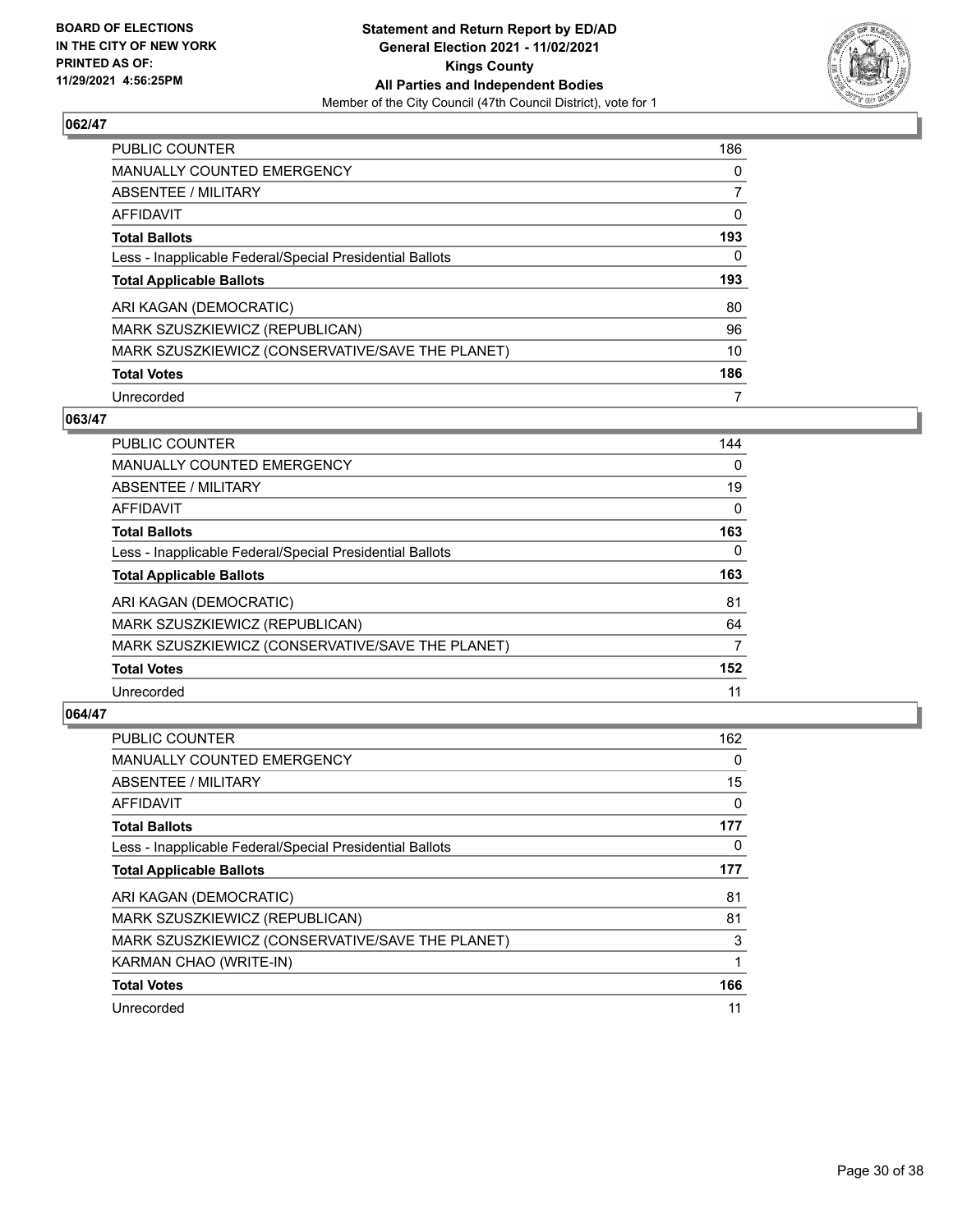

| <b>PUBLIC COUNTER</b>                                    | 189 |
|----------------------------------------------------------|-----|
| <b>MANUALLY COUNTED EMERGENCY</b>                        | 0   |
| ABSENTEE / MILITARY                                      | 11  |
| AFFIDAVIT                                                | 0   |
| <b>Total Ballots</b>                                     | 200 |
| Less - Inapplicable Federal/Special Presidential Ballots | 0   |
| <b>Total Applicable Ballots</b>                          | 200 |
|                                                          |     |
| ARI KAGAN (DEMOCRATIC)                                   | 88  |
| MARK SZUSZKIEWICZ (REPUBLICAN)                           | 86  |
| MARK SZUSZKIEWICZ (CONSERVATIVE/SAVE THE PLANET)         | 11  |
| <b>Total Votes</b>                                       | 185 |

#### **068/47**

| <b>PUBLIC COUNTER</b>                                    | 47 |
|----------------------------------------------------------|----|
| MANUALLY COUNTED EMERGENCY                               | 0  |
| ABSENTEE / MILITARY                                      | 9  |
| AFFIDAVIT                                                |    |
| <b>Total Ballots</b>                                     | 57 |
| Less - Inapplicable Federal/Special Presidential Ballots | 0  |
| <b>Total Applicable Ballots</b>                          | 57 |
| ARI KAGAN (DEMOCRATIC)                                   | 23 |
| MARK SZUSZKIEWICZ (REPUBLICAN)                           | 26 |
| MARK SZUSZKIEWICZ (CONSERVATIVE/SAVE THE PLANET)         | 4  |
| <b>Total Votes</b>                                       | 53 |
| Unrecorded                                               | 4  |

| PUBLIC COUNTER                                           | 128 |
|----------------------------------------------------------|-----|
| <b>MANUALLY COUNTED EMERGENCY</b>                        | 0   |
| ABSENTEE / MILITARY                                      | 16  |
| AFFIDAVIT                                                | 3   |
| <b>Total Ballots</b>                                     | 147 |
| Less - Inapplicable Federal/Special Presidential Ballots | 0   |
| <b>Total Applicable Ballots</b>                          | 147 |
| ARI KAGAN (DEMOCRATIC)                                   | 69  |
| MARK SZUSZKIEWICZ (REPUBLICAN)                           | 61  |
| MARK SZUSZKIEWICZ (CONSERVATIVE/SAVE THE PLANET)         | 7   |
| <b>Total Votes</b>                                       | 137 |
| Unrecorded                                               | 10  |
| 073/47 COMBINED into: 052/47                             |     |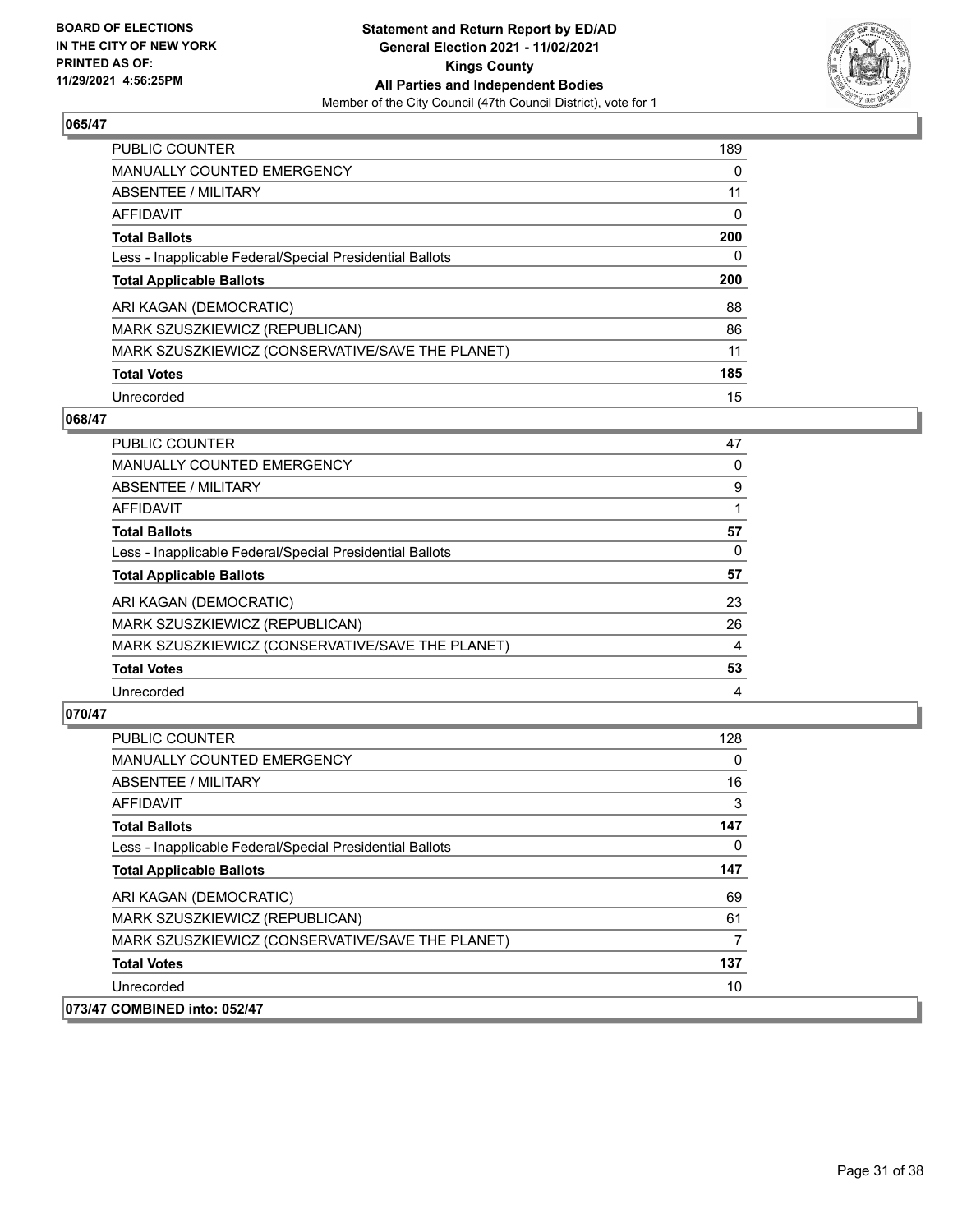

| PUBLIC COUNTER                                           | 23 |
|----------------------------------------------------------|----|
| <b>MANUALLY COUNTED EMERGENCY</b>                        | 0  |
| ABSENTEE / MILITARY                                      | 2  |
| AFFIDAVIT                                                | 0  |
| <b>Total Ballots</b>                                     | 25 |
| Less - Inapplicable Federal/Special Presidential Ballots | 0  |
| <b>Total Applicable Ballots</b>                          | 25 |
| ARI KAGAN (DEMOCRATIC)                                   | 15 |
| MARK SZUSZKIEWICZ (REPUBLICAN)                           |    |
| MARK SZUSZKIEWICZ (CONSERVATIVE/SAVE THE PLANET)         | 0  |
| <b>Total Votes</b>                                       | 22 |
| Unrecorded                                               | 3  |

#### **037/48**

| PUBLIC COUNTER                                           | 94       |
|----------------------------------------------------------|----------|
| MANUALLY COUNTED EMERGENCY                               | 0        |
| ABSENTEE / MILITARY                                      | 3        |
| AFFIDAVIT                                                | 0        |
| <b>Total Ballots</b>                                     | 97       |
| Less - Inapplicable Federal/Special Presidential Ballots | $\Omega$ |
| <b>Total Applicable Ballots</b>                          | 97       |
| ARI KAGAN (DEMOCRATIC)                                   | 39       |
| MARK SZUSZKIEWICZ (REPUBLICAN)                           | 47       |
| MARK SZUSZKIEWICZ (CONSERVATIVE/SAVE THE PLANET)         | 3        |
| INNA VERNIKOV (WRITE-IN)                                 | 1        |
| <b>Total Votes</b>                                       | 90       |
| Unrecorded                                               | 7        |

| <b>PUBLIC COUNTER</b>                                    | 18 |
|----------------------------------------------------------|----|
| <b>MANUALLY COUNTED EMERGENCY</b>                        | 0  |
| ABSENTEE / MILITARY                                      | 2  |
| AFFIDAVIT                                                | 0  |
| <b>Total Ballots</b>                                     | 20 |
| Less - Inapplicable Federal/Special Presidential Ballots | 0  |
| <b>Total Applicable Ballots</b>                          | 20 |
|                                                          |    |
| ARI KAGAN (DEMOCRATIC)                                   | 10 |
| MARK SZUSZKIEWICZ (REPUBLICAN)                           | 8  |
| MARK SZUSZKIEWICZ (CONSERVATIVE/SAVE THE PLANET)         |    |
| <b>Total Votes</b>                                       | 19 |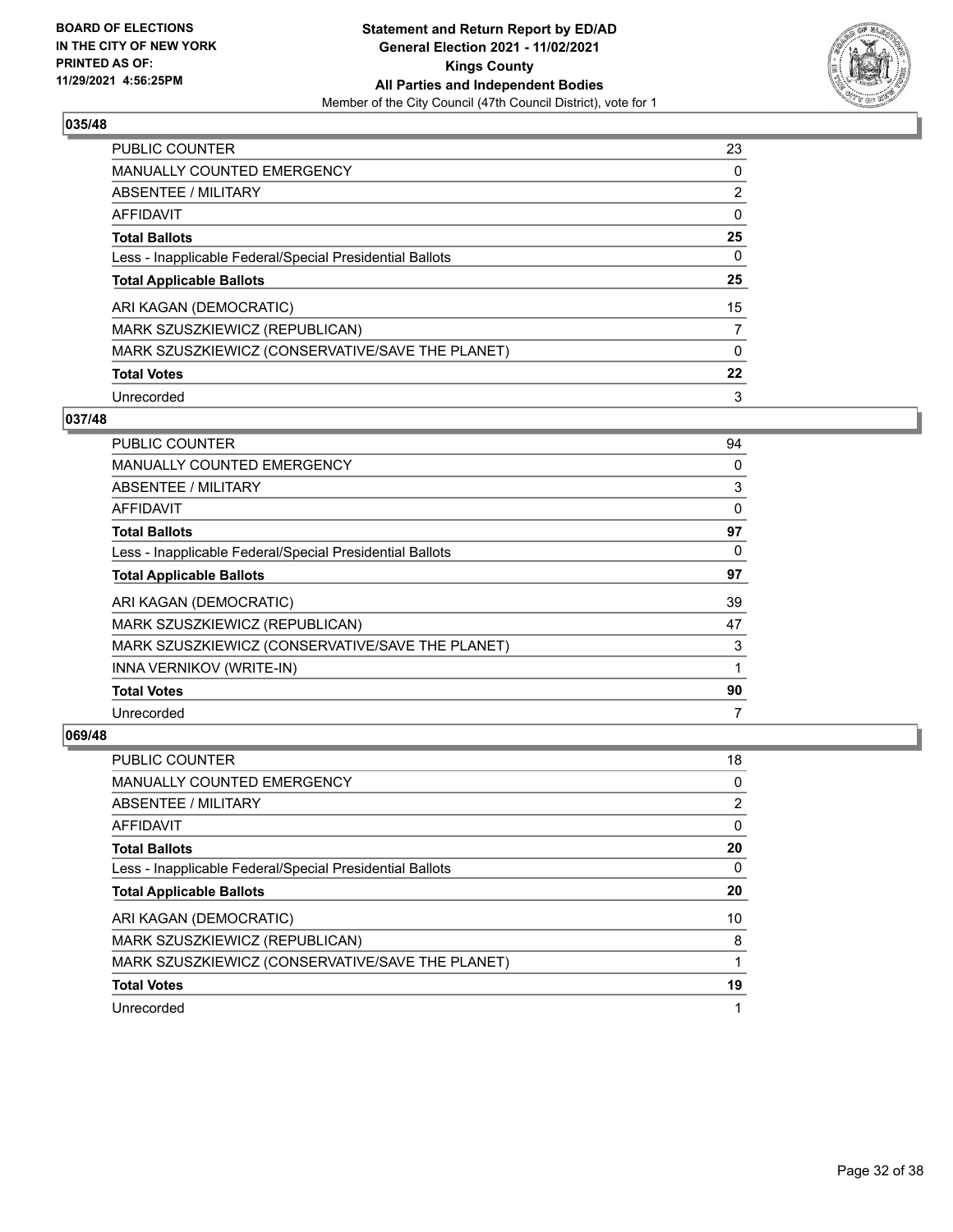

| <b>PUBLIC COUNTER</b>                                    | 156 |
|----------------------------------------------------------|-----|
| <b>MANUALLY COUNTED EMERGENCY</b>                        | 0   |
| ABSENTEE / MILITARY                                      | 18  |
| AFFIDAVIT                                                |     |
| <b>Total Ballots</b>                                     | 175 |
| Less - Inapplicable Federal/Special Presidential Ballots | 0   |
| <b>Total Applicable Ballots</b>                          | 175 |
| ARI KAGAN (DEMOCRATIC)                                   | 73  |
| MARK SZUSZKIEWICZ (REPUBLICAN)                           | 72  |
| MARK SZUSZKIEWICZ (CONSERVATIVE/SAVE THE PLANET)         | 7   |
| <b>Total Votes</b>                                       |     |
|                                                          | 152 |

#### **024/49**

| <b>PUBLIC COUNTER</b>                                    | 133      |
|----------------------------------------------------------|----------|
| <b>MANUALLY COUNTED EMERGENCY</b>                        | 0        |
| ABSENTEE / MILITARY                                      | 7        |
| <b>AFFIDAVIT</b>                                         | $\Omega$ |
| <b>Total Ballots</b>                                     | 140      |
| Less - Inapplicable Federal/Special Presidential Ballots | $\Omega$ |
| <b>Total Applicable Ballots</b>                          | 140      |
| ARI KAGAN (DEMOCRATIC)                                   | 55       |
| MARK SZUSZKIEWICZ (REPUBLICAN)                           | 66       |
| MARK SZUSZKIEWICZ (CONSERVATIVE/SAVE THE PLANET)         | 4        |
| <b>Total Votes</b>                                       | 125      |
| Unrecorded                                               | 15       |

| <b>PUBLIC COUNTER</b>                                    | 193 |
|----------------------------------------------------------|-----|
| <b>MANUALLY COUNTED EMERGENCY</b>                        | 0   |
| ABSENTEE / MILITARY                                      | 5   |
| <b>AFFIDAVIT</b>                                         | 3   |
| <b>Total Ballots</b>                                     | 201 |
| Less - Inapplicable Federal/Special Presidential Ballots | 0   |
| <b>Total Applicable Ballots</b>                          | 201 |
| ARI KAGAN (DEMOCRATIC)                                   | 64  |
| MARK SZUSZKIEWICZ (REPUBLICAN)                           | 112 |
| MARK SZUSZKIEWICZ (CONSERVATIVE/SAVE THE PLANET)         | 5   |
| <b>Total Votes</b>                                       | 181 |
| Unrecorded                                               | 20  |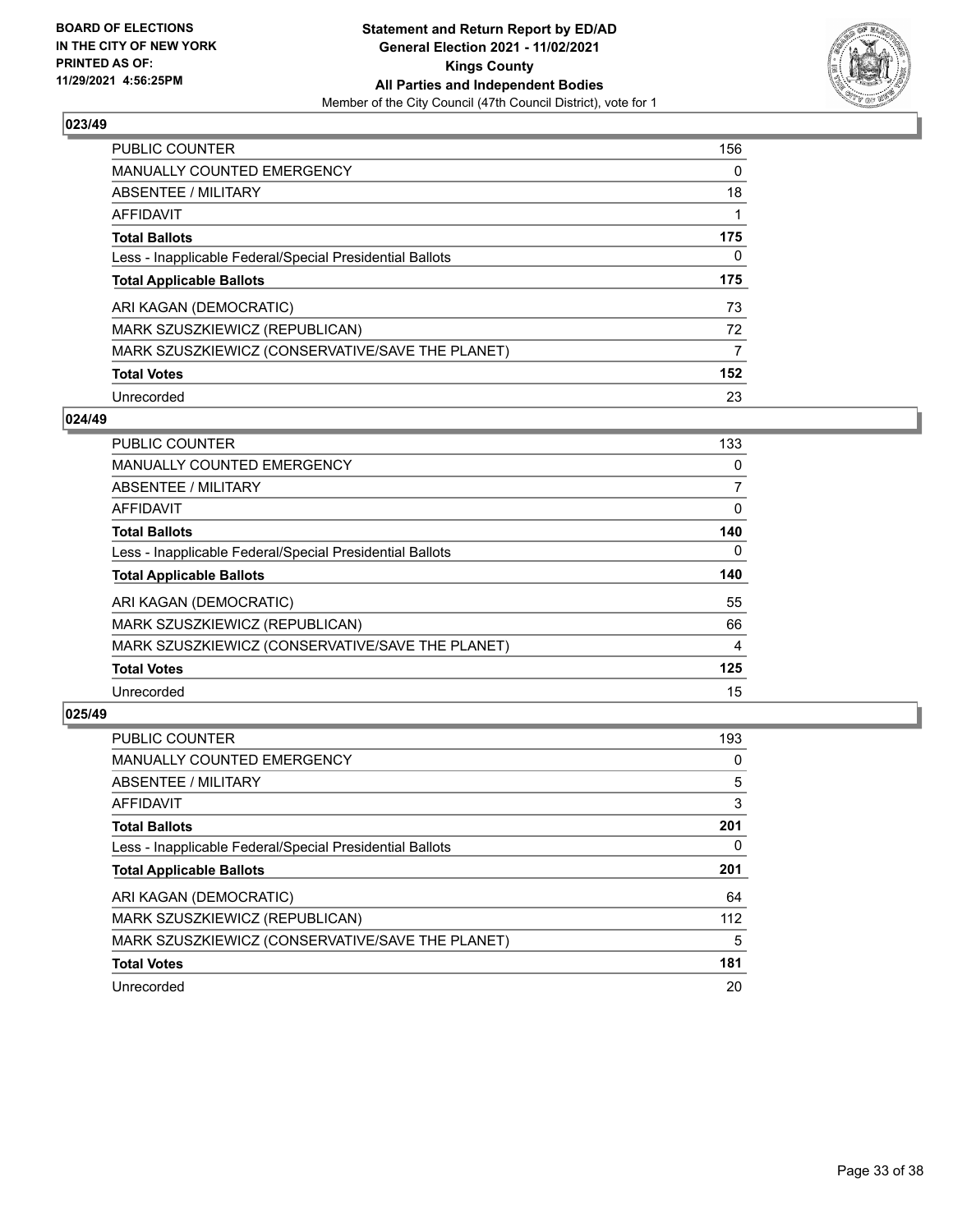

| PUBLIC COUNTER                                           | 183 |
|----------------------------------------------------------|-----|
| <b>MANUALLY COUNTED EMERGENCY</b>                        | 0   |
| ABSENTEE / MILITARY                                      | 12  |
| AFFIDAVIT                                                |     |
| <b>Total Ballots</b>                                     | 196 |
| Less - Inapplicable Federal/Special Presidential Ballots | 0   |
| <b>Total Applicable Ballots</b>                          | 196 |
| ARI KAGAN (DEMOCRATIC)                                   | 72  |
| MARK SZUSZKIEWICZ (REPUBLICAN)                           | 105 |
| MARK SZUSZKIEWICZ (CONSERVATIVE/SAVE THE PLANET)         | 6   |
| <b>Total Votes</b>                                       | 183 |
| Unrecorded                                               | 13  |

#### **036/49**

| <b>PUBLIC COUNTER</b>                                    | 66       |
|----------------------------------------------------------|----------|
| <b>MANUALLY COUNTED EMERGENCY</b>                        | 0        |
| ABSENTEE / MILITARY                                      | 5        |
| <b>AFFIDAVIT</b>                                         | 2        |
| <b>Total Ballots</b>                                     | 73       |
| Less - Inapplicable Federal/Special Presidential Ballots | $\Omega$ |
| <b>Total Applicable Ballots</b>                          | 73       |
| ARI KAGAN (DEMOCRATIC)                                   | 31       |
| MARK SZUSZKIEWICZ (REPUBLICAN)                           | 31       |
| MARK SZUSZKIEWICZ (CONSERVATIVE/SAVE THE PLANET)         | 3        |
| <b>Total Votes</b>                                       | 65       |
| Unrecorded                                               | 8        |

| <b>PUBLIC COUNTER</b>                                    | 149            |
|----------------------------------------------------------|----------------|
| <b>MANUALLY COUNTED EMERGENCY</b>                        | 0              |
| ABSENTEE / MILITARY                                      | 18             |
| AFFIDAVIT                                                | 2              |
| <b>Total Ballots</b>                                     | 169            |
| Less - Inapplicable Federal/Special Presidential Ballots | 0              |
| <b>Total Applicable Ballots</b>                          | 169            |
| ARI KAGAN (DEMOCRATIC)                                   | 60             |
| MARK SZUSZKIEWICZ (REPUBLICAN)                           | 79             |
| MARK SZUSZKIEWICZ (CONSERVATIVE/SAVE THE PLANET)         | 5              |
| KARMAN CHAD (WRITE-IN)                                   | 1              |
| KARMAN CHAO (WRITE-IN)                                   | $\overline{2}$ |
| <b>Total Votes</b>                                       | 147            |
| Unrecorded                                               | 22             |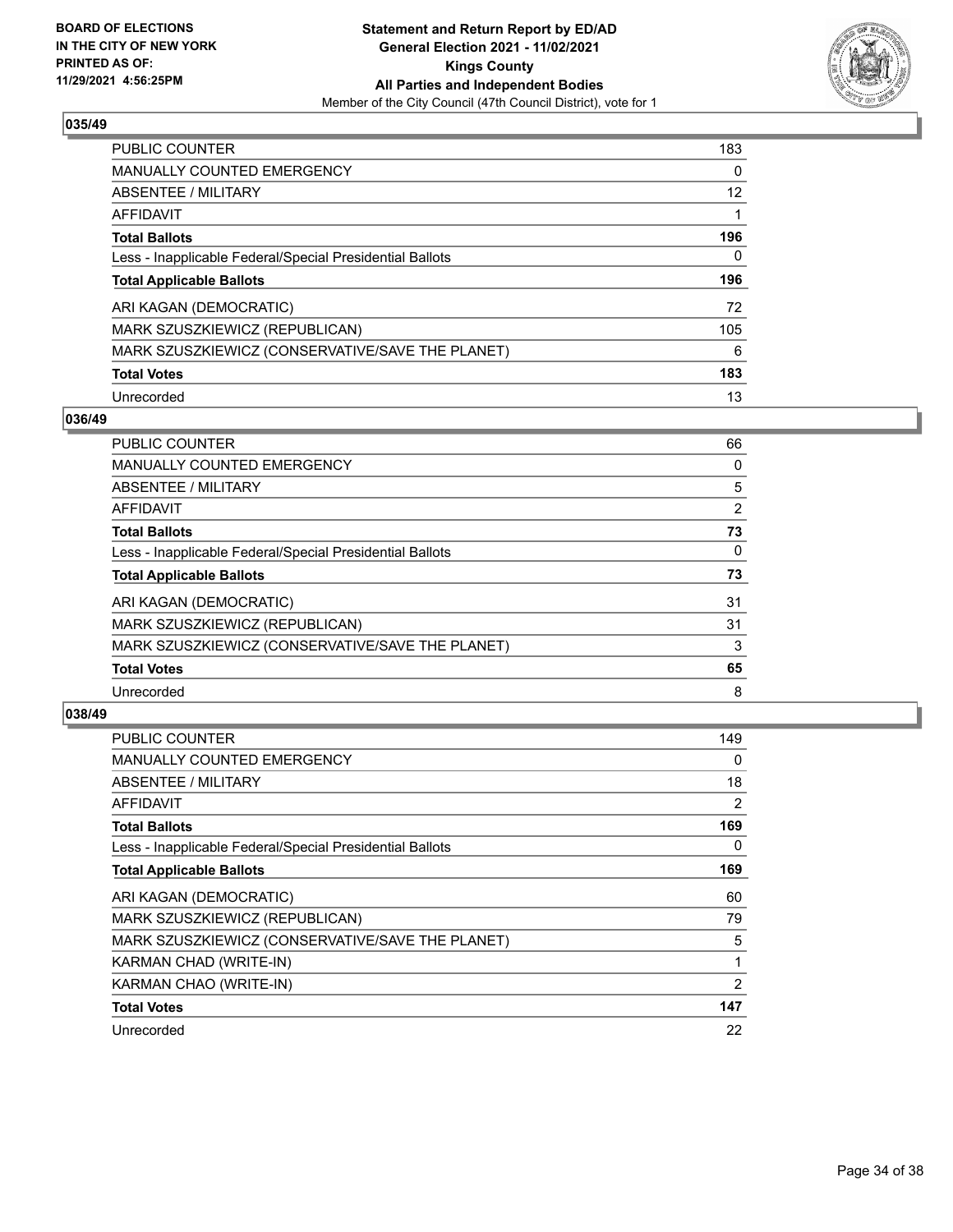

| <b>PUBLIC COUNTER</b>                                    | 181 |
|----------------------------------------------------------|-----|
| <b>MANUALLY COUNTED EMERGENCY</b>                        | 0   |
| ABSENTEE / MILITARY                                      | 12  |
| AFFIDAVIT                                                | 0   |
| <b>Total Ballots</b>                                     | 193 |
| Less - Inapplicable Federal/Special Presidential Ballots | 0   |
|                                                          |     |
| <b>Total Applicable Ballots</b>                          | 193 |
| ARI KAGAN (DEMOCRATIC)                                   | 87  |
| MARK SZUSZKIEWICZ (REPUBLICAN)                           | 84  |
| MARK SZUSZKIEWICZ (CONSERVATIVE/SAVE THE PLANET)         | 9   |
| <b>Total Votes</b>                                       | 180 |

#### **040/49**

| <b>PUBLIC COUNTER</b>                                    | 184 |
|----------------------------------------------------------|-----|
| <b>MANUALLY COUNTED EMERGENCY</b>                        | 0   |
| ABSENTEE / MILITARY                                      | 5   |
| <b>AFFIDAVIT</b>                                         | 2   |
| <b>Total Ballots</b>                                     | 191 |
| Less - Inapplicable Federal/Special Presidential Ballots | 0   |
| <b>Total Applicable Ballots</b>                          | 191 |
| ARI KAGAN (DEMOCRATIC)                                   | 90  |
| MARK SZUSZKIEWICZ (REPUBLICAN)                           | 76  |
| MARK SZUSZKIEWICZ (CONSERVATIVE/SAVE THE PLANET)         | 11  |
| <b>Total Votes</b>                                       | 177 |
| Unrecorded                                               | 14  |

| <b>PUBLIC COUNTER</b>                                    | 165 |
|----------------------------------------------------------|-----|
| <b>MANUALLY COUNTED EMERGENCY</b>                        | 0   |
| ABSENTEE / MILITARY                                      |     |
| AFFIDAVIT                                                | 2   |
| <b>Total Ballots</b>                                     | 174 |
| Less - Inapplicable Federal/Special Presidential Ballots | 0   |
| <b>Total Applicable Ballots</b>                          | 174 |
| ARI KAGAN (DEMOCRATIC)                                   | 72  |
| MARK SZUSZKIEWICZ (REPUBLICAN)                           | 71  |
| MARK SZUSZKIEWICZ (CONSERVATIVE/SAVE THE PLANET)         | 8   |
| <b>Total Votes</b>                                       | 151 |
| Unrecorded                                               | 23  |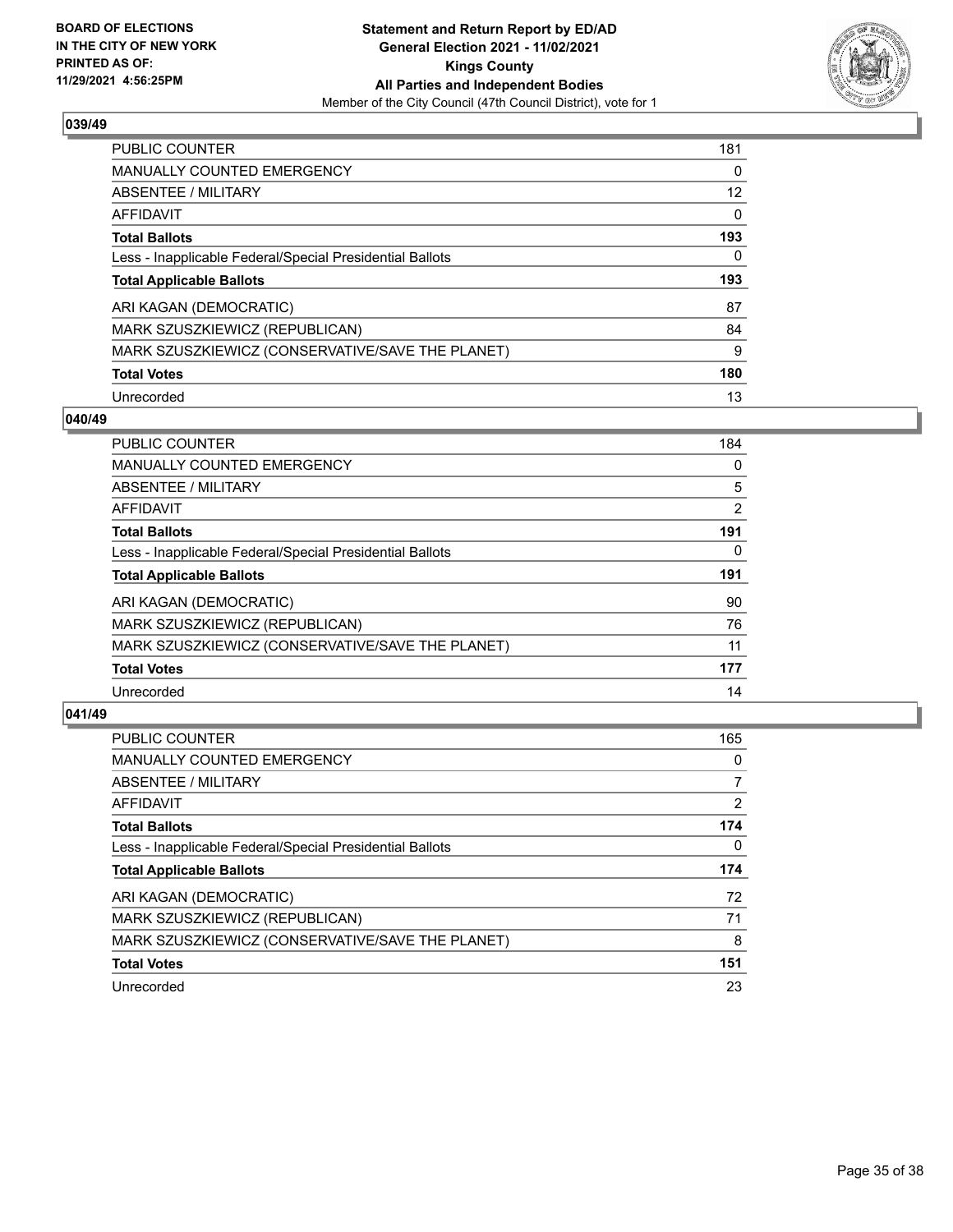

| PUBLIC COUNTER                                           | 124 |
|----------------------------------------------------------|-----|
| <b>MANUALLY COUNTED EMERGENCY</b>                        | 0   |
| ABSENTEE / MILITARY                                      | 4   |
| AFFIDAVIT                                                | 1   |
| <b>Total Ballots</b>                                     | 129 |
| Less - Inapplicable Federal/Special Presidential Ballots | 0   |
| <b>Total Applicable Ballots</b>                          | 129 |
| ARI KAGAN (DEMOCRATIC)                                   | 49  |
|                                                          |     |
| MARK SZUSZKIEWICZ (REPUBLICAN)                           | 57  |
| MARK SZUSZKIEWICZ (CONSERVATIVE/SAVE THE PLANET)         | 6   |
| <b>Total Votes</b>                                       | 112 |

#### **044/49**

| <b>PUBLIC COUNTER</b>                                    | 75       |
|----------------------------------------------------------|----------|
| <b>MANUALLY COUNTED EMERGENCY</b>                        | 0        |
| ABSENTEE / MILITARY                                      | 5        |
| AFFIDAVIT                                                |          |
| <b>Total Ballots</b>                                     | 81       |
| Less - Inapplicable Federal/Special Presidential Ballots | 0        |
| <b>Total Applicable Ballots</b>                          | 81       |
| ARI KAGAN (DEMOCRATIC)                                   | 32       |
| MARK SZUSZKIEWICZ (REPUBLICAN)                           | 42       |
| MARK SZUSZKIEWICZ (CONSERVATIVE/SAVE THE PLANET)         | $\Omega$ |
| <b>Total Votes</b>                                       | 74       |
| Unrecorded                                               | 7        |

| <b>PUBLIC COUNTER</b>                                    | 53 |
|----------------------------------------------------------|----|
| <b>MANUALLY COUNTED EMERGENCY</b>                        | 0  |
| ABSENTEE / MILITARY                                      | 2  |
| AFFIDAVIT                                                | 2  |
| <b>Total Ballots</b>                                     | 57 |
| Less - Inapplicable Federal/Special Presidential Ballots | 0  |
| <b>Total Applicable Ballots</b>                          | 57 |
| ARI KAGAN (DEMOCRATIC)                                   | 21 |
| MARK SZUSZKIEWICZ (REPUBLICAN)                           | 28 |
|                                                          |    |
| MARK SZUSZKIEWICZ (CONSERVATIVE/SAVE THE PLANET)         | 5  |
| <b>Total Votes</b>                                       | 54 |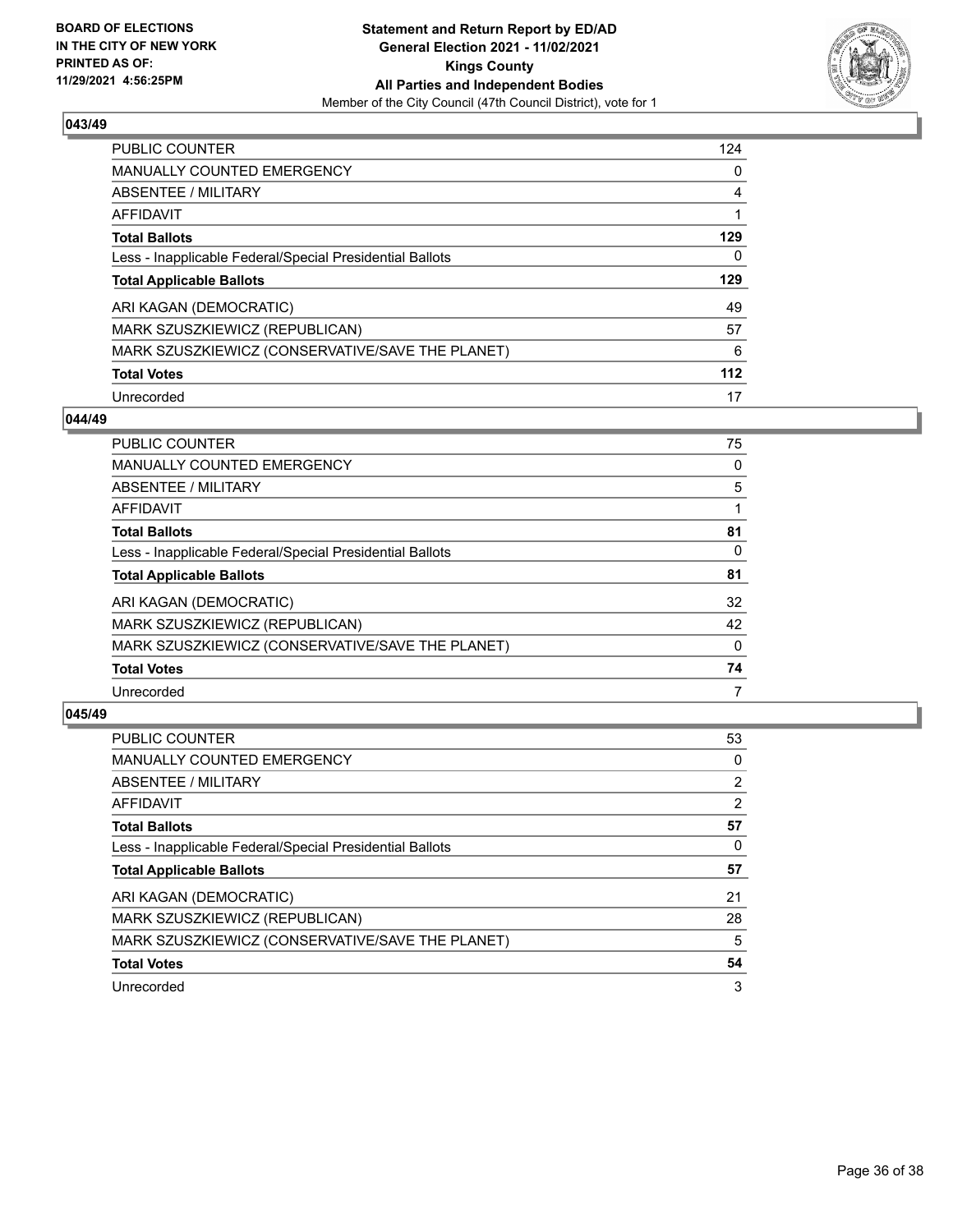

| <b>PUBLIC COUNTER</b>                                    | 198 |
|----------------------------------------------------------|-----|
| MANUALLY COUNTED EMERGENCY                               |     |
| ABSENTEE / MILITARY                                      | 10  |
| AFFIDAVIT                                                | 0   |
| <b>Total Ballots</b>                                     | 209 |
| Less - Inapplicable Federal/Special Presidential Ballots | 0   |
| <b>Total Applicable Ballots</b>                          | 209 |
| ARI KAGAN (DEMOCRATIC)                                   | 82  |
|                                                          |     |
| MARK SZUSZKIEWICZ (REPUBLICAN)                           | 98  |
| MARK SZUSZKIEWICZ (CONSERVATIVE/SAVE THE PLANET)         | 9   |
| <b>Total Votes</b>                                       | 189 |